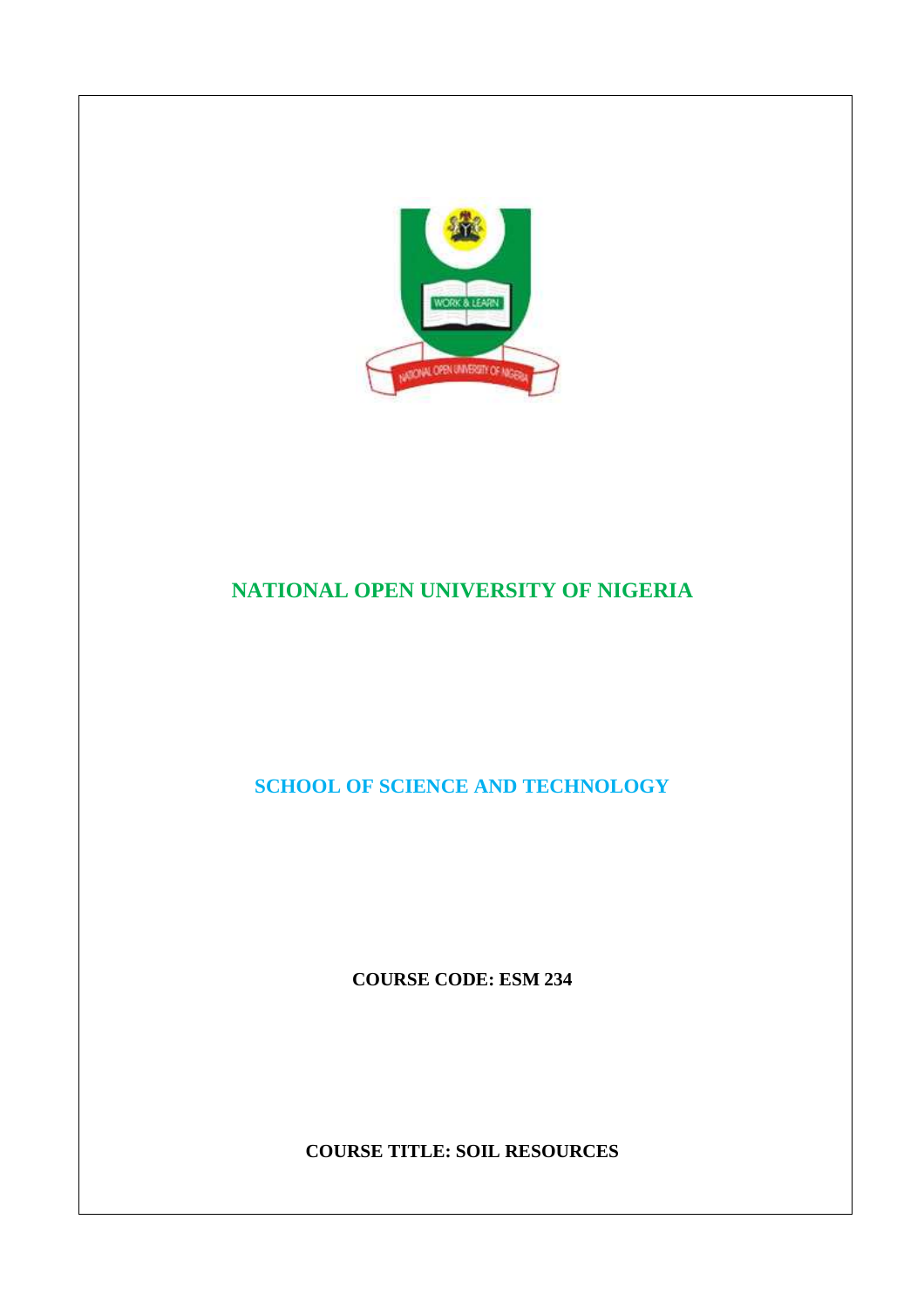# **ESM 234: SOIL RESOURCES**

*COURSE WRITER* 

OLUSEGUN EKANADE DEPARTMENT OF GEOGRAPHY OBAFEMI AWOLOWO UNIVERSITY ILE-IFE, NIGERIA

# **NATIONAL OPEN UNIVERSITY OF NIGERIA**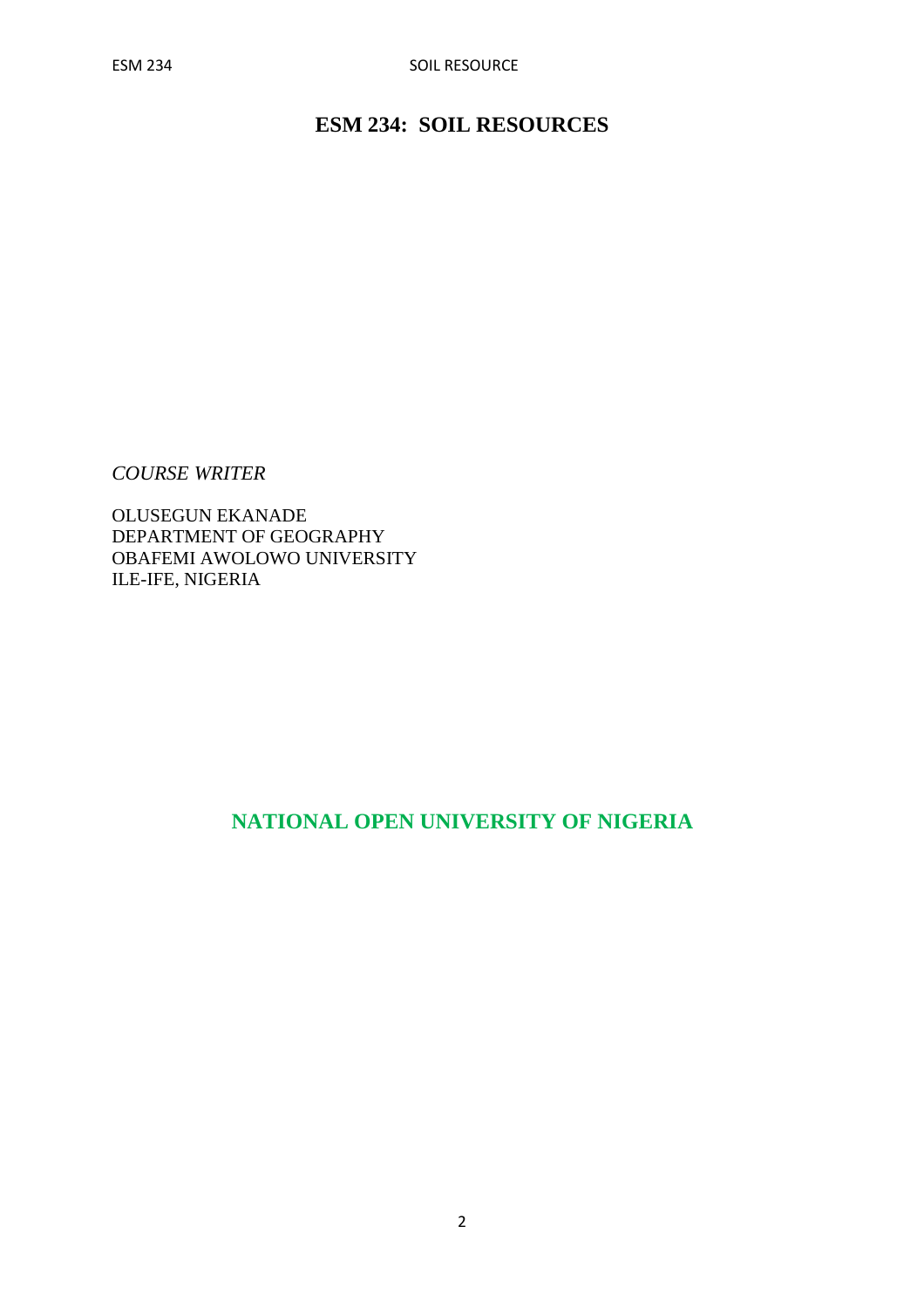# **UNIT 1: DEFINITION, NATURE AND FUNCTIONS OF SOIL**

# **Table of Contents**

- 1.0 Introduction
- 2.0 Objectives
- 3.0 Main Contents
	- 3.1 Definition of Soil
	- 3.2 The Science of Pedology
	- 3.3 Functions of Soil
- 4.0 Conclusion
- 5.0 Summary
- 6.0 Tutor Marked Assignments
- 7.0 References and Other Resources

### **1.0 Introduction**

Now that you have read through the course guide, you would have acquired a general overview of what this unit is all about and how it introduces the subject matter of this course. In this unit, you will learn what soil is in and the functions it performs.

### **2.0 Objectives**

At the end of this unit, you should be able to:

- define soil in relation to some disciplines,
- identify the nature of soil and
- know the various functions of soil.

# **3.1 Definition of Soil**

Various definitions of soil have emerged depending upon the point of view of soil users. Perhaps the first and the most popular definition is that given by agriculturists that soil is a medium or a stuff in which plants grow.

- The soil chemist sees the soil either as a chemical laboratory where various chemical processes and reactions take place or as a test tube into which plant nutrient can be introduced for the benefit of plant.
- Both the soil physicist and geologist conceive soil as a collection of matter, solid, liquid and recognizable mechanical properties associated with the rock from which they are formed.
- The engineers see the soil either as a material for civil engineering constructions or in terms of its suitability for foundation laying.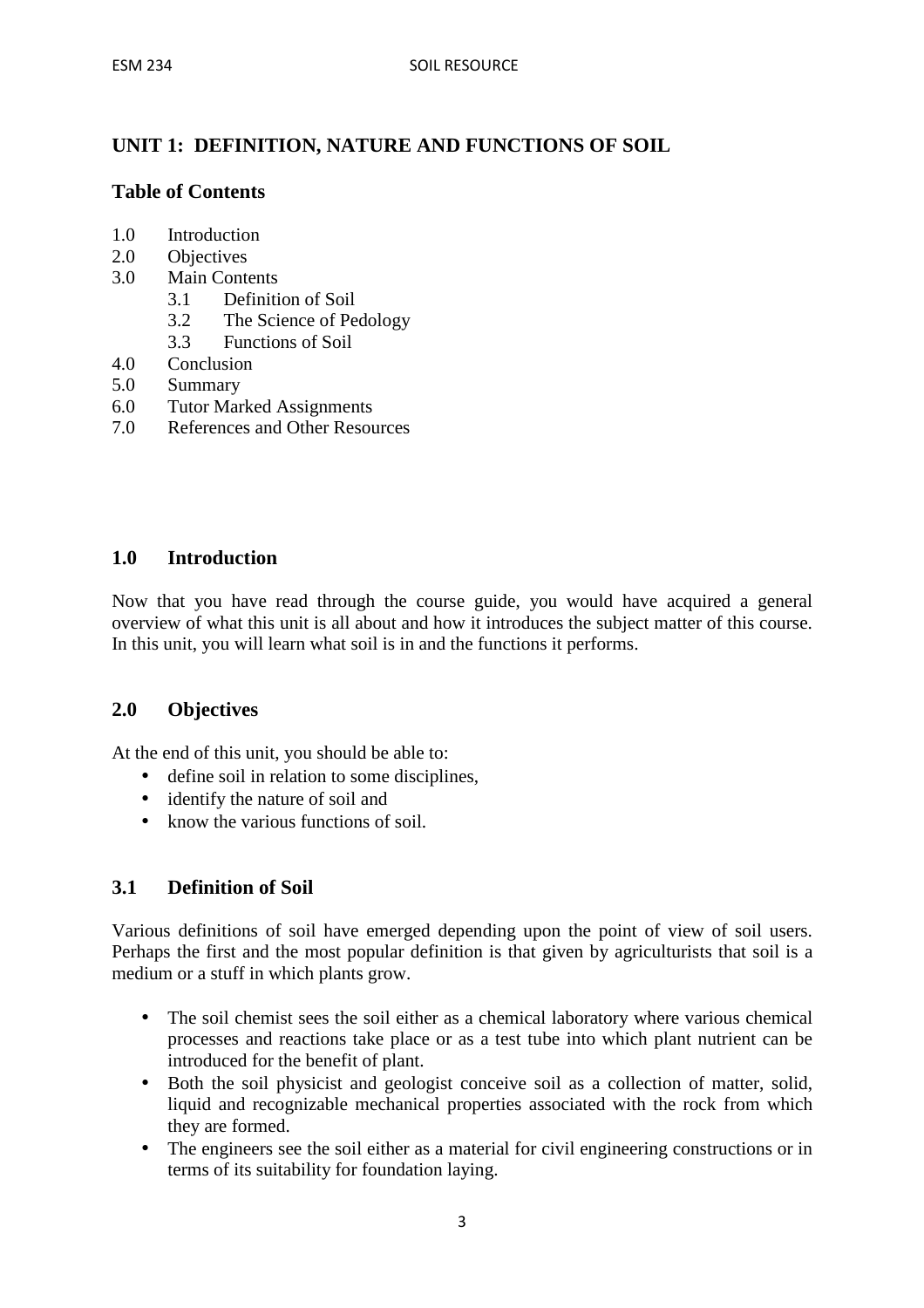• To the geographer, the term "soil" means the uppermost superficial layer of loose or unconsolidated material overlying the crustal rock in which plants may grow.

# **5.2 The Science of Pedology**

We now turn to looking at the soil, as the pre-occupation of the science of pedology. Pedology is the science of soils. It studies the origins, characteristics and uses of soils. Let us now consider the interests of the penologist.

- The pedologist is interested in the appearance of the soil.
- The pedologist wants to know the mode of formation of such a soil.
- The physical, chemical and biological compositions also interest the pedologist.
- Besides all these, the pedologist wants to classify the soil types of the world and how they are distributed over the surface of the earth.
- The pedologist is also interested in how soils are managed and conserved.

Do you know that for the pedologist to achieve his/her interests in the study of soils he/she makes use of a larger number of branches of scientific knowledge? These fields are many. They include biology, chemistry, physics, agriculture, forestry, geology, geography archaeology and history.

### **3.3 Functions of Soil**

- Soil has many functions it performs. Out of these we will consider five of them.
- Soil acts as a medium in which seeds, spores and corm may germinate. This is because most seeds, spores corm need the protection; warmth and moisture of the soil to enable them commence their life cycles.
- Soil provides support for many growing plants, that is, soil is essential as an anchorage for plants.
- Soil is the main medium whereby water is brought to the roots of plants. This is so because soil is capable of holding moisture and air, both of which are necessary for plant life.
- It is through soil that nitrogen, potash, phosphorus, potassium, iron and other numerous mineral substances essential to plant life are supplied.
- Lastly, soil functions as a habitat for organisms whose biological activities are responsible for the recycling of mineral nutrients derived from organic matter.

# **4.0 Conclusion**

In the first unit of this course, you have learnt some of the various definitions of soil as perceived by different disciplines. You have also seen the key role pedologist plays in the study of soil and how he has to fall back on other disciplines in order to make him/her achieve the set objectives. Finally, you have learnt, in this unit, five functions of soil.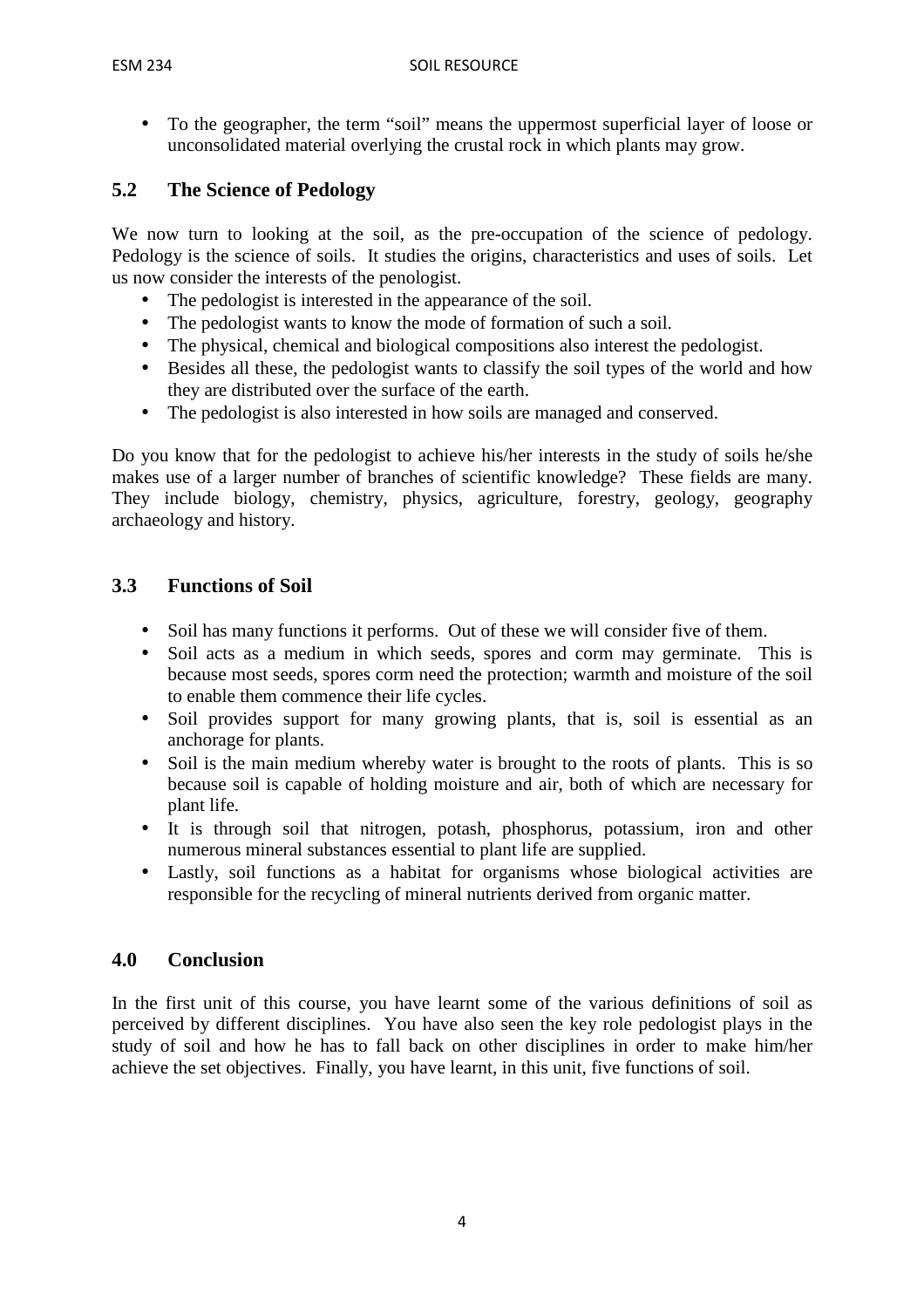#### **5.0 Summary**

This unit has made it possible for you to define soil in many ways. However, the definition that appears to be most popular considers the soil as a medium or stuff in which plants grow. Similarly, you have considered five interest of the pedologist and five functions of soil. The next unit will make you know what a lump of soil is made of.

#### **6.0 Tutor Marked Assignments**

- 1. Give four definitions of soil and state their origin.
- 2. Enumerate the functions of soi.

#### **7.0 References and Other Resources**

Brady, N. C. (1996). *The Nature and Properties of Soils.* Macmillan, New York.

Faniran, A. and Areola, O. (1978). *Essentials of Soil Study.* Heinemann, Ibadan.

Jeje, L. K.; Ekanade, O. and Osunde, M.A.A. (1996). *Man's Environmental Relations.*  Macmillan Nigeria Publisher Ltd., Lagos and Ibadan.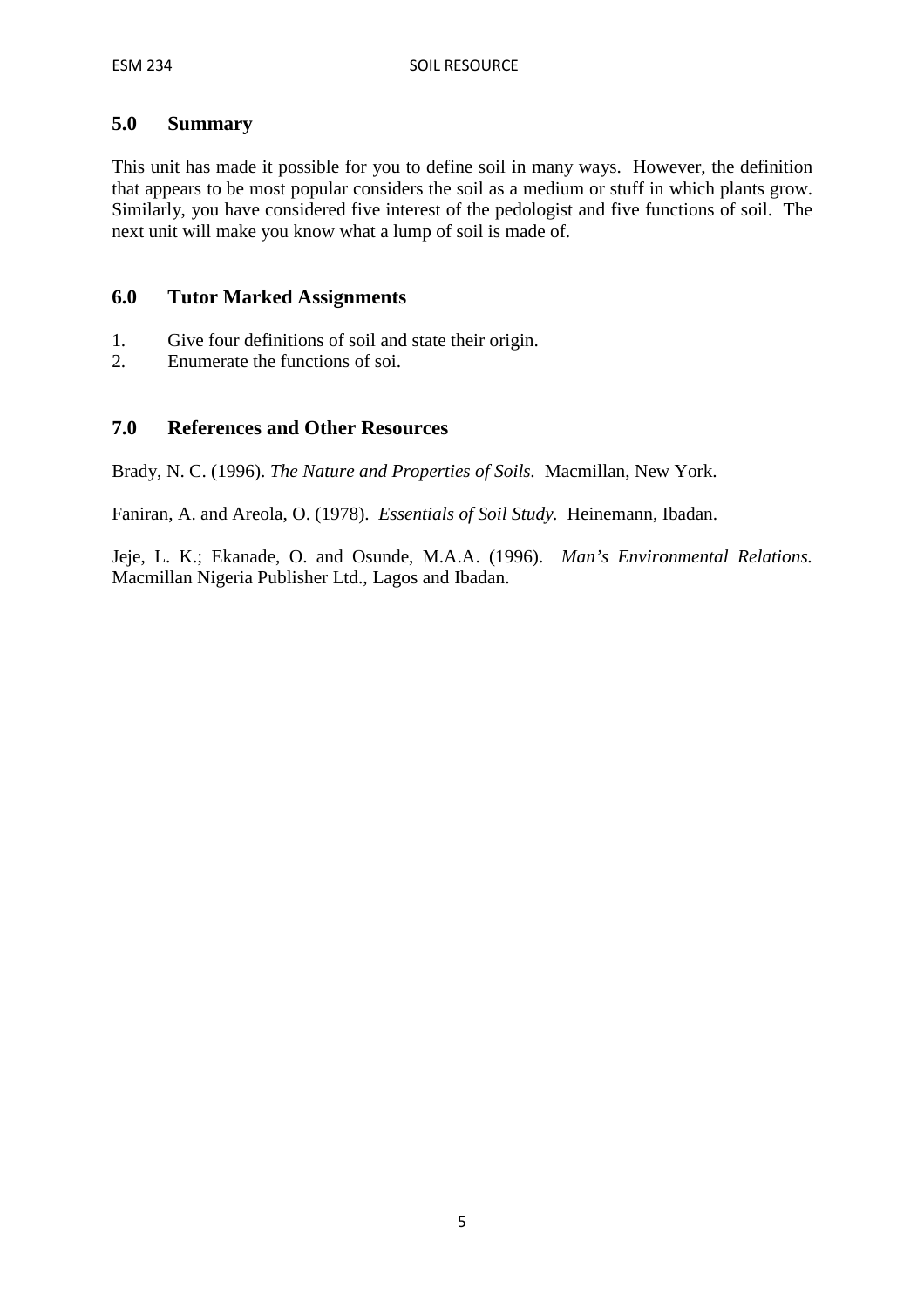# **UNIT 2: CONSTITUENTS OF SOIL**

### **Table of Contents**

- 1.0 Introduction
- 2.0 Objectives
- 3.0 Main Contents
- 3.1 General Background
	- 3.2 Mineral Matter
	- 3.3 Organic Matter
	- 3.4 Soil Air
	- 3.5 Soil Water
- 4.0 Conclusion
- 5.0 Summary
- 6.0 Tutor Marked Assignments
- 7.0 References and Other Resources

#### **1.0 Introduction**

You can easily recall what definitions and functions of soil are. But you are yet to know what constituents the soil contains. That is what this unit will do. That is, if you hold a lump of soil you will know what it is made of. Do you know that soil contains air and water at any point in time? You also have a realize that the soil lump has mineral matter and organic matter. In essence, in Unit 2, you will learn of the four constituents of soil which are mineral matter, organic matter, soil air and soil water.

#### **2.0 Objectives**

At the end of this unit, you should be able to:

- name the components of soil,
- know the percentage of each of them,
- learn that while two of them are variable, the other two are invariable, and
- know the constituents and functions of each component.

#### **3.0 Main Contents**

#### **3.1 General Background**

Most soils have four main constituents. They are mineral matter, organic matter, soil air and soil water. The percentage of mineral matter in the soil in 45% while that of organic matter is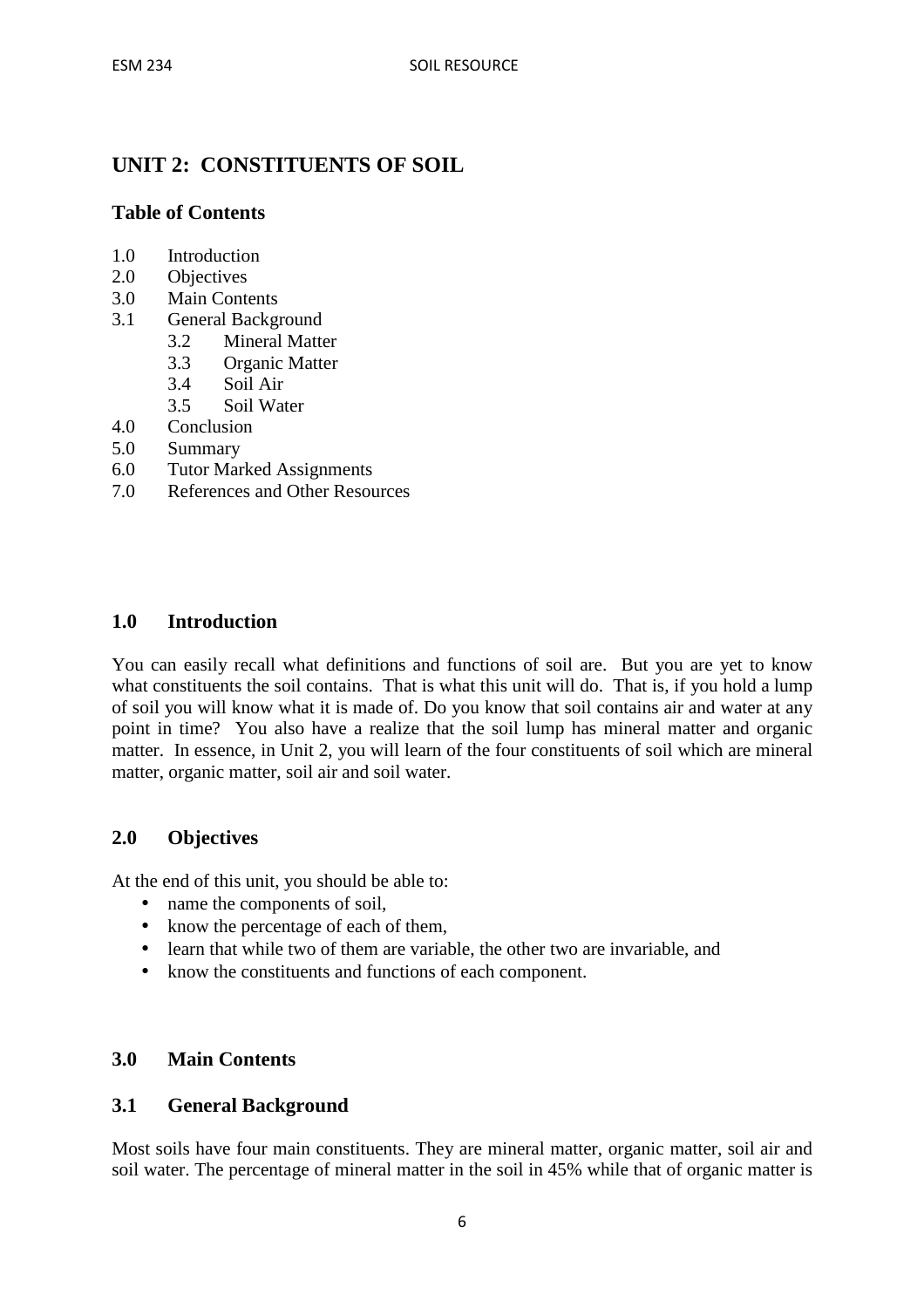5%. However, soil air and soil water each has  $\pm 25$ %. Do you notice the percentages of soil air and soil water having  $\pm$  signs? This is an indication that they vary according to seasons of the year. This is the reasons why they are regarded as variable constituents, whereas mineral matter and organic matter are *invariable* constituents. Fig. 2.1 illustrates the constituents of soil.



Fig. 2.1: Constituents of Soil

#### **3.2 Mineral Matter**

Mineral matter includes all inorganic substances in the soil. These include the rock fragments made up of sand, silt and clay fractions and the primary and secondary minerals.

Sand, silt and clay fractions form the texture of the soil. Of all these, clay fractions are the most important. This is because they consist of very small platy-structure mineral fragments which can only be identified by the use of electron microscope. You should also note that clay particles are also chemically active.

The primary and secondary minerals in the mineral matter of the soil are regarded as silicate minerals divided into macro and micro nutrients.

Macro-nutrients are made of metallic cautions such as calcium, magnesium, potassium and sodium, and the non-metallic elements such as nitrogen and phosphorus.

Micro-nutrients are also known as trace elements because they are usually present in the soil in only minutes quantities. Examples of micro-nutrients are boron, copper, zinc, manganese, cobalt, chlorine, molybdenum and vanadium.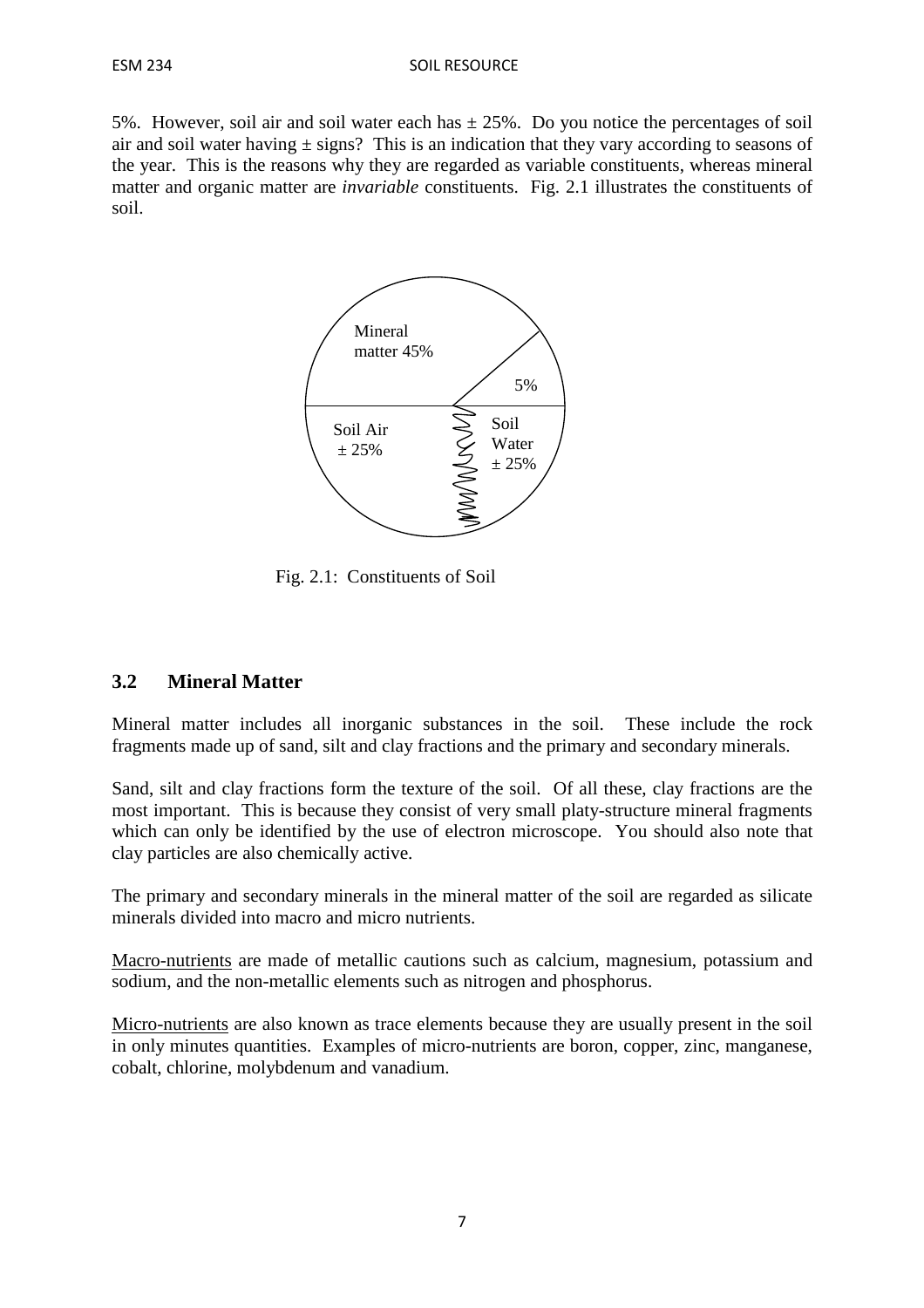# **3.3 Organic Matter**

You will recall that organic matter is said to be 5% of the soil by weight. It is an accumulation of partially decayed and partially synthesized organic residues. Therefore, the material making up organic matter is continually being broken down by soil microorganisms.

Although the organic matter of a soil is small, its influence on other soil properties is far greater than the low percentage would indicate. The beneficial effects of soil organic matter include.

- Functioning as a granulator of the mineral particles and contributes to soil aggregation thus improving physical properties and reducing erosion process;
- Modifying water retention properties especially in sandy soils thereby increasing the amount of water a soil can hold;
- Supplying most of the nitrogen and sulphur and a major source of phosophorus.
- Supplying most of the cation exchange capacity of acidic and highly weathered soils;
- Forming complexes with micro-nutrients which prevent the leaching and
- Being the main source of energy for soil mirco-organisms.

From the above, you could see that we can conclude that without organic matter constituents, biochemical activities would practically come to a standstill in any soil.

# **3.4 Soil Air**

Now we can now turn to considering the variable constituents of soil. The first we will consider is soil air.

Soil air is regarded as the soil atmosphere from where organisms obtain oxygen for metabolism their and for the disposal of carbon dioxide and other obnoxious gases.

Soil air varies in accordance with the rate at which organisms take up oxygen and deposit carbon dioxide; and the rate it is replenished from the atmosphere.

It is, however, necessary to note that the content and composition of soil air is determined, to a large extent, by the soil-water relationships.

Finally, the tendency for rapid changes in soil air has marked effect not only on the growth of economic plants but also on other organisms that live in the soils.

# **3.5 Soil Water**

Soil water is the second soil constituent that is variable. Do you know the main source of soil water? It is water from precipitation i.e. rain, snowfall, and hail.

There are three types of soil water. These are: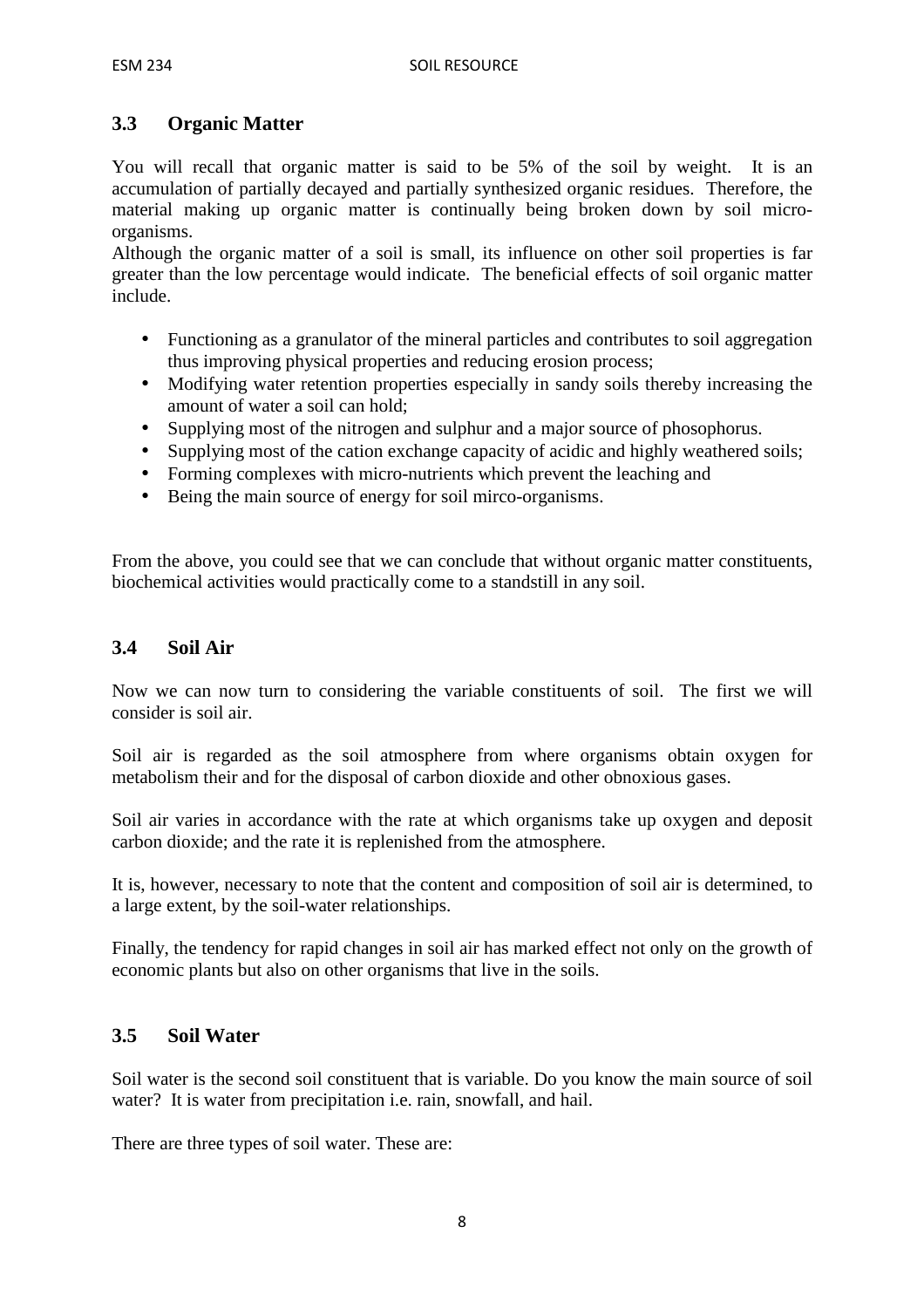- (i) hygroscopic or absorbed water,
- (ii) percolation or gravitational water, and
- (iii) capillary water.

Let us now consider what each of these types stand for in soil.

**Hygroscopic water** is inn from of ions held by soil particles through the process of adsorption. This type of water is very small in quantity and is not usually available to plant roots.

**Percolation water** is only available in soil when there is a surplus water. It moves through the soil as a result of gravitational attraction. This type of water moves very fast in the soil and because of this it is not available to plants. Hence, it is hardly of any important to plants.

**Capillary water** is that soil drawn up through the fine interstices which from capillaries between soil particles. Capillary water is better imagined as being analogous to the spreading of water in a blotting paper. Hence, the interconnecting soil vesicles make the water spread easily through the pores. It is the only soil water that is readily available to plants.

You need to also know that the rate at which water sinks through the soil, known as infiltration capacity and permeability depends on the texture, structure and the initial moisture content in the soil.

#### **4.0 Conclusion**

In this second unit of our course, you have learnt the constituents of soil. You now know that when you hold a lump of soil, it has four constituents. These are mineral matter, organic matter, soil air and soil water. You also know that the first two are invariable while the last two are variable, depending on the season. Among these constituents, organic matter has the least percentage (5%) but from what we have learnt, we know that it is very important as its affects other soil constituents and properties in no small way.

We also learnt that mineral matter consists of the inorganic substances in the soil such as rock fragments (texture) and the primary (macro-nutrients) and secondary mineral (micronutrients). This unit also shows the importance soil air and soil water.

#### **5.0 Summary**

This unit has clearly indicated to you that mineral matter, organic matter, soil air and soil water are the constituents of soil. While mineral matter is 45% of the soil, organic matter is 5% while soil air and soil water are  $\pm 25$ % each. Mineral matter is made up mainly of texture and nutrients while organic matter is the synthesized plant and animal tissues. You are also made to know that soil air is the soil atmosphere where metabolism of soil organisms occurs. It is also shown in this unit that soil water are of three types of hygroscopic, percolation and capillary water.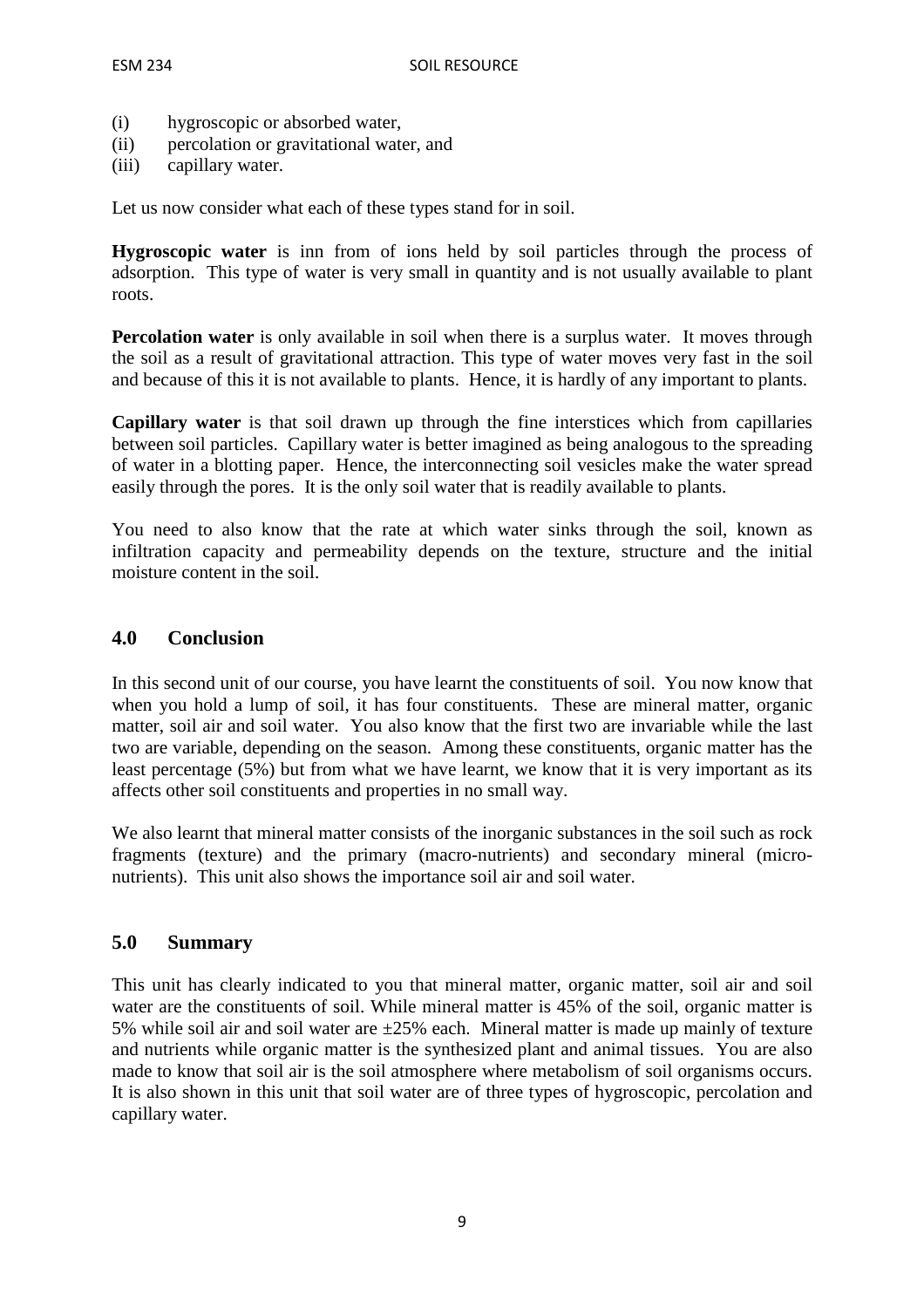#### **6.0 Tutor Marked Assignments**

- (i) with a well-labelled diagram, show the constituents of soil
- (ii) what is soil organic matter? What are its benefits in the soil?
- (iii) List and discuss soil water type.

#### **7.0 References and Other Resources**

Brady, N. C. (1996). *The Nature and Properties of Soils.* Macmillan, New York.

Cruickshank, J.G. (1972). *Soil Geography.* David and Charles, Newton Abbot.

Faniran, A. and Areola, O. (1978). *Essentials of Soil Study.* Heinemann, Ibadan.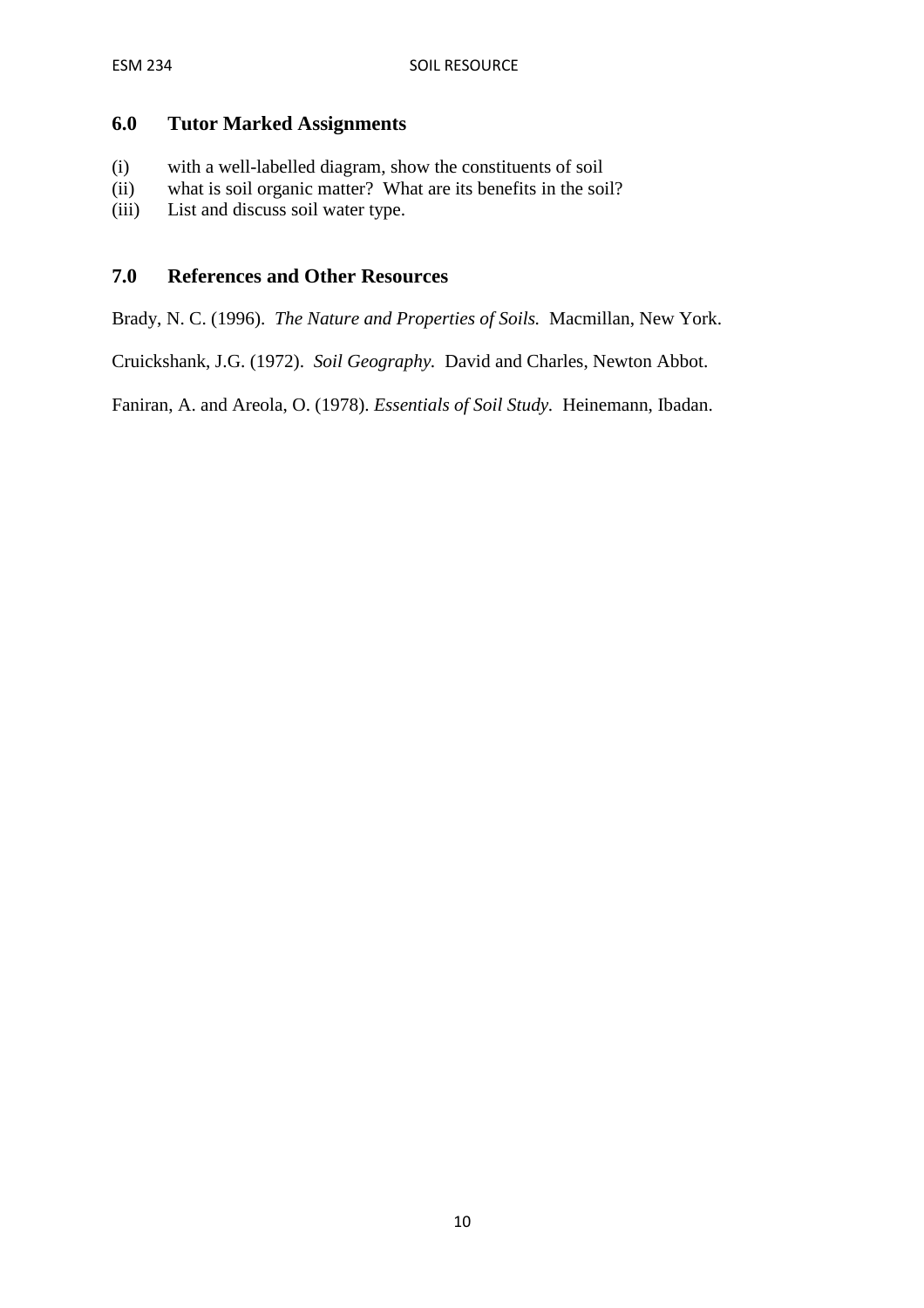# **UNIT 3: PHYSICAL PROPERTIES OF SOIL**

#### **Table of Contents**

- 1.0 Introduction
- 2.0 Objectives
- 3.0 Main Contents
	- 3.1 General Background
	- 3.2 Soil Texture
	- 3.3 Soil Structure
	- 3.4 Soil Colour
	- 3.5 Soil Temperature
	- 3.6 Soil Profile
	- 3.7 Soil Depth
- 4.0 Conclusion
- 5.0 Summary
- 6.0 Tutor Marked Assignments
- 7.0 References and Other Resources

### **1.0 Introduction**

Now that we have known the general constituents of soil, we need to go into greater details as to what properties those constituents are made of. The properties of soil can be broadly divided into physical and chemical domains. In this unit, you will learn about the physical properties of soil. Soil physical properties are those you can see with your eyes and feel with your fingers. You are going to learn about soil texture, soil structure, soil colour, soil depth, soil temperature and the profile.

#### **2.0 Objectives**

At the end of this unit, you should be able to:

- Know what the textural properties of soil are,
- Identify different types of soil structure,
- Distinguish soils of different colours,
- Appreciate the role of temperature in soil bio-chemical processes,
- Recognize different layers of a soil profile.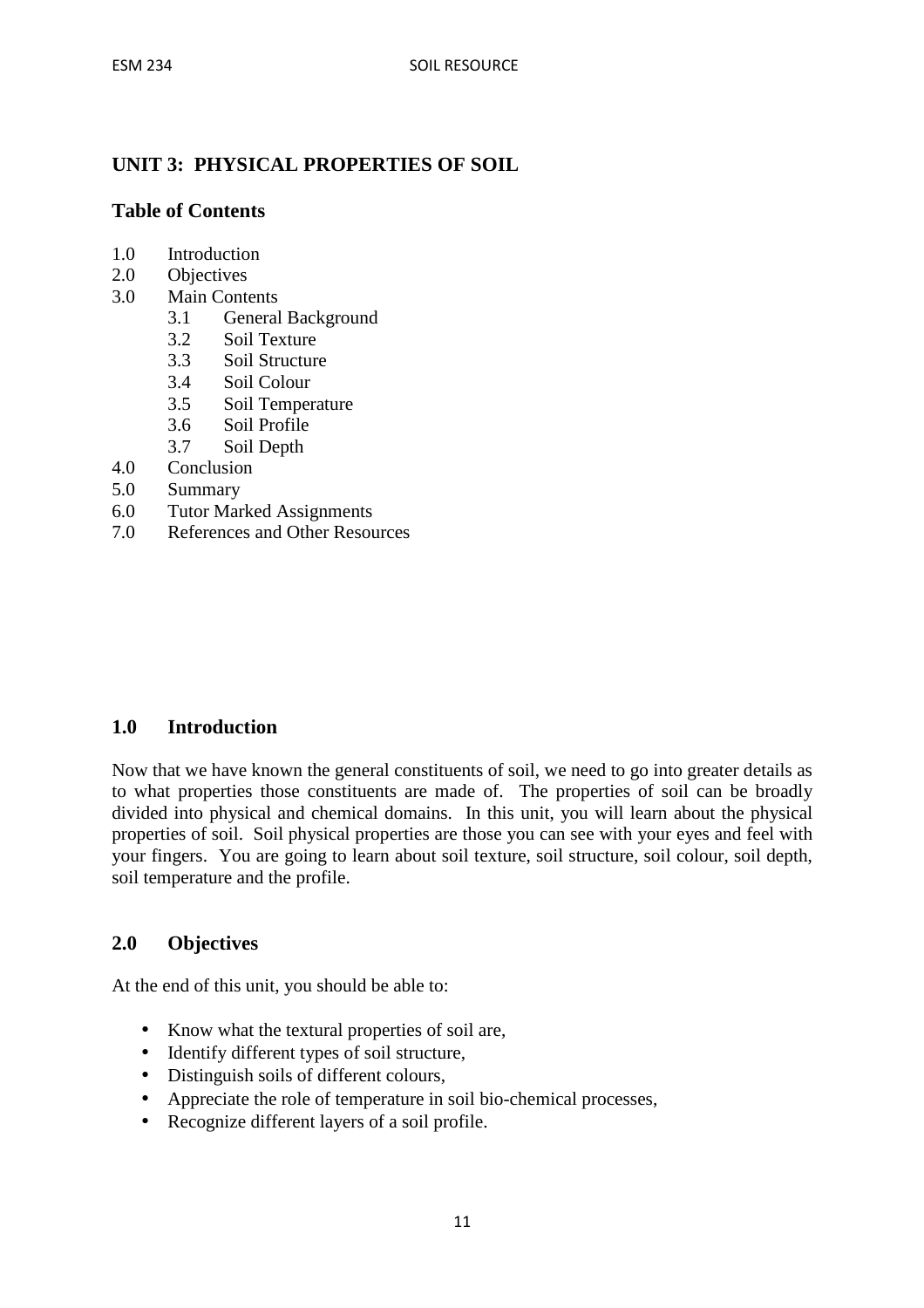# **3.0 Main Contents**

### **3.1 General Background**

There are many properties of soil that are usually considered in the scientific study of soil. You will recollect that we mentioned that those and soil properties are either physical or chemical. We will now consider the most common soil physical properties in this unit. These will include texture, structure, colour, depth, profile and temperature.

#### **3.2 Soil Texture**

Soil texture refers to the degree of coarseness and fineness of the soil material. In some textbooks and publications, it is also referred to as particle size composition of the soil. The soil texture is commonly described in terms of percentages of sand, silt and clay grades. Soil texture can be roughly determined by the 'feel' of the finger. It is usually represented as a triangle in which 22 textural grades are identified using combinations of sand, silt and clay grades (fig….) Note that the soil structure is very important because it influences soil properties such as porosity, permeability, structure and consistence.

### **3.3 Soil Structure**

You can consider soil structure

Either: as the various arrangements of the primary and secondary soil particles.

Or: as the aggregation of the units of the soil mass into various shapes and sizes.

Note that individual aggregates or structures are called peds. When aggregation is absent , as in loose sand, soil is said to be structureless.

Soil is structure is usually described in these three ways:

- types of ped,
- size of ped, and
- strength or resistance of ped.

The types of structure are defined by their shape. They are granular, crumbly, platy, columnar, prismatic and blocky (Fig….). Soil structures are described as fine, medium or coarse depending on their sizes. Soil structures may also be graded as structureless, weak, moderate or strong, depending on how well formed and how resistant to pressure they are.

You remember it was said that textural classes are quantifiable. In the case of structure it is not so. Although soil structure is difficult to determine quantitatively, it has significant implication on soil fertility. A good soil structure is depicted by high water holding and aeration capacities. In essence having good structure will facilitate the activities of microorganisms and make soils to be loose, friable and easy to cultivate.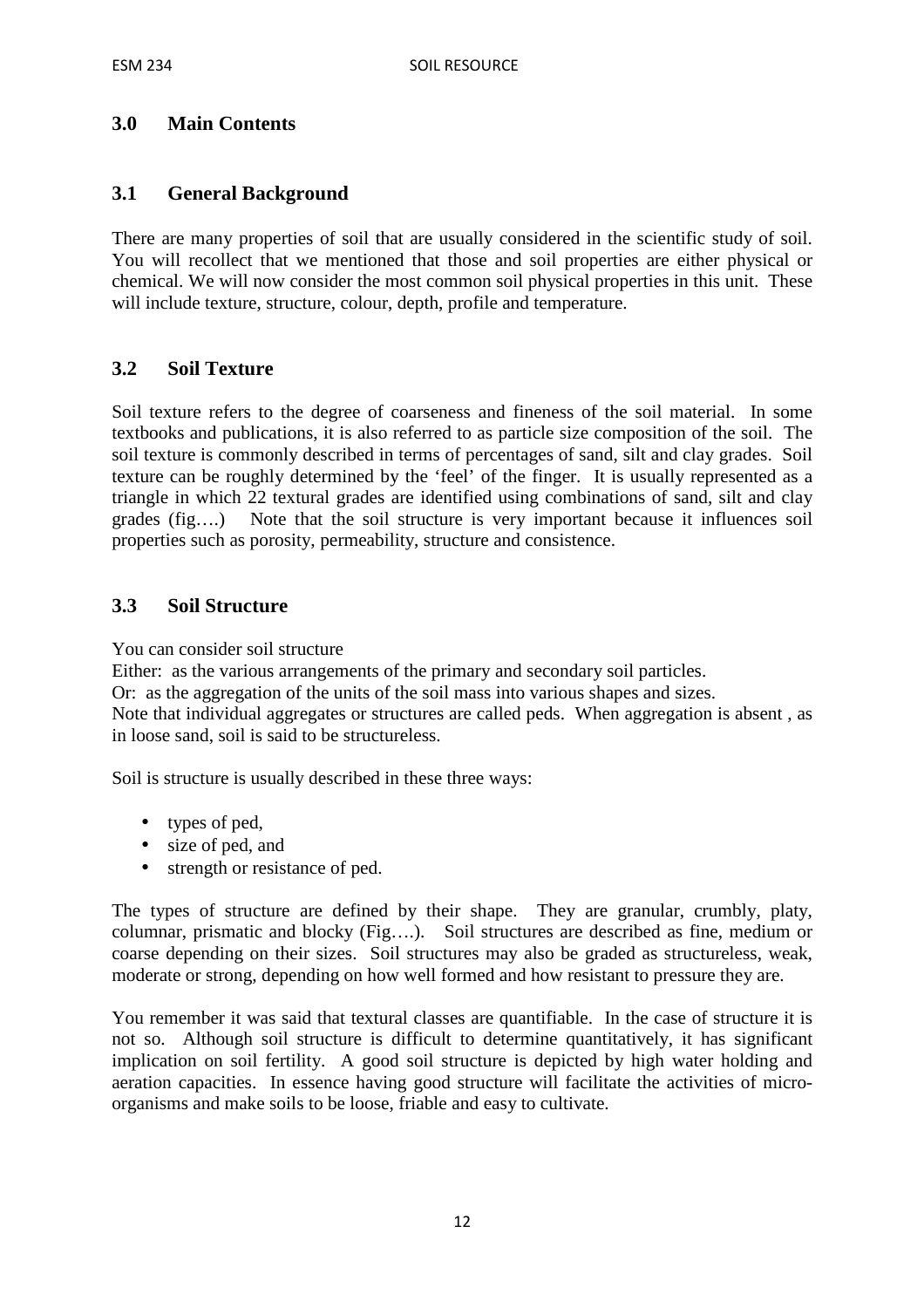# **3.4 Soil Colour**

Colour is the most conspicuous property of soil that has been used widely to describe and classify it. In identifying soil colour, the terms used are **dark, bright and light.**

You need to know that two main substances produce colour in soils. These are the organic matter and mineral matter. In general, organic matter, especially humus, produces the dark colour while mineral matter produces the light and bright colours depending on their states of weathering.

Soil colour is usually determined in the field by using some kind of colour system. The most widely used colour system is that of **Munsell Colour Chart.** Soil colour charts are indicated in hue, value and chroma.

The advantage of colour charts is mainly to bring about some objectivity into soil colour determination and enhance comparability.

# **3.5 Soil Temperature**

Soil temperature is the degree of coldness or hotness of the soil. It is another important property of the soil as it regulates, to a larger extent, the rate and intensity of the biochemical processes of soil formation. Therefore, when temperature is high biochemical processes will be rapid but when the temperature is low, biochemical processes will be slow. Similarly, when soil temperature is high micro-organic activities are very active whereas when soil temperature is very low, micro-organic activities are almost non-existent. The result of the latter is that soil organic matter is hardly broken down to become humus such as in the cold regions of the world.

It is also necessary to know that the nature of the soil surface considerably affects the amount of solar energy absorbed by the soil. Dark soils generally absorbs more solar energy than light-coloured soils, while sols with a smooth surface reflect more radiation than those with a rough surface.

# **3.6 Soil Profile**

Soil profile is the arrangement of soil in different layers right from the top to the base where the parent rock or parent material is found. Each layer of the soil profile is called horizon. How do we distinguish one soil horizon from another? It is by noting the characteristics of each horizon. These are indicated through varying texture, structure, colour and constituents.

The ideal soil profile consists of three major horizons viz: A, B, and C. The A horizon is the topmost layer, where leaching or eluviations of substances takes place. This is followed by B horizon which is a one of accumulation or illuviation of substances. It is, therefore, referred to as a zone of enrichment. The last horizon is the C horizon. It is a zone that is not so much affected by soil forming processes. It is the soil parent material. (see Fig…..)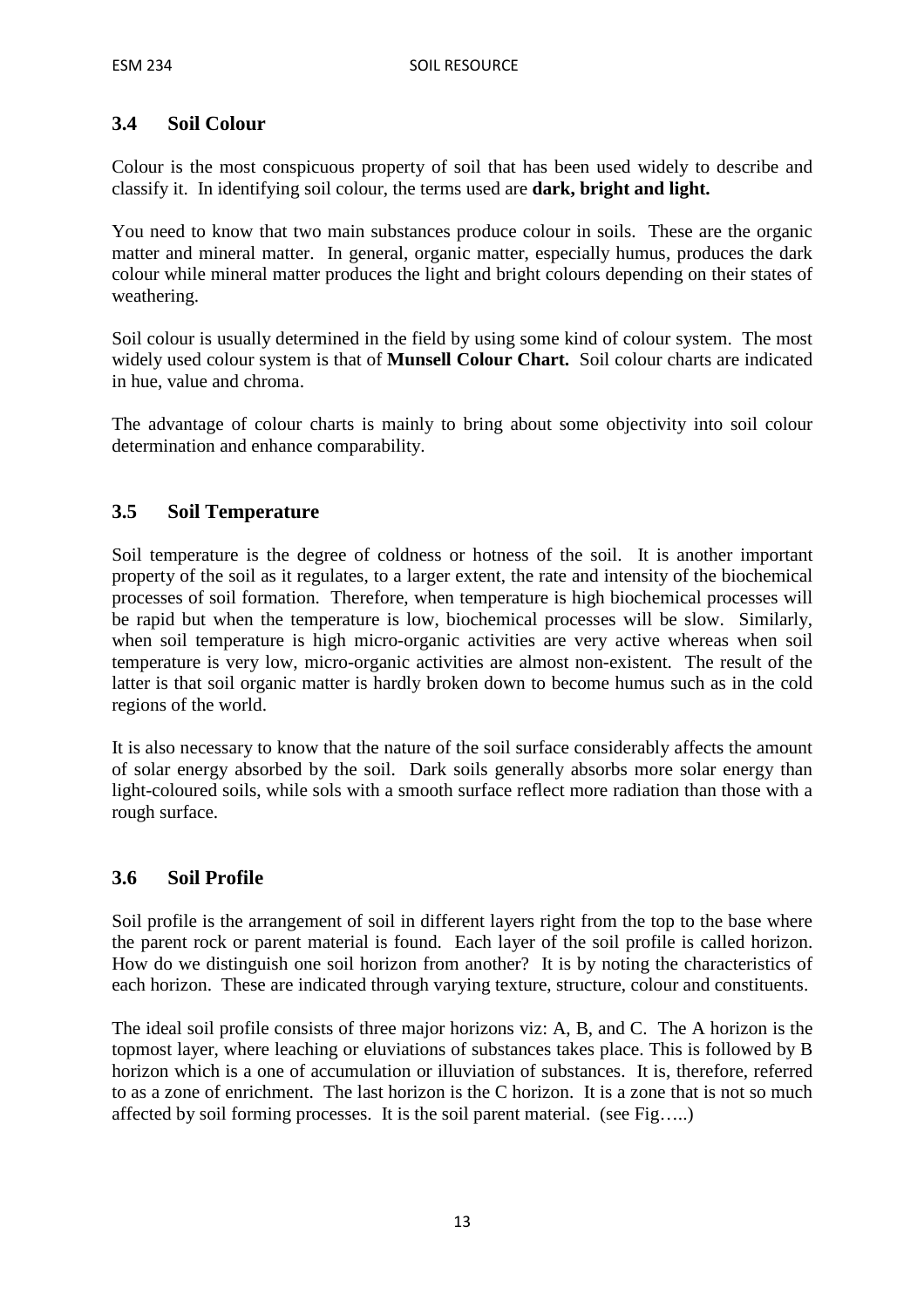It is necessary to indicate that not all soils have well developed horizons such as soils that are developing on young parent materials like alluvial and glacial deposits. Some of them may not have any horizon at all.

# **3.7 Soil Depth**

Soil depth refers to how deep a soil profile is. It is mainly dependent on the nature of soil parent material, rate of weathering processes and the majority of the soil-forming or pedological processes. Soil depth may also depend on the nature of topography and slope. For example, soils of flat surfaces especially with easily weatherable materials will be quite deep whereas soils on sleep slopes will be shallow.

### **5.0 Summary**

Unit 3 has looked at some important physical properties of soil namely soil texture, soil structure, soil colour, soil temperature, soil profile and soil depth. While soil texture is the degree of coarseness and fineness of the soil material, soil structure refers to the aggregation of the units of the soil mass into various shapes and sizes known as peds. Soil structure could be granular, crumbly, platy, columnar, prismatic and blocky while soil texture is usually described in terms of sand, silt and clay percentages. The latter are combined to give 12 textural grades of soils in the soil textural triangle. You have to remember that the most conspicuous property of soil is colour and that the Munsell Colour Chart is mostly used to identify soil colours usually indicated in hue, value and chroma. Soil temperature largely regulates the rate and the intensity of the bio-chemical processes of soil formation and also controls micro-organic activities in the soils.

Since soil is formed over time, it is observed that different layers are seen as we dig the soil down the surface. This is called soil profile or horizon. You should not forget that there are A, B, and C soil horizons. Remember also that the A horizon is the elluviation layer while the B horizon is the layer of illuviation. That is, while substances are removed in the A horizon, they are deposited in the B horizon. The C horizon is the parent materials. Quite related to the soil profile is soil depth. It is defined in terms of how deep or shallow a soil profile is. While soils found on flat surfaces are usually deep, those on sleep slopes are usually shallow.

# **6.0 Tutor Marked Assignments**

- List two important attributes of soil texture and three of soil structure.
- With a well annotated diagram, describe and ideal soil profile.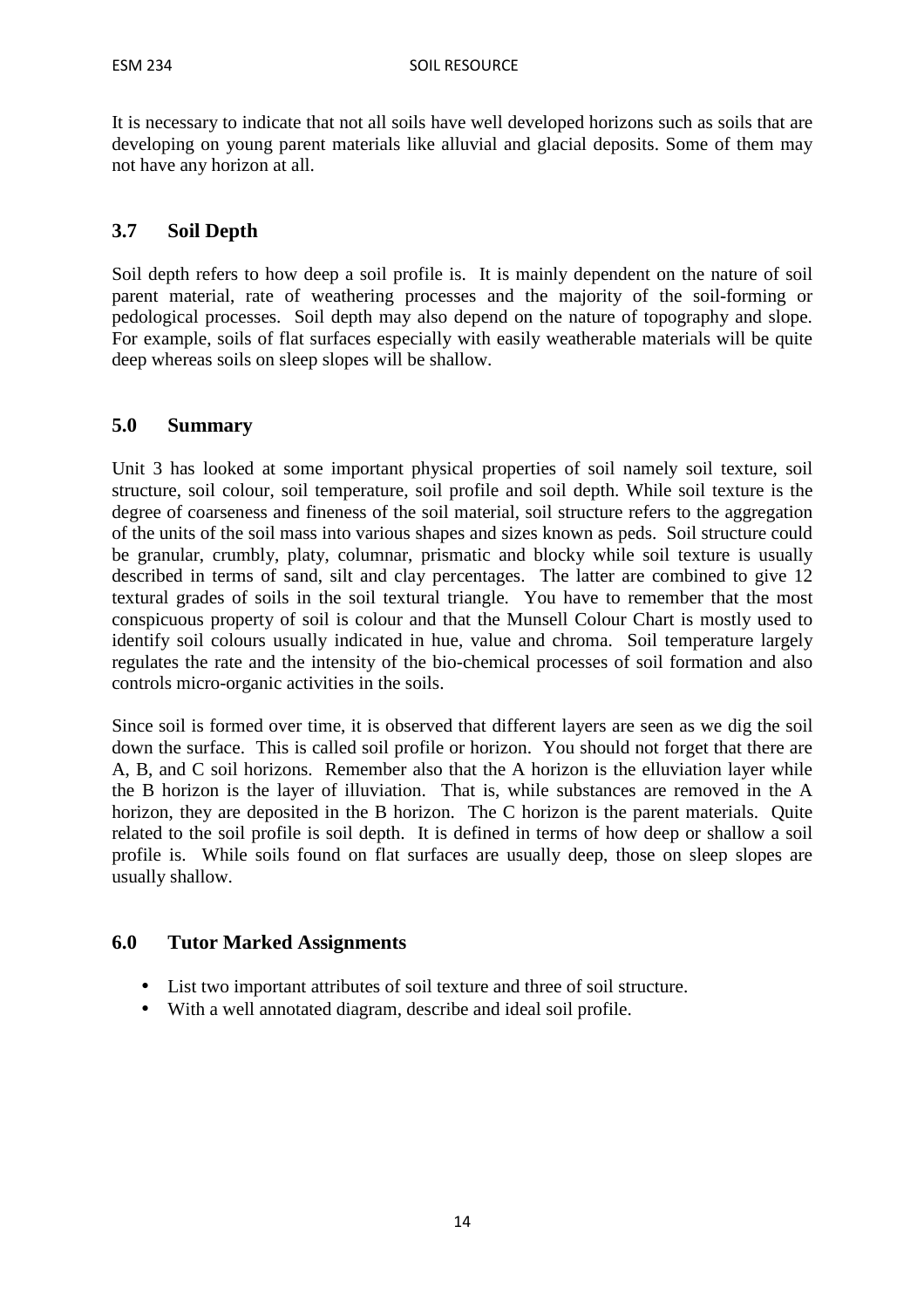# **7.0 References and Other Resources**

Brady, N. C. (1996). *The Nature and Properties of Soils.* Macmillan, New York.

Cruickshank, J. G. (1972). *Soil Geography.* David and Charles, Newton Abbot.

Jeje, L. K.; Ekanade, O. and Osunde, M.A.A. (1996). *Man's Environmental Relations.*  Macmillan Nigeria Publisher Ltd., Lagos and Ibadan.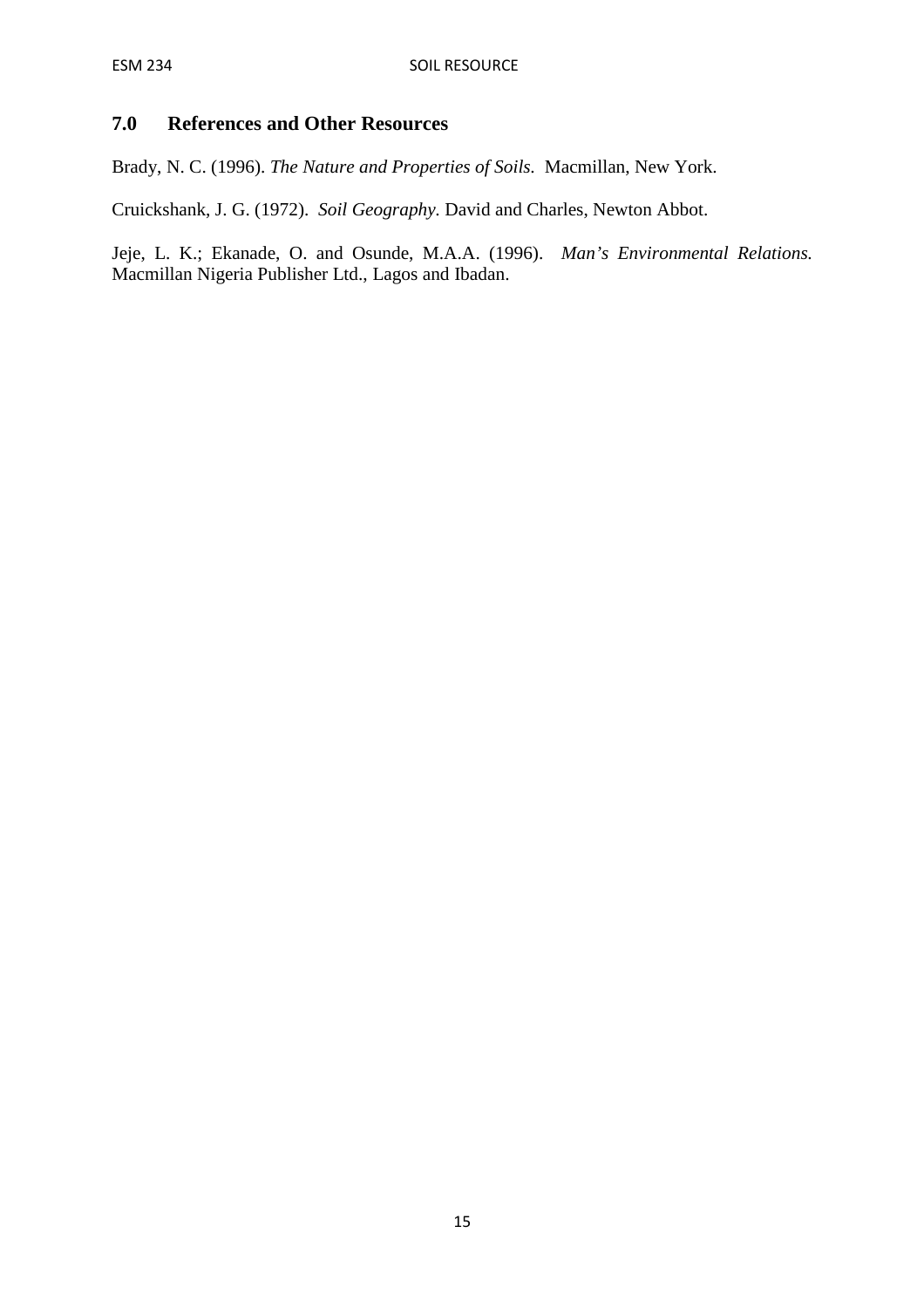# **UNIT 4: CHEMICAL PROPERTIES OF SOIL**

### **Table of Contents**

- 1.0 Introduction
- 2.0 Objectives
- 3.0 Main Contents
	- 3.1 Nature of Soil Chemical Properties
	- 3.2 Soil pH
	- 3.3 Nitrogen
	- 3.4 Phosphorus
	- 3.5 Exchangeable Cations
	- 3.6 Micro-nutrient
- 4.0 Conclusion
- 5.0 Summary
- 6.0 Tutor Marked Assignments
- 7.0 References and Other Resources

#### **1.0 Introduction**

In unit 3, we considered the general characteristics of soil physical properties. It is just in order for us to look at the chemical properties of soil in this unit. We can say that this unit will look at the chemistry of soil. In contrast to soil physical properties, soil chemical properties cannot be seen with our eyes neither can we feel them without fingers. Therefore in unit 4, you will know about those soil properties that cannot be physically seen or felt but can be determined mainly in the laboratory from soil samples collected from the field.

#### **2.0 Objectives**

At the end of this unit, you should be able to:

- Identify major and minor chemical properties of soil,
- Know the function(s) of identified soil chemical properties,
- Appreciate their usefulness to plants; and
- Learn that some of them are useful as components of chemical fertilizers.

#### **3.1 Nature of Soil Chemical Properties**

Soil chemical properties are sometimes referred to as the soil nutrients. These are nutrients absorbed in solution by roots of plants. You need to know that soil chemical properties can be broadly divided into two groups. The first group consists of those properties which are required by plants in large amounts. They include essentially soil reaction nitrogen,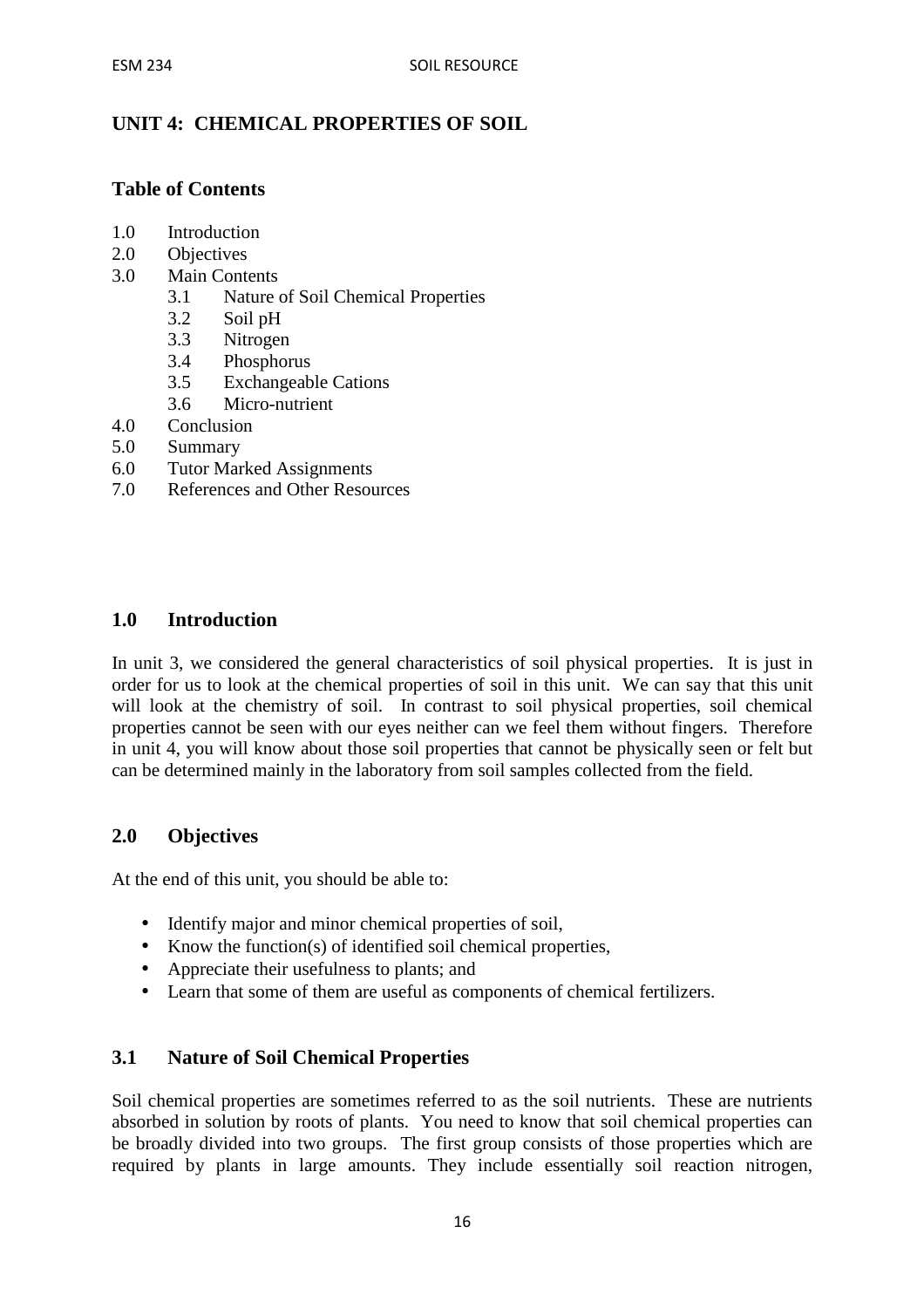phosphorus, sodium, potassium, magnesium and calcium. These are generally known as macro-nutrients. The second group is made of nutrients required by plants in only small quantities, and comprises a wide range of elements such as born copper, iron, zinc manganese aluminium and molybdenum. This group is generally referred to as micro-nutrients or as trace elements.

# **3.2 Soil Reaction**

One of the most important chemical properties of the soil is its reaction. Soil reaction refers to the acidity or alkalinity of the soil. Do you know why soil reaction is so important? It is because

- It influences many of the other chemical properties.
- It largely determines the chemical environment in which plants and soil microorganisms live.

**Soil acidity** refers to a situation in which soil solution possesses a lot of hydrogen ions  $(H<sub>+</sub>)$ more than hydroxyl ions (0H-).

**Soil alkalinity**, on the other hand, is when hydroxyl ions are more than the hydrogen ions in soil solution.

A third situation arises when soil solution has an equal concentration of H+ and 0H- ions. In such a case we talk of *soil neutrality*.

The exact relationship in any particular case is ordinarily evaluated in terms of hydrogen ion concentration which is usually expressed in terms of pH. The pH value of a solution is defined as the logarithm of the reciprocal of the hydrogen ion concentration.

The pH value ranges from  $1 - 14$ . A soil is said to be acidic when its pH is less than 7, alkaline when it is above 7 and neutral when it is 7.

#### **3.3 Nitrogen**

Do you know that nitrogen was discovered by a Scottish physician named Daniel Rutherford in 1772? Nitrogen is known to be the fifth most abundant element in the universe and makes up about 78% of the earth's atmosphere it is largely an inert gas. Nitrogen is obtained from liquefied air through the process known as fractional distillation.

Soil nitrogen is a very useful element for crop production. Its absence results in yellowish colour of plants. However, nitrogen is a major component of NPK fertilizer. It is to be noted that the largest use of nitrogen is for the production of ammonia (NH3). Usually large of amounts of nitrogen are combined with hydrogen to produce ammonia.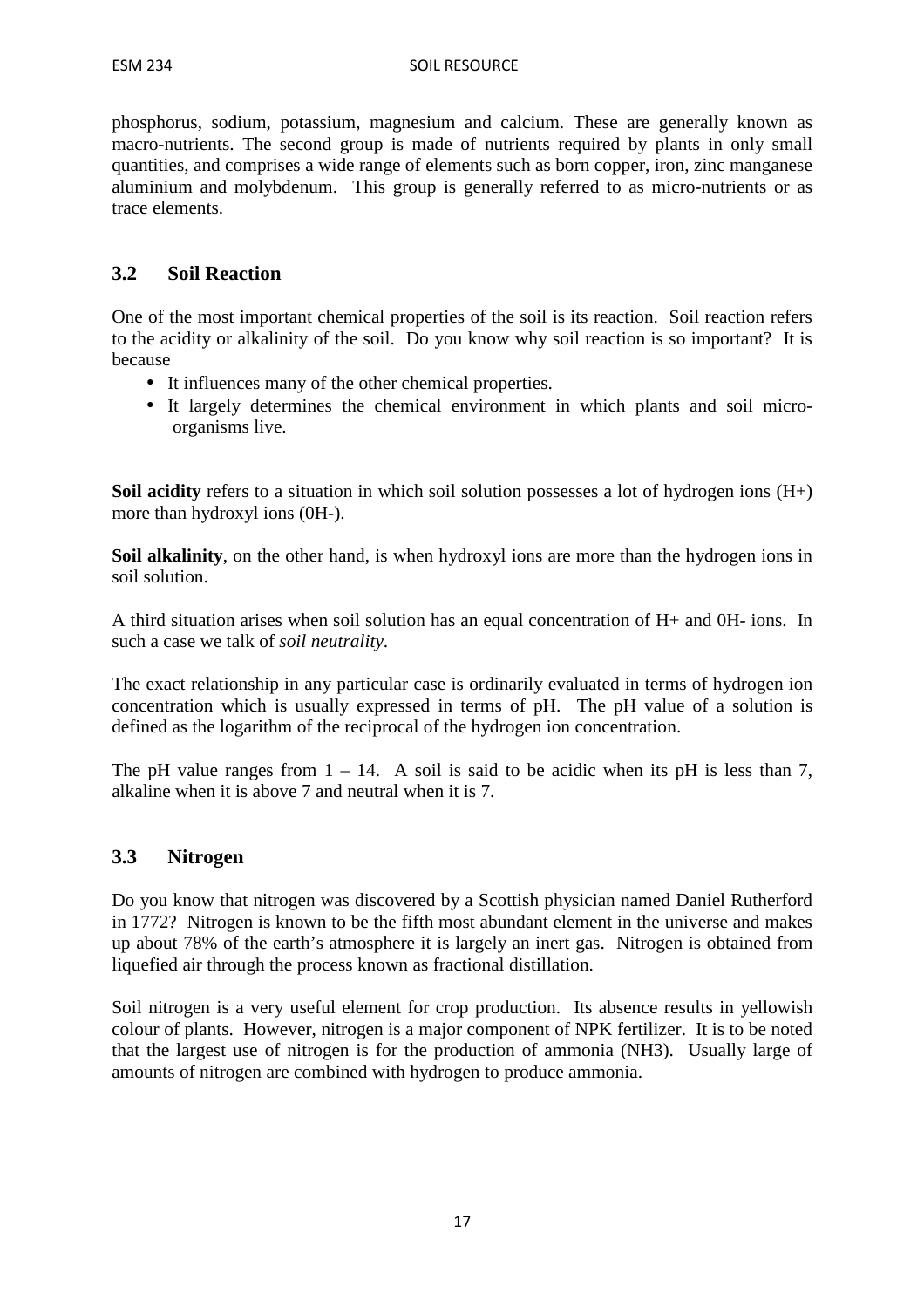#### **3.4 Phosphorus**

Do you know that phosphorus was discovered before nitrogen? While nitrogen was discovered in 1772, phosphorus was discovered in 1669 by Hennig brand who prepared it from urine.

Phosphorus is never found free in nature but widely distributed in combination with minerals. Hence it has a geologic pool. The presence of phosphorus in adequate amount in soil is also crucial to crop production. It also forms a major component of NPK fertilizers.

Phosphorus is also important in the production of steels, phosphor bronze and many other products. Finally, is an essential ingredient of all cell protoplasm, nervous tissues and bones.

#### **3.5 Exchangeable Cations**

Exchangeable cations are also referred to as metallic cations. They are derived from the rocks and they include calcium, magnesium, potassium and sodium.

Calcium is the chief exchangeable base in the soil. It is derived mainly from calcium carbonate and to some extent from calcium sulphate. Its abundance in the soil appears to be the main determinant of soil reaction and nutrient status. However, the major problem of calcium is that it is easily leached and washed away by drainage water.

Magnesium follows calcium in its abundance as an exchangeable base in the soil. It is an essential element for plant growth. It is derived mainly from forromagnesian rock-forming minerals such as olivine, hornblende and pyroxene.

Potassium is formed from silicate minerals such as orthoclase and potash micas. Potassium exists in two forms in the soil viz, the readily available another relatively unavailable forms. The readily available potassium is found in the soil solution. Potassium is an important of the NPK fertilizer.

Sodium is in the family of exchangeable base but not a major cation. This is because it is the least common of the metallic cations in soils. However, it is quite an important element in alkali soils found in arid areas of the world.

#### **3.6 Micro-nutrients**

Can you remember what we said about micro-nutrients? Do you remember that they are soil elements required in small quantities but crucial to crop production? They are many but let us briefly see three of them.

Boron is one of the simplest of atoms found in a variety of minerals related to borax. It is a relatively rare element in the earth's crust representing only 0.001%. It was discovered by Davy, Gay-Lassac and Thenard in 1808.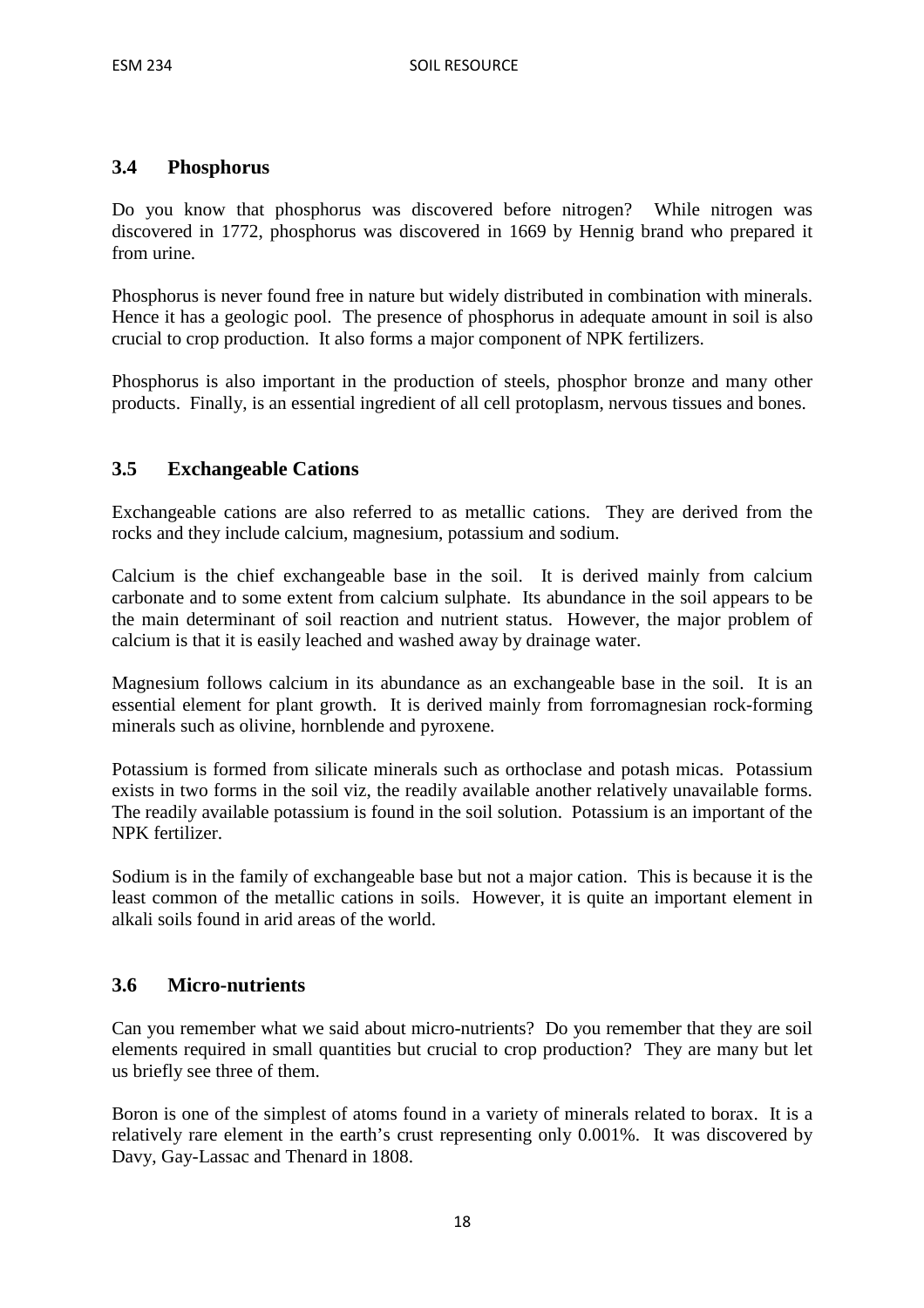Boron is necessary in small amounts for plant growth. In larger amounts it is poisonous to plants and the range can be small. If the signs of boron deficiency supplement can be applied.

Copper as a micro-nutrient in the soil is strongly attached to organic matter. As a result it does not travel very far after release into the soil and it hardly enters groundwater. Too much of copper causes toxity which is dangerous to both soil flora and fauna lives. Copper can interrupt the activity of micro-organisms and earthworms in soil negatively. This may seriously slow down the decomposition of organic matter.

Zinc is another one of the most common elements in the earth's crust and is soil micronutrient. The level of zinc in soil increases mainly from disposal of zinc wastes from metal manufacturing industries and coal ash from electric utilities. If there is zinc deficiency in soil, a supplement is usually applied.

# **4.0 Conclusion**

This unit has briefly shown the important characteristics and functions of soil chemical properties. These soil chemical properties include pH or soil reaction, nitrogen, phosphorus, exchangeable cations (i.e. calcium, magnesium, potassium and sodium) and micro-nutrients (e.g. boron, copper, zinc, iron, molybdenum, manganese). You have seen that all these chemical properties of soil serve on purpose or the other to make the soil what it is. Note that soil pH influences other soil chemical properties while nitrogen, phosphorus and potassium are components of chemical fertilizers that revitalize the soil.

Remember that exchangeable cations of calcium, magnesium, potassium and sodium act as nutrient bases for soil. Finally, micro-nutrients are trace elements that are needed by plants in small quantities.

# **5.0 Summary**

In unit 4, we have studied the soil chemical properties. Those properties considered include pH, nitrogen, phosphorus, exchangeable cations (calcium, magnesium, potassium and sodium) and micro-nutrients such as boron, copper and zinc.

Soil pH measures how acidic or alkaline a soil is. When pH value is less than 7, it is said to be acidic, when it is more than 7 it is alkaline but neutral when it is 7, the pH range is 1 to 14.

You remember it is Rutherford who discovered nitrogen in 1772!!! Nitrogen makes up 78% of the grasses in the atmosphere. It determines the greenness of plants and it is a major component of NPK fertilizer.

Could you recollect that phosphorus was discovered before nitrogen and that was in 1669 by Hennig Brand? Phosphorus is of geologic pool and also an important component of NPK fertilizer.

Exchangeable cations are also known as metallic cations. These are calcium, magnesium, potassium and sodium. Generally, they act as nutrient asses in soil. Calcium is easily leached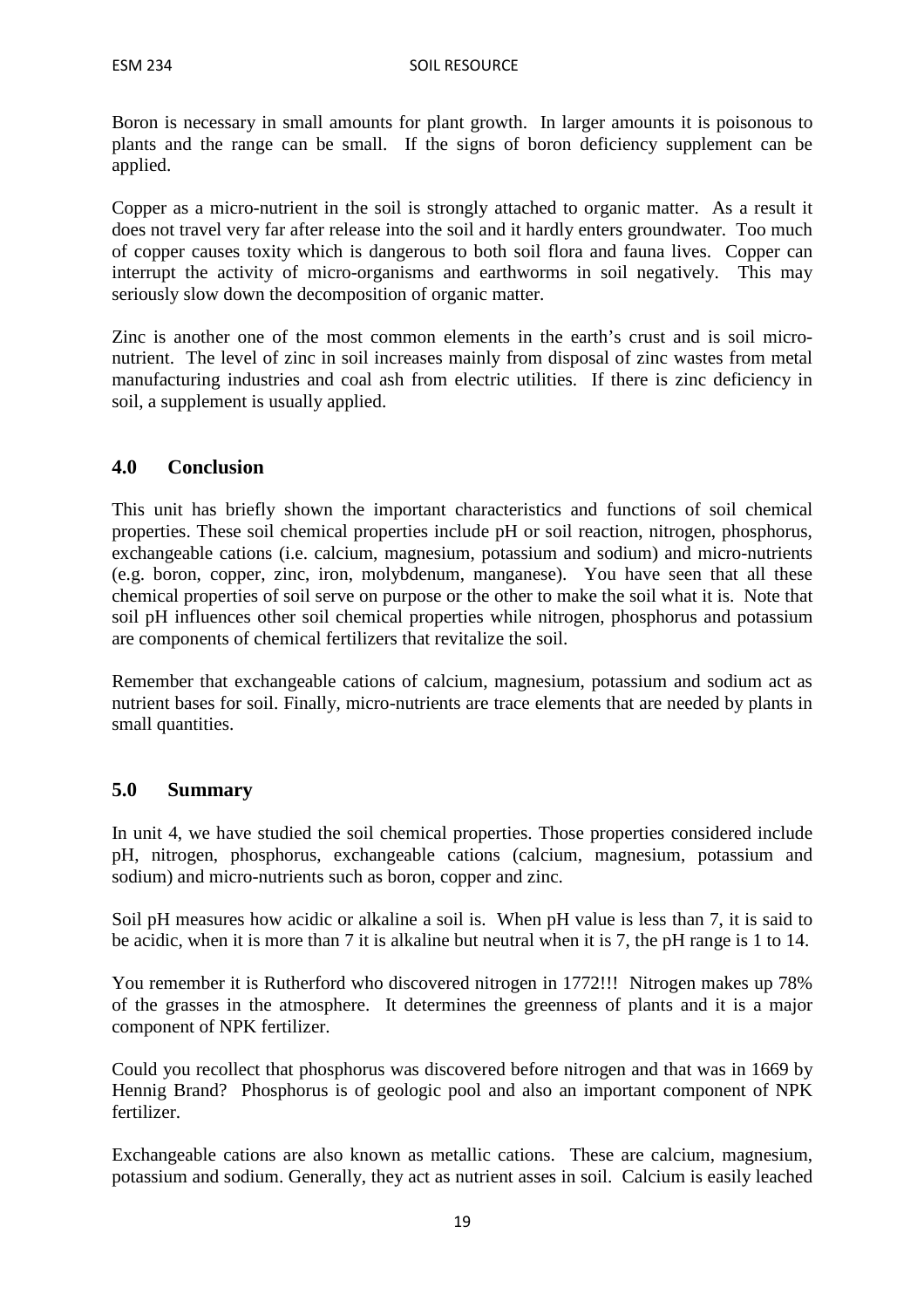and washed away by water while readily available potassium is found in soil solution. Magnesium is next in abundance to calcium while sodium is the least common of all the metallic cations. Potassium is also important for its inclusion in the NPK fertilizer.

Micro-nutrients are also known as trace elements and they are needed in minute qualities by plants. If they are absent, plants may suffer but their supplements are available. Exampels of these are boron, copper and zinc. One common feature of micro-nutrients is that they are found mainly in earth's crust.

#### **6.0 Tutor Marked Assignments**

- 1. List five important characteristics of soil pH.
- 2. What do you know about exchangeable cations.

#### **7.0 References and Other Resources**

Brady, N. C. (1996). *The Nature and Properties of Soils*. Macmillan, New York.

Faniran, A. and Areola, O. (1978). *Essentials of Soil Study*. Heinemann, Ibadan.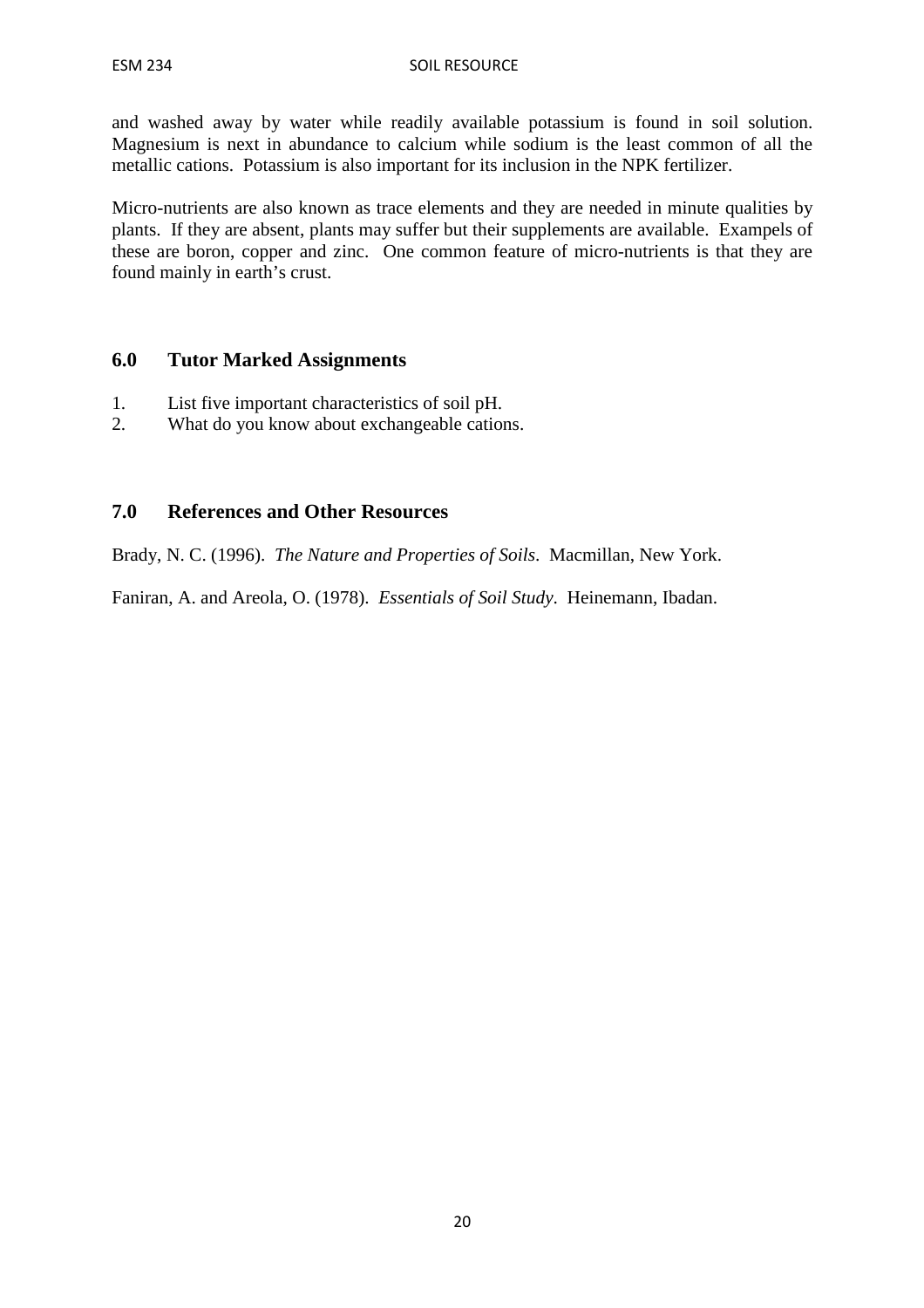# **UNIT 5: FACTORS OF SOIL FORMATION**

### **Table of Contents**

- 1.0 Introduction
- 2.0 Objectives
- 3.0 Main Contents
	- 3.1 Composition of Factors
	- 3.2 Climate
	- 3.3 Organisms
	- 3.4 Relief
	- 3.5 Parent material
	- 3.6 Time
- 4.0 Conclusion
- 5.0 Summary
- 6.0 Tutor Marked Assignments
- 7.0 References and Other Resources

#### **1.0 Introduction**

Do you know that the lump of soil you hold does not result from weather rocks alone? In this unit, you will find out that five factors have been identified as being crucial to soil formation. These factors play different roles to make it possible for us to have soil. As you will see later, to get a mature soil takes time and it is also depends on the type of parent material and the relief. Furthermore, the organic matter of the soil environment and the climatic conditions are all important. Can you recognize the five factors none? If you can, you have done well, if you cannot, just go on and you will soon master them.

#### **2.0 Objectives**

At the end of this unit you will be expected to:

- Identify the active and passive factors of soil formation.
- Solve the soil forming equation;
- Appreciate the overriding role of climate in soil formation,
- Learn about how organisms affect soil formation,
- Learn about the passive factors and their contributions in soil formation.

# **3.1 The Make-up of Soil Forming Factors**

You probably have the idea that soil derived from the residual inorganic material resulting from the physical disintegration and chemical decomposition of the crust. However, not all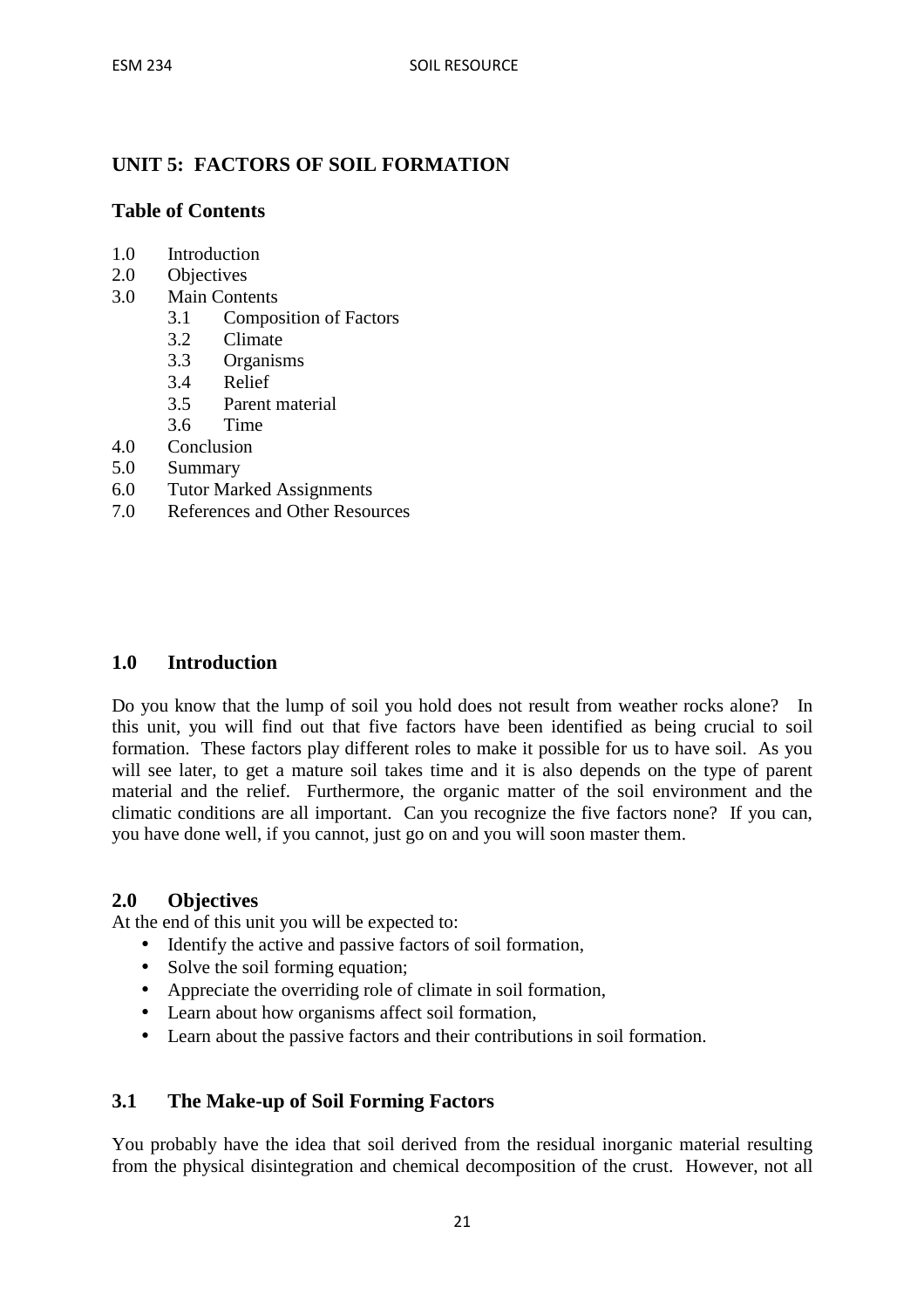weathered rocks become soil. It is therefore, necessary to know that certain factors act together to make soil formation possible.

The soil forming factors are classified into active and passive factors. Those active factors are climate and organisms while the passive ones are relief, parent material and time. Do you know that an American soil scientist, Jenny (1941), functionally related the soil forming factors into an equation? Here is it:

S = f(U, O, R, P, T)…………………………………….(1) where S is soil property 0 is organisms R is relief P is parent material T is time

### **3.2 Climate**

Climate is an active factor of soil formation. Through its component elements of temperature, precipitation, humidity and wind, climate is generally regarded as the most important factor in soil formation. This is because climate plays both a direct and an indirect role in soil formation. What are those functions that make climate a major foremost soil forming factor? Some of these are:

- Promotion of the production of soil water and soil warmth which constitute the most important agents of soil formation;
- Association of world's soil types in broad terms with climate types
- Determination of the rate of organic matter decomposition,
- Responsibility for the richness, sparseness or absence of vegetative cover which, in turn, affects the total nature of soil.

Indeed, we can seen that climate is almost everything for soil. This is why it is termed an active factor as it supplies the energy that the deed rock material needs to come alive.

#### **3.3 Organisms**

Organisms or biological activities are made up of both plants and animals. These also contribute to the formation of soils actively. However, plants play a greater role.

The role of organisms in soil formation is both direct and indirect. When organic materials decompose in the soil it produces organic acids which directly intensify pedogenic processes. Soil fauna (animals) especially bacteria, worms, termites and man also participate directly in many ways in soil formation.

The indirect role of organisms takes many former. For example, tree roots extend the depth of soil profile while vegetation influences the operation of climatic elements particularly precipitation and temperature by creating a micro-environment. It is also known that most processes of soil formation such as humification and mineralization are all closely linked with biological activities.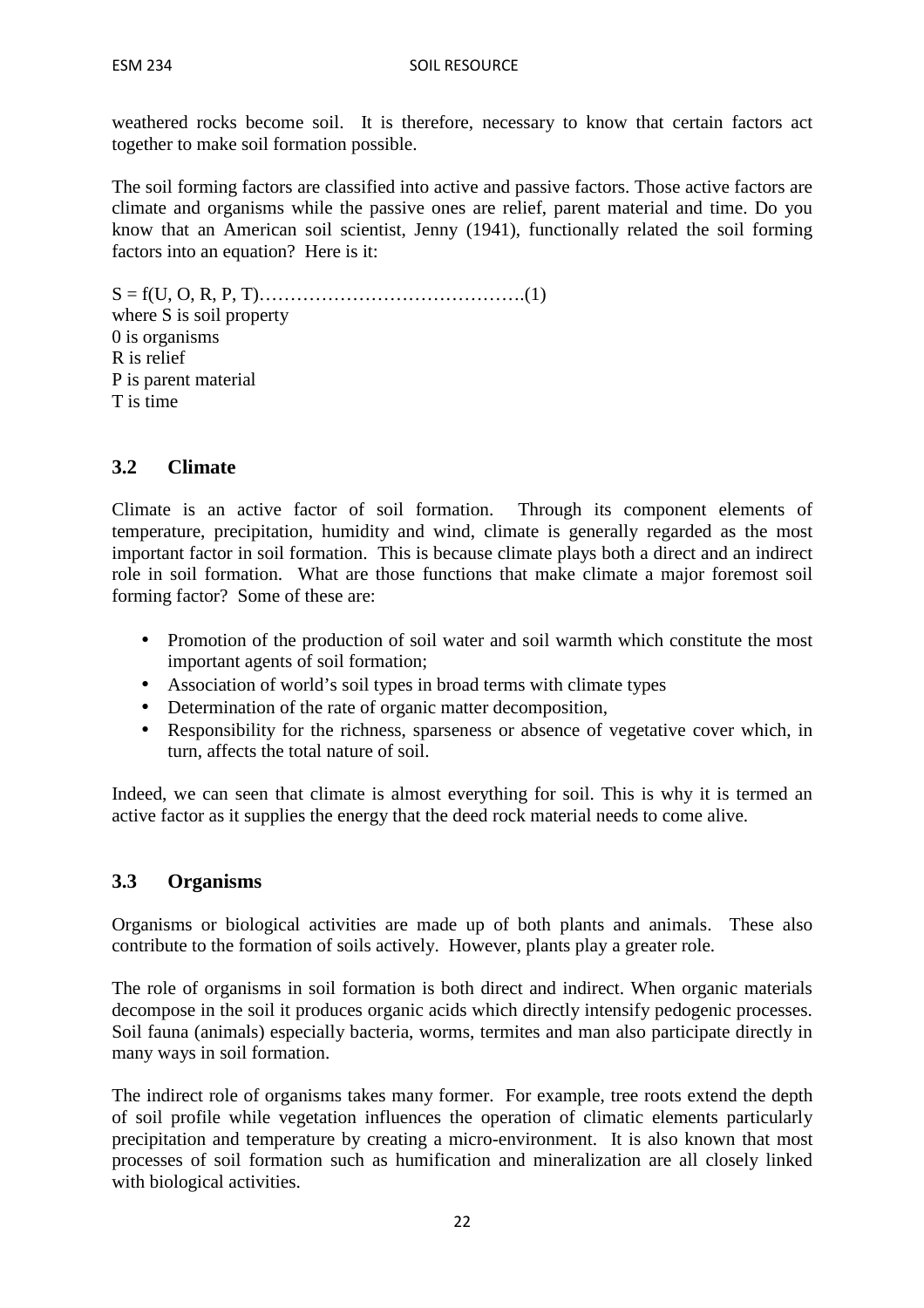# **3.4 Relief**

Relief affects soil formation through altitude, slope and aspect.

**Altitude** usually creates microclimate e.g. where altitude is high temperature is low thereby encouraging physical weathering to predominate. In this case soil will be coarse and stony and may remain immature and skeletal for a very long time. Altitude may also cause orog raphic rainfall whereby the windward side is weather with deeper soil than the leeward side with shallower soil.

**Slope** affects depth of soil. The higher the relief, the steeper the slop is likely to be. This affects the rate of materials movement from the slope. Usually depth of soil is thin where slope is steep and deep where slope is gentle.

**Aspect** is a facet of relief that influences soil formation in higher latitudes. Usually, slope facing the sun receives more isolation and are therefore warmer and drier than the slope not facing the sun. It should be noted that aspect is especially important in high-latitude regions. It is therefore found in the northern hemisphere that the south-facing slopes receive greater isolation leading to the formation of deeper soils on such slopes than on their north-facing counterparts. Invariably, this explains why vegetation on the south-facing slopes is luxuriant while that of the north-facing slope is sparse in the northern hemisphere.

# **3.5 Parent Material**

Parent material may be regarded as rocks from which soils are formed. There are two categories. *In situ* materials are those on the original spot. That is, they are not moved, such as igneous, sedimentary and metamorphic rocks.

Deposited materials are those that have been eroded transported to where they become soils. Examples include alluvial, colluvial, aeolian, morrainic and littoral materials.

Most of the inorganic fractions of the soil are obtained from the parent material which are always released by weathering. Parent materials mostly determine the textural classes and also that the type of inorganic fractions found in any soil depends on its character. In essence, acid rocks often yield a large amount of quartz fragments whereas basic rocks often yield clayey substances. In the cases of deposited materials soils developed on them are usually sandy with the exception of alluvial materials. However, the influence of parent material may no longer be visible on very mature soils.

#### **3.6 Time**

Time is a factor soil formation occupies a special position. This is because not only do the processes of soil formation operate in a temporal framework but that the other factors also change through time both in themselves and in their relationships. Therefore, it is known that the formation of a mature soil requires a lot of time which also depends on the type of rocks on which such a soil is being formed. For example, it may take over 1000 years for 3cm of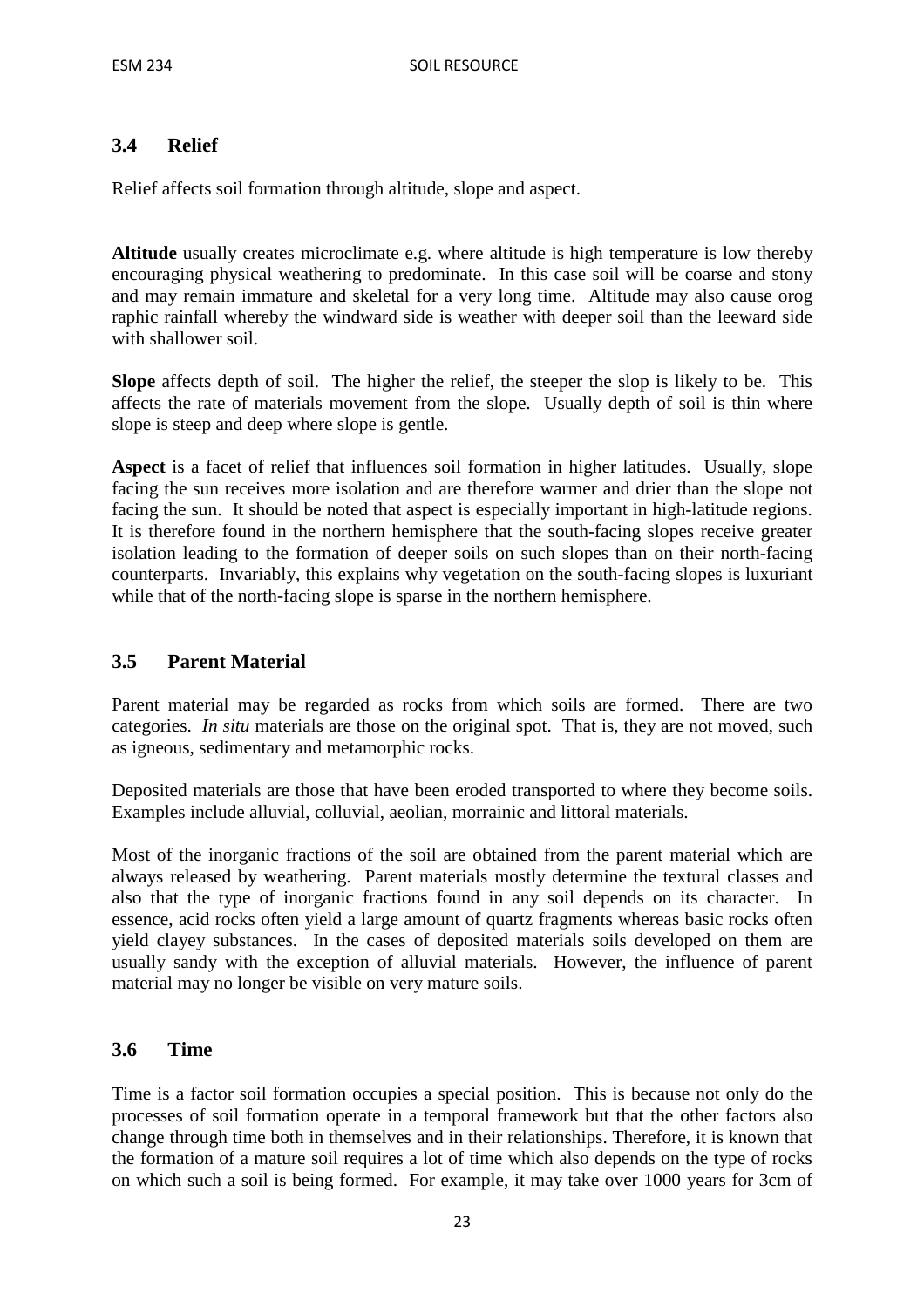granitic rock to become soil whereas a 3cm soil depth has been known to have been formed on a volcanic eruption made up of ash in less than 30 years.

#### **4.0 Conclusion**

The factors of soil formation are considered in this unit. These factors are climate, organisms, relief, parent material and time. These soil forming factors are usually grouped into active and passive factors. Climate and organisms constitute the active factors while relief, parent material and time are the passive factors.

The major climate element influencing soil formation are temperature and rainfall. Studies have show a high correspondence between soil and climate maps of the world. Organisms include plants and animals i.e. living things. These are actually responsible for the living entity of the soil.

The location of soil is also important and is depicted by relief in respect of altitude, slope and aspect. Parent material is the rock from which soil mineral matter is formed after it has been weathered. The formation of soil is a long and complex process so it could take a long time before a weathered material becomes soil. This is why time is also a crucial factor of soil formation.

#### **5.0 Summary**

In unit 5, we consider the factors of soil formation. There are five factors which Jenny (1941) has put into an equation thus:

 $S = f(U, O, R, P, T)$ where S is soil property U is cliamate 0 is organisms R is relief P is parent material T is time

These factors are grouped into active and passive. The first two, climate and organisms are regarded as active factors while relief, parent material and time are passive factors. We can call the active factors as the life wire of soil. They give it the living entity. While climate especially through its elements of temperature and rainfall, provides warmth and moisture, water organisms i.e. directly influence decomposition of organic matter apart from their indirect influence on soil processes. The latter may include, for example, the extension of the depth of soil profile by three roots. It is also noted that the influence of climate on soil formation is so high to the extent that world's soil types are closely associated with world's climate types e.g. lateritic soils are found mostly in the tropics irrespective of their location.

Relief affects soil formation through altitude which creates microclimate which can affect the soil e.g. where altitude is high soil may be coarse and stony. Another way relief affects soil formation is through slope whereby soil depth is affected e.g. where slope is steep, there is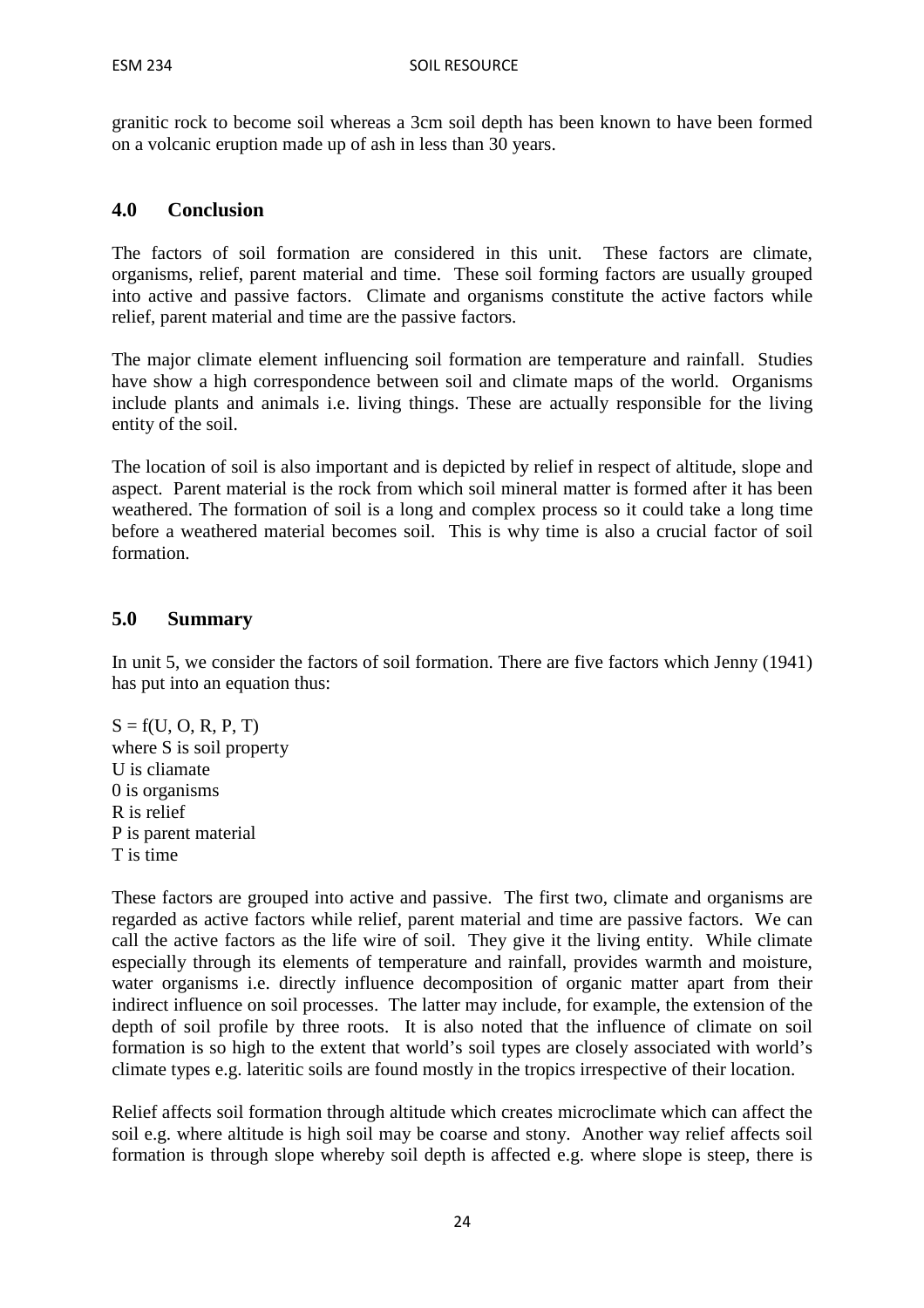thin soil whereas where slope is gentle, there is deep soil. Aspect is the third way relief affects soil formation. It is all about areas facing or backing the sun.

Parent materials are of two types viz *in situ* and deposited materials, and most of the inorganic fractions of the soil are derived from these. The character of the parent material determines whether a soil is acidic or basic.

Time is important in soil formation because the formation of a mature soil requires a long time. Besides, the, type of rock on which soil is being formed also has temporal dimension. While granitic rock may take a very long time to form soil volcanic materials may take a short time.

### **6.0 Tutor Marked Assignments**

- 1. List and group the soil forming factors.
- 2. Discuss climate and parent material as factors of soil formation.

#### **7.0 References and Other Resources**

Jeje, L. K.; Ekanade, O. and Osunade, M.A.A., (19960. *Man's Environmental Relations.*  Macmillan Nigeria Publisher Ltd., Lagos and Ibadan.

Jenny, H. (1941). *Factors of Soil Formation*. McGraw-Hill, New York.

Paton, T.R. (1978). *The Formation of Soil Material.* George Allen & Unwin, London.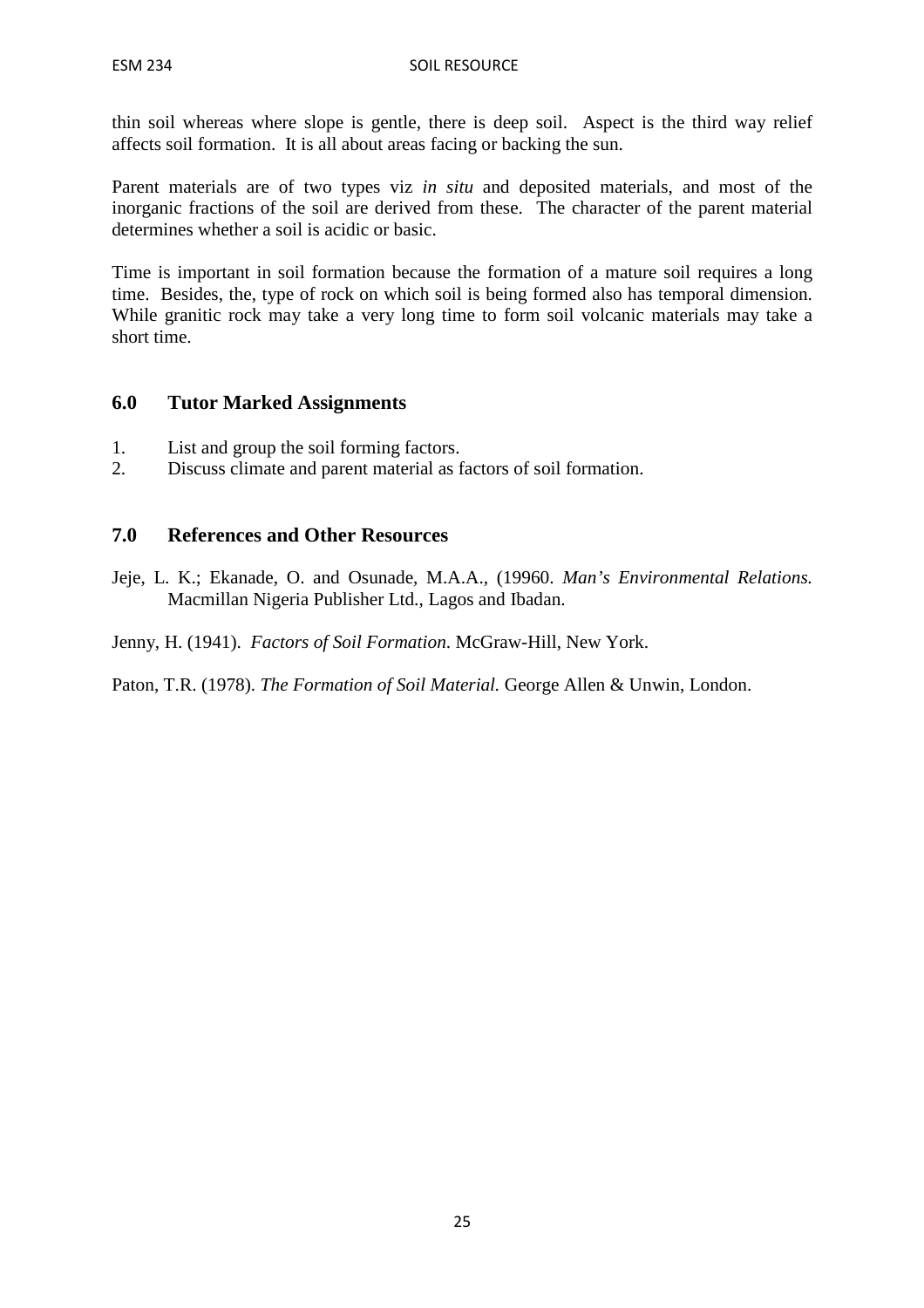# **UNIT 6: SIMPLE PROCESSES OF SOIL FORMATION**

### **Table of Contents**

- 1.0 Introduction
- 2.0 Objectives
- 3.0 Main Contents
	- 3.1 Type of Soil Forming Processes
	- 3.2 Simple Processes Physical and Chemical
	- 3.3 Simple Process Biological
	- 3.4 Biological Humification
	- 3.5 Biological Processes Mineralisation
	- 3.6 Biological Processes Others
- 4.0 Conclusion
- 5.0 Summary
- 6.0 Tutor's Marked Assignments
- 7.0 References and Other Resources

#### **1.0 Introduction**

The factors of soil formation were considered in Unit 5. However, apart from these factors there are certain processes of soil formation that take place before we can talk of soil. These processes act both singly and collectively together to modify the inorganic rock debris in order to produce soil. There are two types of processes of soil formation. They are the simple and the complex types. In this unit, we will consider simple processes of soil formation. These simple processes are noted not only for their simplicity, but also for operating in specific parts of the soil profile. They refer to the physical, chemical and biological processes which make the soil. A number of the physical and chemical reactions pertain mainly to rock weathering and the synthesis of new, secondary minerals such as solution, hydration and reduction. A number of others also pertain specifically to soil formation and horizon differentiation e.g. leaching, eluviations, illuviation and precipitation. Besides all these, biological processes, such as humification, mineralization, ammonification, nitrification and denitrification are crucial to the pedogenic process.

#### **2.0 Objectives**

At the end of Unit 6, you will be expected to:

- Know the types of simple processes of soil formation,
- Differentiate the different types of the simple processes of soil formation and
- Identify different components of simple processes of soil formation.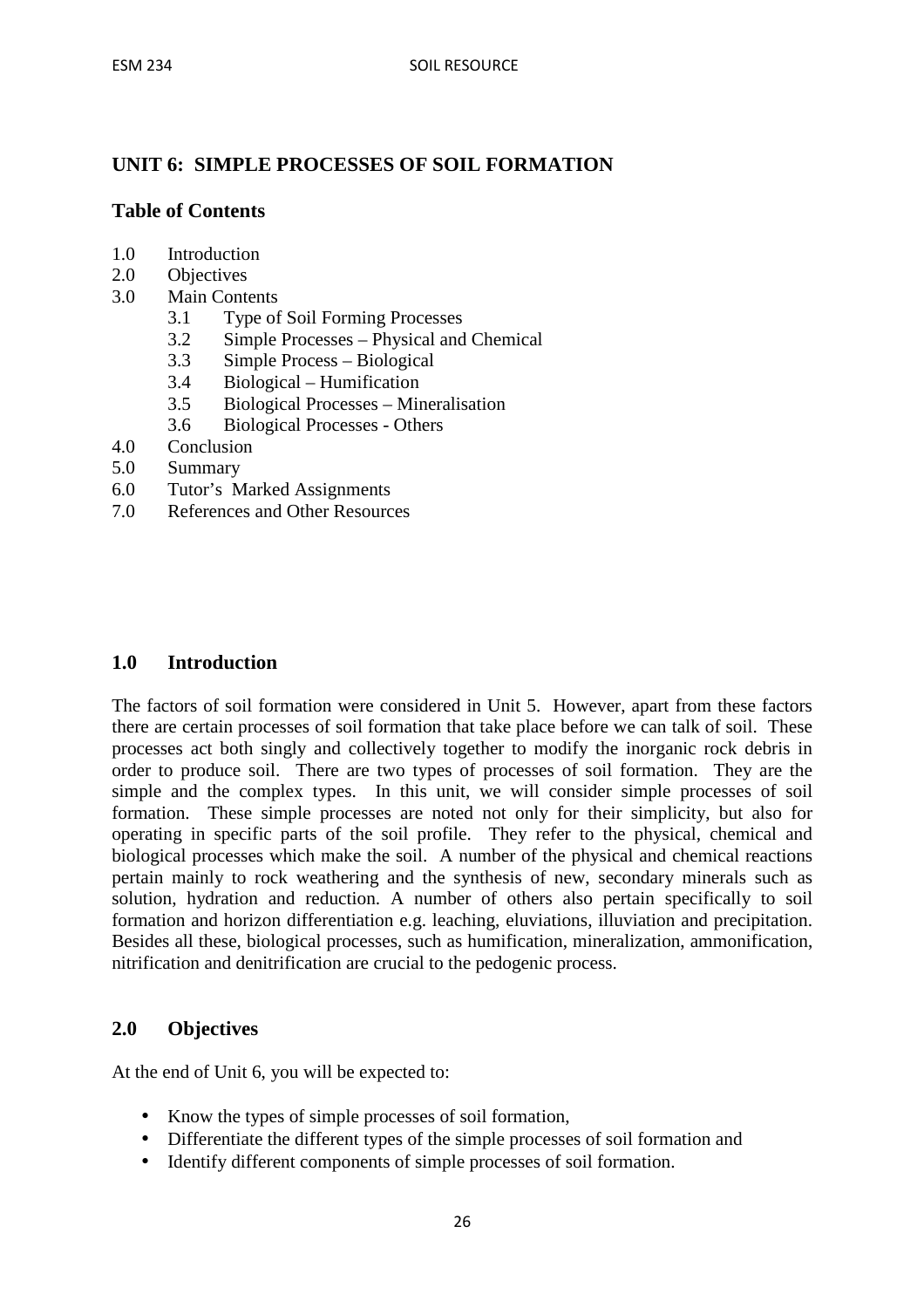# **3.1 Types of Soil Forming Processes**

Soil forming processes are processes which act both singly and collectively to modify saprolite i.e. the inorganic rock debris, to produce the living soil. There are two types of soil forming processes. They are

- Simple processes of soil formation, and
- Complex processes of soil formation.

While simple processes of soil formation involve a single process, complex processes of soil formation involve a number of combined simple processes. Some simple soil forming processes include leaching, eluviations, illuviation, humification and mineralization, while examples of complex processes of soil formation are lateritisation, podsolization, calcification, salinisation and gleisation.

#### **Simple processes – Physical and Chemical**

Three processes will be discussed here. They are leaching, eluviations and illuviation. Leaching is the removal, in solution, of constituents from the soil. Hence, it operates mainly in humid environments but least affective in dry areas. It is fundamental to all the more complex soil forming processes such as lateritisation, podsolisation and calcification. The materials involved in the leaching process are mainly salts and carbonates that are the readily soluble minerals. Leaching may involve the complete loss of nutrients and other soil materials from the soil profile. Excessive leaching robs many soils of essential nutrients which can only be extracted by plants in soluble forms i.e. the very form in which they are leached from the soil. Do you know that leaching is both beneficial and destructive to soul? For example, toxic substances to plants such as sodium chloride are leached. Leaching is known to be the most important process of soil formation especially with respect to horizon differentiation.

Eluviation and Illuviation are closely related to leaching but not identical to it. Both processes refer to the movement of soil material in solution or in suspension from one place to another within the soil. There two processes operate mainly in areas where these is an excess of precipitation over evaporation.

Eluviation refers to translocation of mineral particles colloids and soluble salts within the soil. It may be vertical or lateral depending on the direction of soil water movement. In effect, horizons that lose materials through eluviations is referred to as eluvial horizons.

In relation to the soil profile, eluviations takes place in the A horizon while illuviation takes place in the B horizon.

# **3.3 Simple Processes – Biological**

As stated earlier biological processes of soil formation include humification, mineralization, ammonification, nitrification and denitrification. While humification and mineralisation will be considered separately, the processes of ammonification, nitrification and denitrification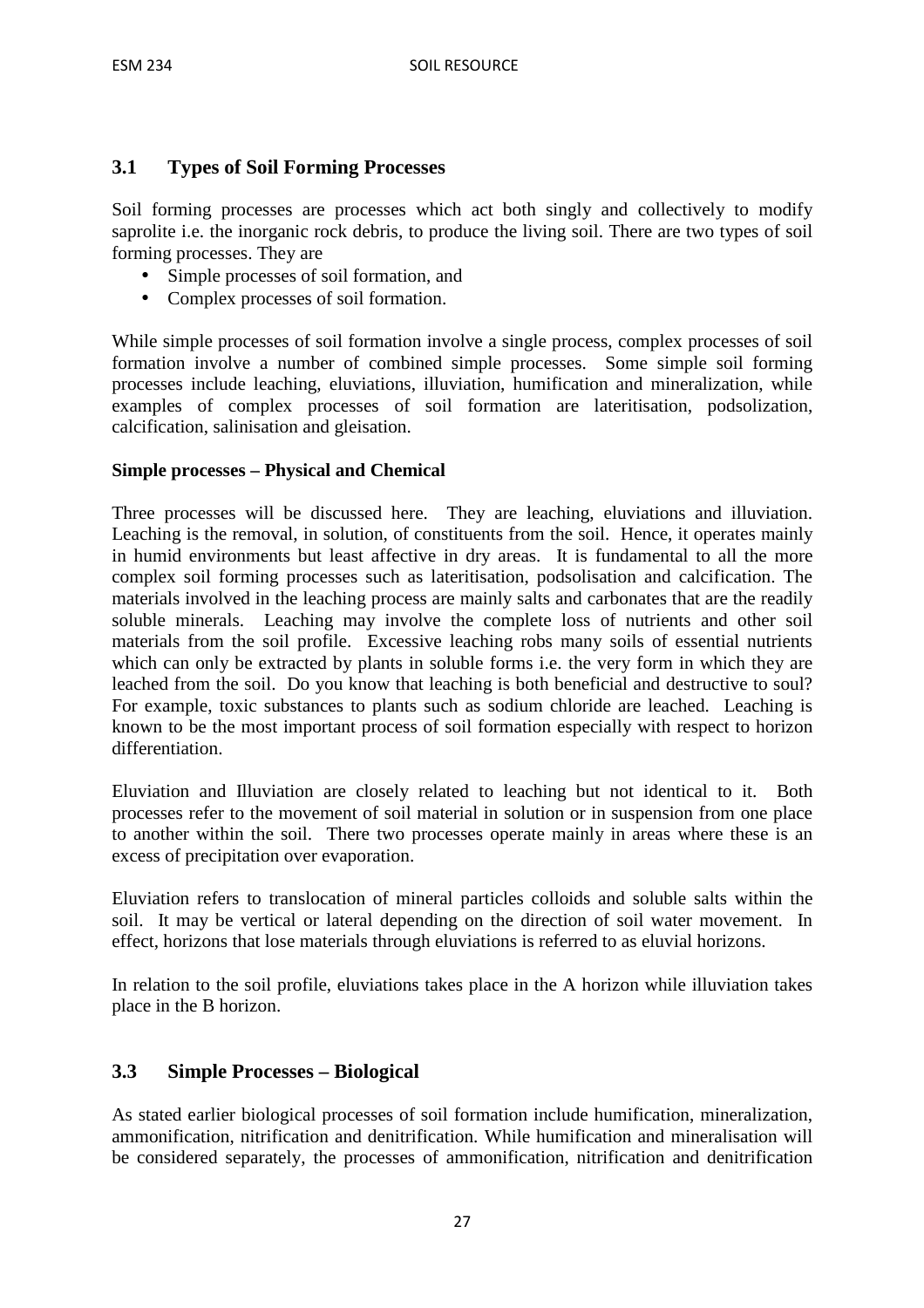will be considered together. Since they are all connected with the process of nitrogen fixation and nitrogen cycling in the atmosphere.

# **3.4 Biological processes – Humification**

Is the process by which organic matter is decomposed and new organic complexes are synthesized to form humus or the organic component of the soil.

Humification is believed to be the most important process of soil formation since without it there cannot be any soil because it makes soil a living entity.

The major factor controlling humification is climate. This is because it has been observed that as climate changes from one type into another, the intensity of humification changes. Therefore, while humification process is rapid in the humid tropics and sub-humid tropics, it is of less intensity in the temperature regions and it is almost nil in the cold areas of the world.

Apart from climate, the type of vegetation also affects the humification process. Generally, woody plants contain large quantities of lignins, waxes and resins which are highly resistant to decomposition. They are also rich in tannins and other acid-producing substances which tend to subdue the activities of bacteria but stimulate fungus development. By contrast, in the grasslands, humification process in intense at the expense of mineralization process. The result is the accumulation or organic matter.

# **3.5 Biological Process - Mineralisation**

Is the process whereby organic mineral elements in the soil organic matter are released and converted into organic minerals. The process involves the decomposition of organic matter to its fundamental components i.e. oxygen and other gases, water and minerals.

The process takes place simultaneously with humification mainly in the Ao layer but also at any other part of the soil profile where organic matter is present. However, unlike humification, which tends to increase the acid content of the humus complex, mineralization tends to decrease the acid and increase the base content of the soil, thus tending to make the soil alkaline.

#### **3.6 Biological Processes – Other**

Biological processes, is indicated earlier, relate to the processes of nitrogen fixation and nitrogen cycling in the biosphere. These related processes *are ammonification, nitrification and denitrification.* 

It is known that the nitrogen content of most soils ranges from 0.2 to 0.4 percent. It is also known that the major part of this content is insoluble organic combination that is inaccessible to plants.

You need to also know that the most important aspect of the biological process, especially in relation to soil fertility, is perhaps nitrogen fixation by legumes. Nitrogen fixation is also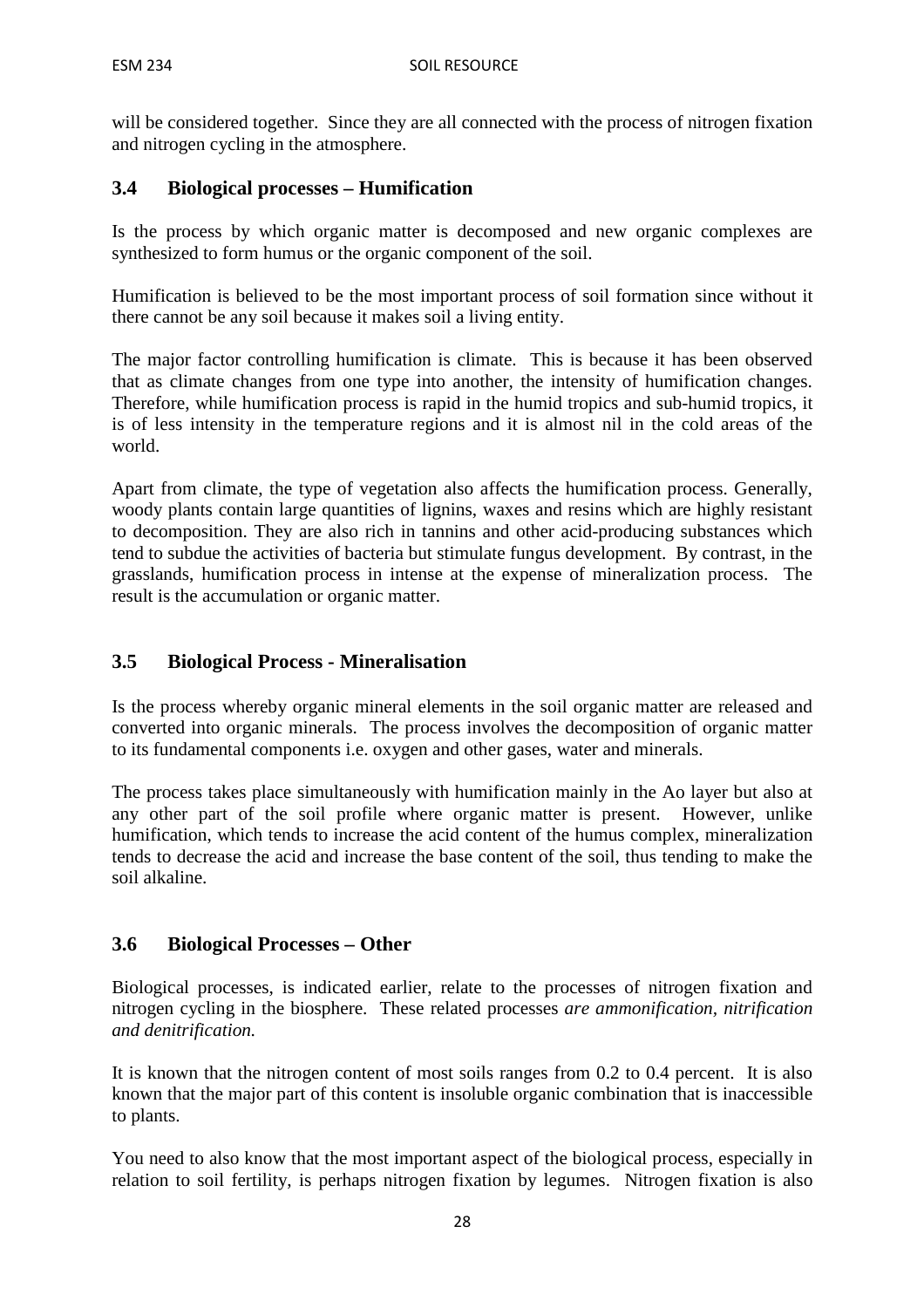known as *symbiotic fixation*. In this situation, some legumes are able to extract nitrogen from the soil atmosphere and incorporate it into their systems. This nitrogen is made available to other plants when the host plant dies and is ploughed back into the soil.

# **4.0 Conclusion**

The simple processes of soil formation are examined in this Unit. As the name implies, simple processes of soil involve simple processes which may be physical, chemical or biological. Because of the close interaction between the physical and chemical forms of simple processes of soil formation, they are usually considered together. Their components are *leaching, eluviations and illuviation*. Leaching is the removal of soil constituents in solution. However, while eluviations is the translocation of mineral particles, colloids and soluble salts within the soil, illuviation refers to the deposition of colloids, soluble salts and small mineral particles in the soil layer.

The biological form of simple processes of soil formation deals with many processes that are brought together under three healings of humification, mineralization and those processes that fix nitrogen and make for its cycling. Humification refers to the process by which organic matter is decomposed and new organic complexes are synthesized to form humus whereas mineralization is that process whereby organic mineral elements in the soil organic matter are released and converted into organic minerals. The third type of biological process relates to nitrogen fixation and cycling in the biosphere. The related processes in this regard are ammonification, nitrification and denitrification.

#### **5.0 Summary**

Unit 6 of this course treats the simple processes of soil formation. It consists of physical, chemical and biological forms.

The physical and chemical forms are treated under leaching eluviations and illuviation processes. *Leaching* is the removal, in solution of constituents from the soil. Therefore, it operates mainly in the humid environments. Leaching is fundamental to the complex processes of soil formation like lateritisation and podsolisation. Salts and carbonates are mainly involved in the leaching process. It is known that leaching is both beneficial and destructive. While leaching removes toxic substance to plants, and is responsible for horizon differentiation, it robs many soils of essential nutrients needed by plants.

*Eluviation* is about the translocation of mineral particles, colloids and soluble salts within the soil either vertically or laterally depending on the direction of soil water movement. But *illuviation* is the deposition of materials removed in the eluvial horizon in another soil layer. It is important to note that eluviations normally takes place in the A horizon while illuviation is found in the B horizon.

The biological process of soil formation is made up of humification, mineralisation and the related nitrogen fixation and cycling processes in the biosphere. *Humification* is the process whereby organic matter is decomposed and new organic complexes are synthesized to form humus. It is believed that without humification process there will not be soil because humification maeks soil a living entity. Climate and the nature of vegetation are important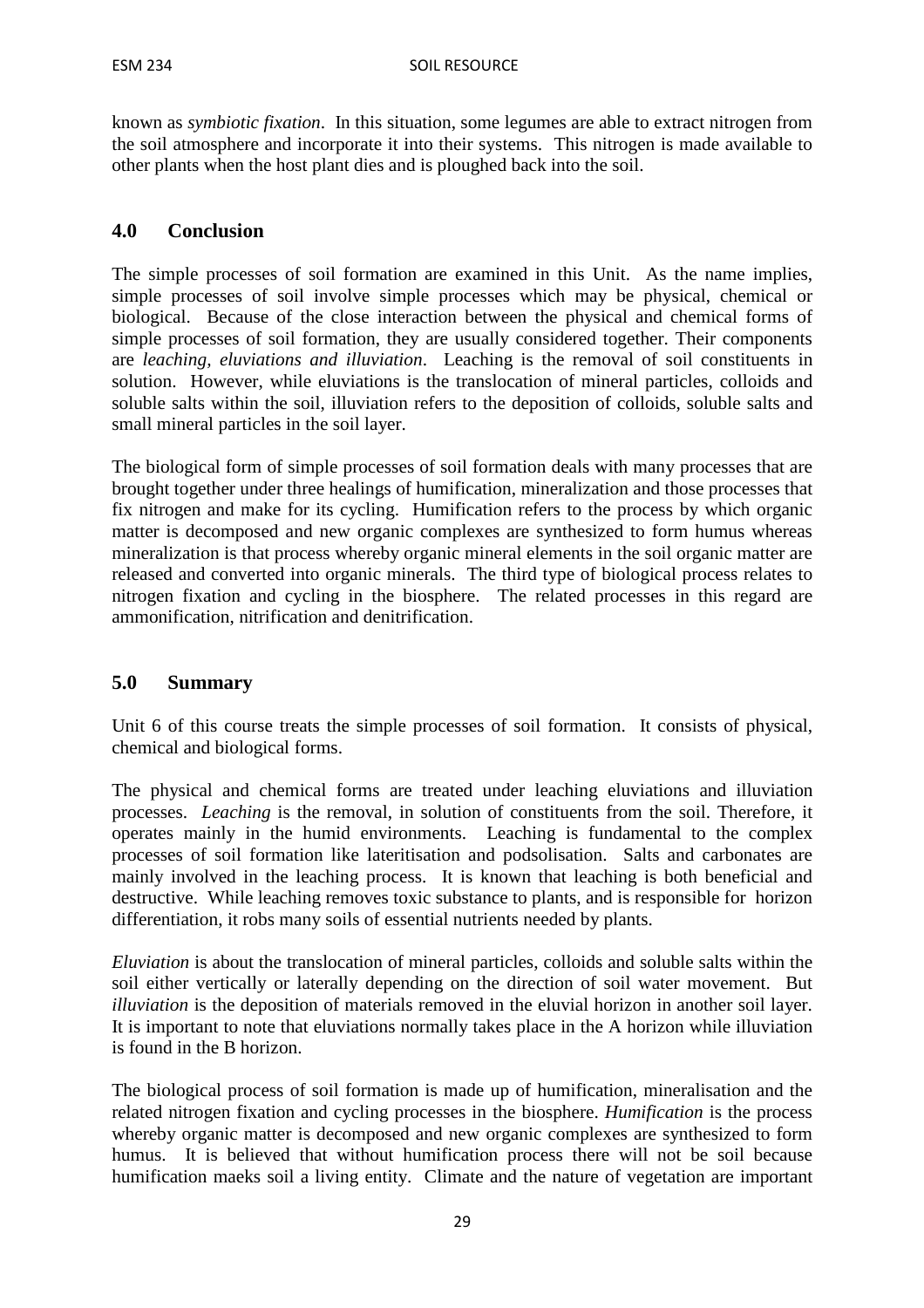determining factors of the intensity of humification. Humification process tends to increase acidity level of soil. *Mineralisation* is defined as the process whereby organic mineral elements in the soil organic matter are released and converted into organic minerals. The process involves the decomposition of organic matter to its fundamental components such as oxygen, and other gases, water and minerals. Mineralisation however, tends to decrease acidity level of soil thereby tending to make the soil alkaline.

The processes of ammonification, nitrification and denitrification are processes of nitrogen fixation and cycling in the biosphere. Generally, the nitrogen content of soil ranges from 0.2 to 0.4 percent. This aspect of nitrogen fixation by legumes is important to soil fertility and it is known as *symbiotic fixation.*

### **6.0 Tutor Marked Assignments**

- 1. Describe the process of leaching in the soil horizon
- 2. Compare and contrast humification and mineralization processes as forms of soil forming processes.

# **7.0 References and Other Resources**

Gerrard, A.J. (1981). *Soils and Landforms.* George Allen & Unwin, London.

Paton, T.R. (1978). *The Formation of Soil Material.* George Allen & Unwin, London.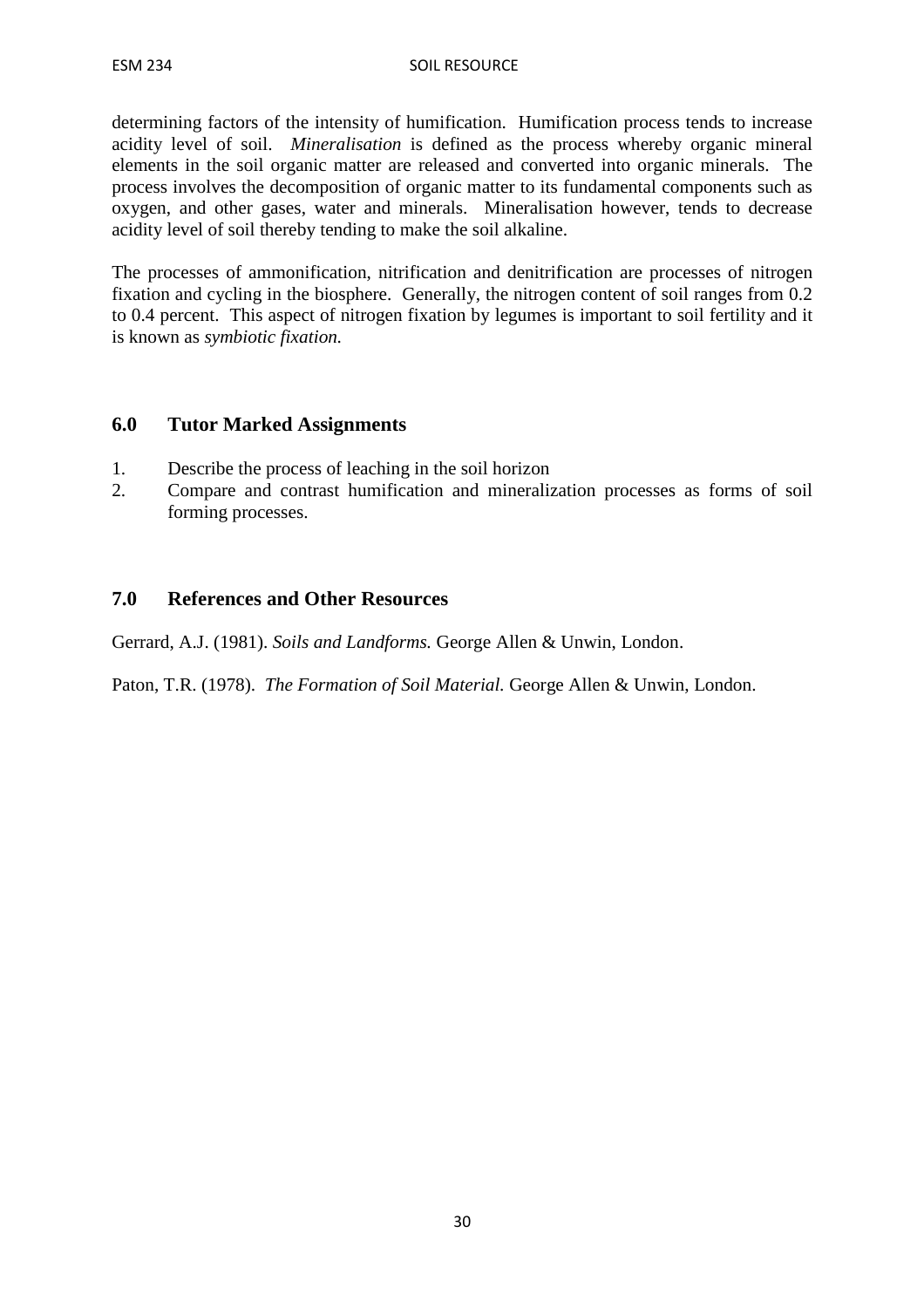# **UNIT 7: complex Processes of Soil Formation**

# **Table of Contents**

- 1.0 Introduction
- 2.0 Objectives
- 3.0 Main Contents
	- 3.1 Forms of complex processes of soil formation
	- 3.2 Laterisation
	- 3.3 Podsolisation
	- 3.4 Calcification
	- 3.5 Gleisation
- 4.0 Conclusion
- 5.0 Summary
- 6.0 Tutor's Marked Assignments
- 7.0 References and Other Resources

# **1.0 Introduction**

You will recall that there are two types of processes of soil formation. These are the simple and complex processes of soil formation. In unit 6, the simple processes of soil formation were considered. Therefore, in this unit, we will consider the complex processes of soil formation.

Complex processes of soil formation are all distinguished mainly on climatic basis but they are by means mutually exclusive. It is necessary to point out that boundaries of these processes are not easy to established hence boundaries are arbitrary.

# **2.0 Objectives**

At the end of this unit, you should be able to:

- Identify the complex processes of soil formation;
- Know the different climatic regions and environments associated with complex processes of soil formation;
- Distinguish the basic characteristics of the complex processes of soil formation.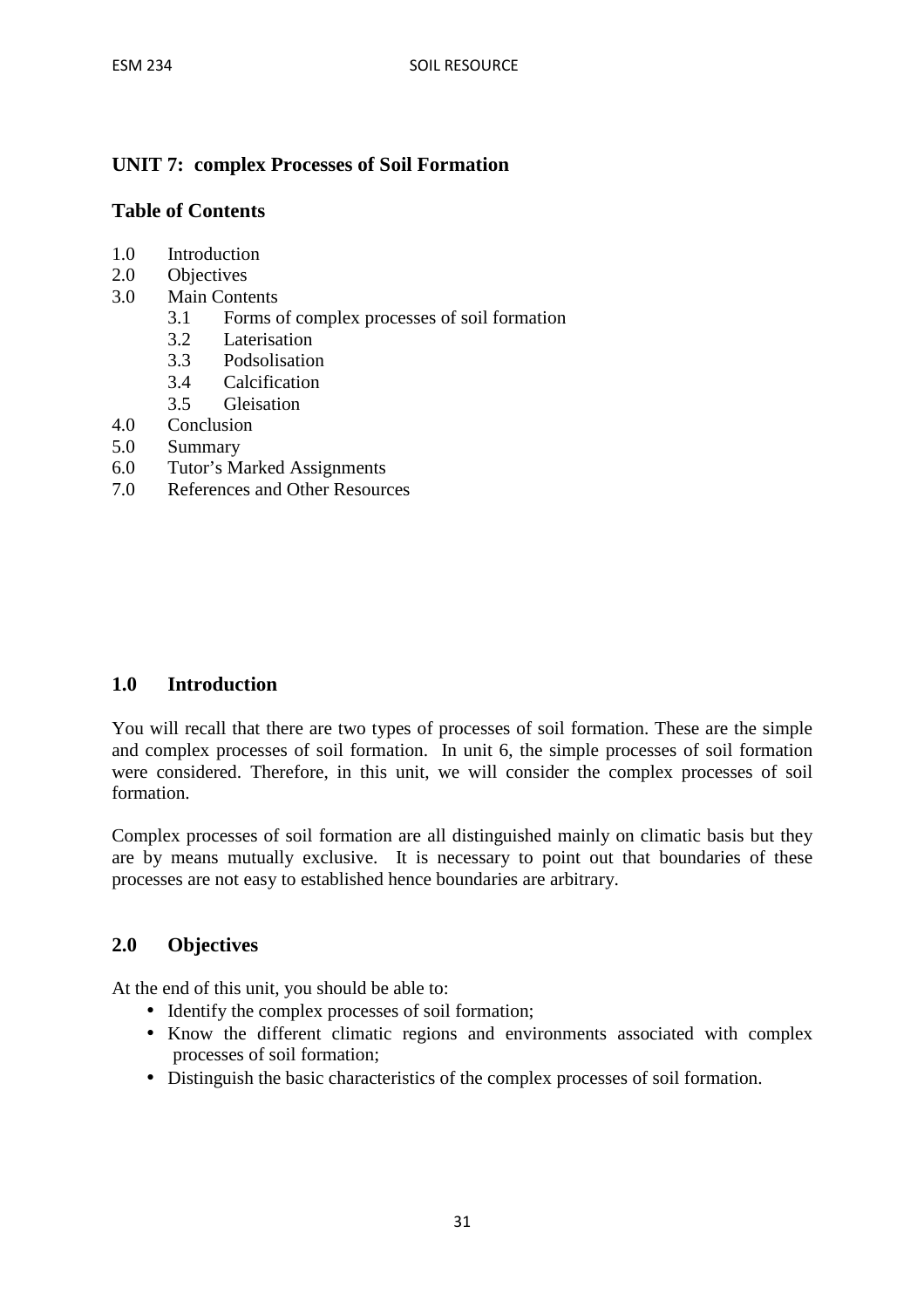# **3.0 Main Contents**

#### **3.1 Forms of Complex Processes of Soil Formation**

Do you remember that simple processes of soil formation involve single processes as discussed in unit 6? This idea will lead us to the fact that complex processes of soil formation involve a combination of a number of simple processes. The complex processes of soil formation include lateritisation, podsolisation, calcification, gleisation, salinisation and solodisation. As pointed out either these processes are not mutually exclusive.

#### **3.2 Lateritisation Process**

This is the process which forms laterites and lateritic soils. They are also known as latosols, oxisols and ferruginous tropical soils.

Lateritisation process operates mainly in the warm to hot humid regions particularly in the equatorial, tropical and monsoon climates of the world. In these hot climates, vegetation is luxuriant and this also helps lateritisation process. Another factor is topography. This is particularly important in relation to the groundwater situation as well as to the depth of the effective soil.

Some characteristics of lateritisation process are:

- Long and uninterrupted period of rock weathering and soil formation result in deep and intensely weathered parent material;
- Leaf fall from the luxuriant forest and its rapid decay keeps the basis in rapid circulation between soil and vegetation;
- Mineralization of organic matter is complete and rapid while the intense chemical weathering of rocks releases bases from the mineral fragments still remaining in the soil;
- Alteration of the high-silicate clays (montmorilonite and illite) into low-silicate days such as kaolinite to a point where only a residue of kaolin, iron and aluminium sesquioxides, in various degrees of hydration possess small inclusions or impurities;
- Formation of a stratified or an unstratified soil profile.

#### **3.3 Podsolisation Process**

Unlike lateritisation, *podsolisation* process is prevalent in the cool humid areas of Koppen's C and D climates. The word podsolisation is derived from the Russian term "podsol" meaning "ash underneath". The process produces the podsols and the podsolic soils. In these soils the profiles are distinct both in appearance and in their physical and chemical properties. It is for these reasons that the typical ideal soil profile is the podsol because of the clear-cut development of the horizons and parts thereof. It should also be noted that because of the high acid content of the soil solution with a pH level of between 3 and 4, the leaching, especially of the bases and soil colloids is much more intense than in any other soil.

Some other characteristics of podsolisation are the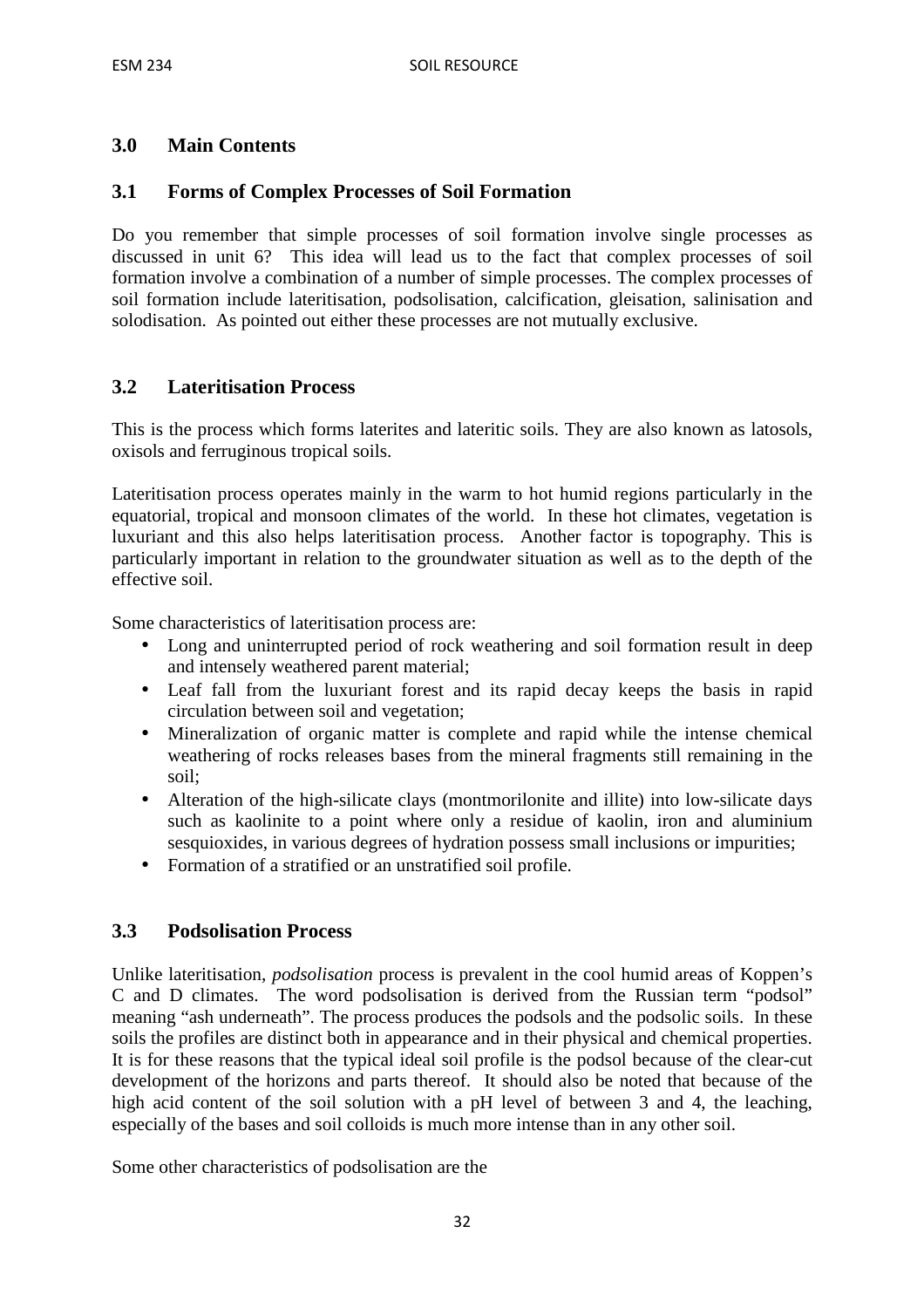- Presence of soluble bases (i.e. metallic cations) which are displaced from the soil colloidal interfaces and removed from the solum by groundwater;
- Availability of aluminium and iron sesquioxides that become mobile and susbsequently transported downward in the soil thus making the  $A_2$  horizon somewhat lighter in colour than it was previously;
- Tendency of inorganic clays to be peptised and making it to be susceptible to dispersion and downward movement; and
- Tendency of an illuvial B horizon to develop at depth, as a result of the deposition of the susquioxides, lags, bases and humus which primarily results from reduction in soil acidity.

# **3.4 Calcification Process**

This process is characteristics of low-rainfall areas, especially in the continental interiors. As such it is characteristic of the grassland regions, including the savannas, but especially the temperate grassland areas.

Other characteristics of calcification process include:

- The formation of a calcic horizon usually within the B or C horizon, and a mollic horizon or a soft friable surface horizon containing a high percentage of organic colloids, well saturated with calcium ions.
- The prevalence of lime in the soils thereby they are collectively called pedocals or soils of calcium;
- Some downward movement of solutions and materials takes place even though leaching is not prominent;
- The net loss of soil water because evapotranspiration exceeds precipitation;
- The precipitation of ions in the order calcium and magnesium bicarbonates followed by calcium sulphates, and
- The formation of a crust known as calcrete.

# **3.5 Gleisation Process**

This process occurs in areas with impeded drainage conditions. In effect gleying can occur in any climate environment, i.e. within zonal soils. The presence of this process may be due to.

- topographic effects e.g. valley bottoms and swampy low-relief areas;
- geological influence e.g. poorly drained, clayey soils, and
- climate e.g. in the permafrost areas of the cold regions.

The soils formed under these conditions are grouped together as hydromorphic soils. The major characteristics of gleisation process are:

- mottling of soils especially where periodic drying takes place;
- the formation of an impervious horizon within the soil profile causing surface-water gleying;
- the formation of an impervious horizon beneath the soil profile causing groundwater gleying;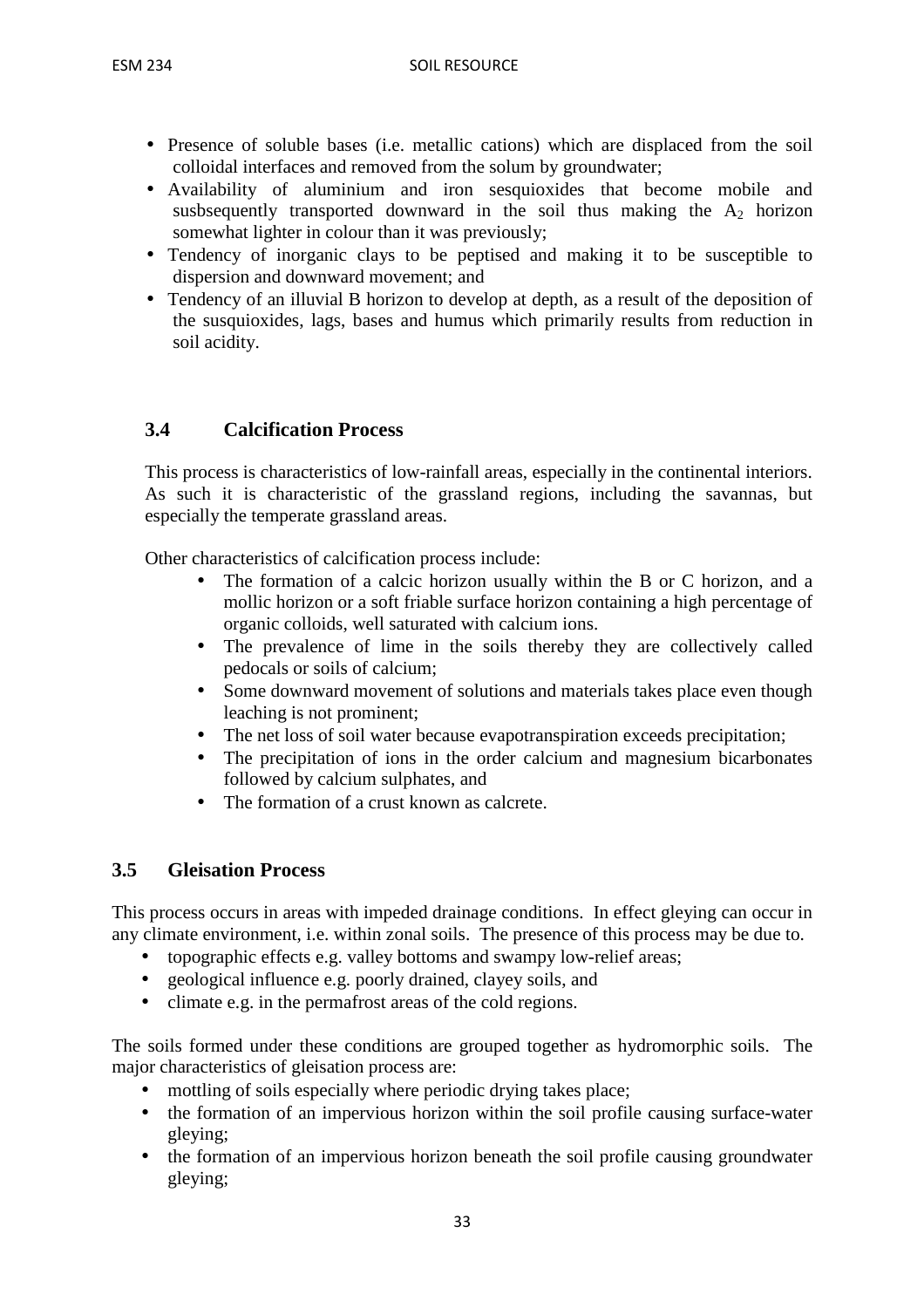- the formation of homogeneously grey or grayish-white soils, and
- the production of mottles of rust-coloured ferric oxide making mottling a prominent feature of most hydromorphic soils.

# **4.0 Conclusion**

In this unit, you would have noticed that complex processes of soil formation relate very much to climatic conditions especially with the element of rainfall. Hence, while *lateritisation* is found in warm to hot humid tropical areas, podsolisation process takes place in cool humid areas of temperate regions. In the case of calcification process, it is found in areas where rainfall is low especially in the continental interiors. Although, gleisation process could take place in any climatic environment the role of rainfall is important before we can have impeded drainage conditions.

### **5.0 Summary**

You have been able to distinguish the simple and complex processes of soil formation. Specially, unit 7 deals with the complex processes of soil formation that involve a combination of a number of simple processes. In this unit four important soil formation processes are considered. They are lateritisation, podsolisation, calcification and gleisation. It is also important to note that these processes have certain distinguishing characteristics. Some of the important ones include.

- A long period of uninterrupted rock weathering with soil having deep weathered parent material; mineralization of organic matter and a formation of a stratified or unstratified soil profile in the case of *lateritisation* process;
- A high aid content; leaching of the bases and soil colloids more than in any other soil; availability of mobile aluminium and iron sesquioxides in the  $A<sub>2</sub>$  horizon which are subsequently transported and a clear-cut development of the soil horizons in the case of podsolisation process;
- The formation of a calcic and mollic horizons; prevalence of line in the soils bringing about pedocals; net loss of soil water; the precipitation of ions and the formation of calcrete in the case of calcification process;
- The mottling of soils due to periodic drying; formation of impervious horizon beneath the soil profile; formation of uniform grayish-white soils and production of rustcoloured ferric oxide mottles denoting hydromorphic conditions in the case of *gleisation* process.

# **6.0 Tutor's Marked Assignment**

- 1. In a tabular form compare five characteristics of lateritisation and podsolisation processes of soil formation.
- 2. Discuss a soil formation process that is not necessarily depend on climate.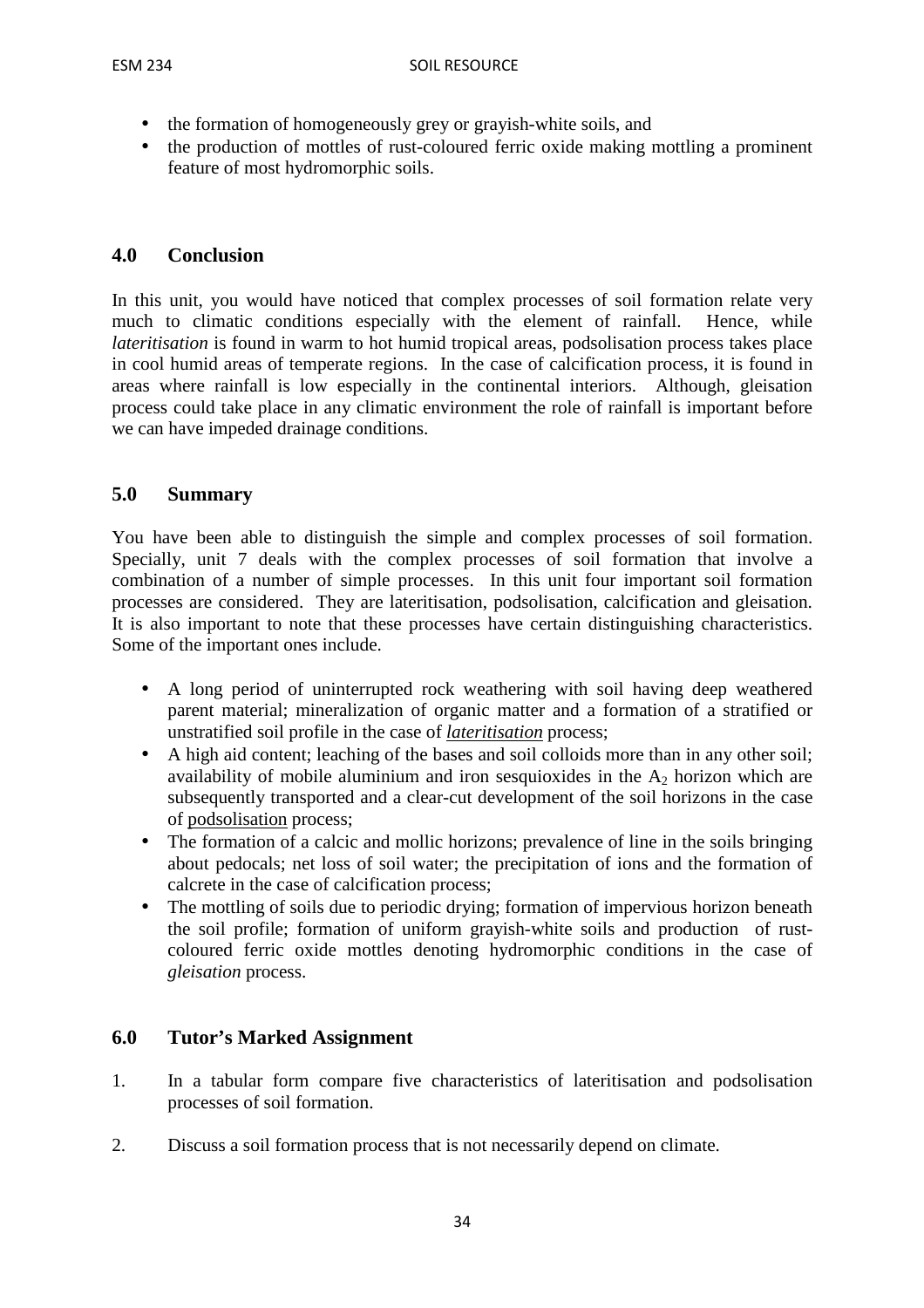# **7.0 References and Other Resources**

Gerrard, A. J. (1981). *Soils and Landforms.* George Allen & Unwin, London.

Paton, T.R. (1978). *The Formation of Soil Material.* George Allen & Unwin, London.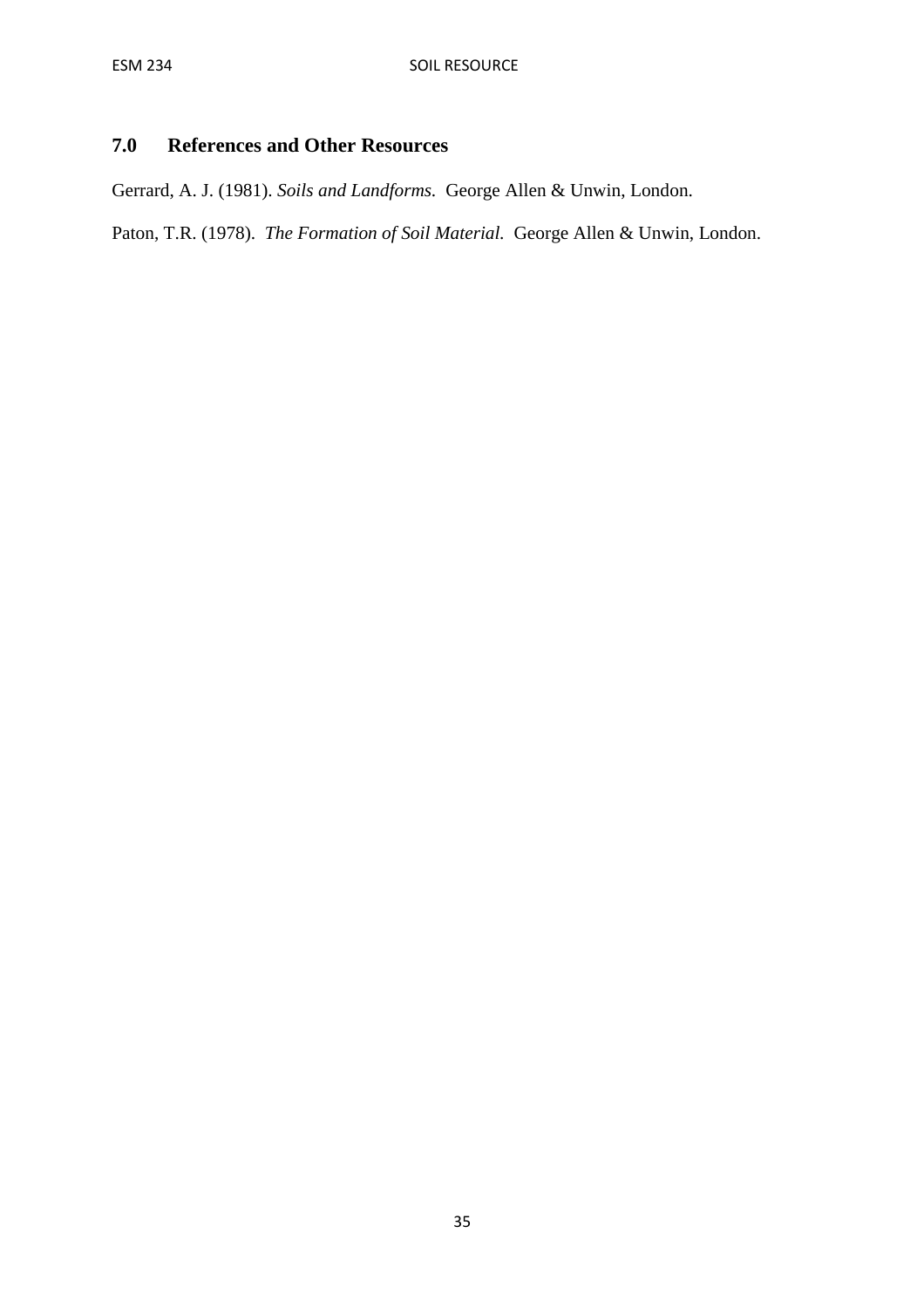# **UNIT 8: MAJOR SOIL TYPES OF THE WORLD**

### **Table of Contents**

- 1.0 Introduction
- 2.0 Objectives
- 3.0 Main Contents
	- 3.1 Main Types of Soil
	- 3.2 Some Types of Zonal Soils
	- 3.3 Some Types of Intra-zonal Soils
	- 3.4 Some Types of Azonal Soils
- 4.0 Conclusion
- 5.0 Summary
- 6.0 Tutor's Marked Assignments
- 7.0 References and Other Resources

#### **1.0 Introduction**

Now that we are familiar with the factor and processes of soil formation, we can now go onto consider some major soil types of the world. It is important to know that we cannot discuss all the various soil types of the world. We can only attempt to know some key ones. In that respect we will consider soil types of the world under three broad groups. These are *zonal intra-zonal* and *azonal* soil types of the world. The recognization of these soil types was based on genetic classification which we will discuss fully in the next unit.

### **2.0 Objectives**

At the end of this unit, you should be able to:

- List the major three soil types of the world based on genetic classification;
- Distinguish some soils of the zonal types;
- Identify the causes of intra-zonal soil types and
- Locate topographic conditions that bring about azonal soil types.

#### **3.0 Main Contents**

#### **3.1 Main Types of Soils**

Three main types of soils have been recognized using the genetic approach. These soils include the azonal, intrazonal and azonal types.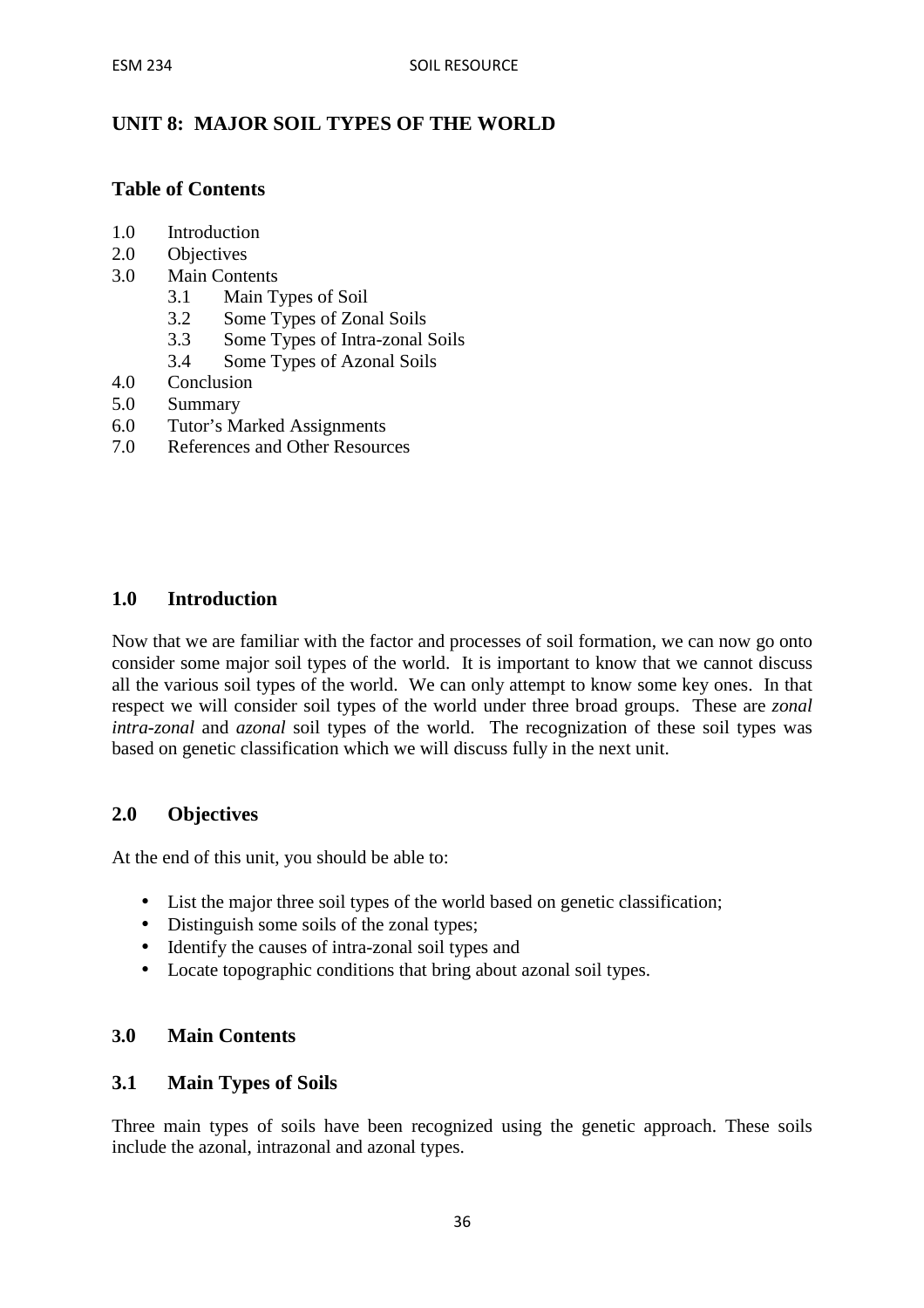Since climate exerts a lot of influence on weathering, water content and plant cover, the basis of a broad analysis of major zonal soil types is climatological. Naturally, these soils occur most commonly on latitudinal zones. Zonal soils occur most commonly on gently undulating land where drainage is relatively free and where the parent materials exerts little or no influence on soil formation.

*Intrazonal soil types* occur where special conditions of relief or parent material exert a stronger influence on the soil than climate or vegetation. These soil types depend on a specific kind of parent rock; on the presence of much water; or on a coastal habitat.

*Azonal soil types* are without well-developed characteristics either because they are relatively young or because the parent material and relief conditions have prevented the development of more definite characteristics.

# **3.2 Some Types of Zonal Soils**

The zonal soil types we will consider here are tundra podsol, chernozem tropical soils.

*Tundra soils* are found in very cold areas around the polar margin where the subsoil is under permafrost i.e. permanently frozen. The topsoil is frozen in winter but not in summer due to melting. In summer, some vegetation colonises the soil especially lichens, mosses, ferns and worths.

Podsols are found mainly in Eurasia and North America where they develop on glacial drifts where the land surface is covered by coniferous forests. Soil surface horizons contain pine needles and cones and these decompose very slowly because they are resinous. Leaching is severe and the soil is very acidic.

*Chernozem soils* underlie most of the temperate grasslands of the world in places like central Russia, Ukraine, Romania, Hungary, North American States of North Dakota and Texas, south eastern Australia and Argentina. Cherokee soils are very rich in humus and they occur over a variety of bedrocks. Hence, they are highly climate-dependent. Areas covered by chernozems constitute the great wheat lands of the world.

*Tropical Soils* are very complex because they comprise a variety of soils known as latosols. They are found within the tropics that experience, in most cases, alternate wet and dry conditions. Furthermore, rocks are known to be deeply weathered giving rise to deep soil. There are four main types of tropical soils. They are ferralitic and ferruginous soils, ferrisols and vertisols. *Ferralitic* soils are intensely weathered and leached due to exposure to pedological agencies over a long period of time. The soils are brilliantly red, porous and friable. They are associated with extremely old surfaces up to the Tertiary Age. *Ferruginous* soils are reddish brown and are found mostly in the savanna and areas of monsoon climate. Although weathering may not be quite deep, grass cover provides some amount of organic matter content with a fairly large amount of humus. This makes it more fertile than the ferralitic soils and the ferrisols. *Ferrisols* are also highly leached but weathered to great depths. They are commonly found where the surface is liable to constant erosion while weathering goes on below. *Vertisols* are associated with depression with fine clay sediments and organic matter content making the soil relatively fertile. Vertisols could expand and contract because of high content of clay minerals especially the montmorillonite group.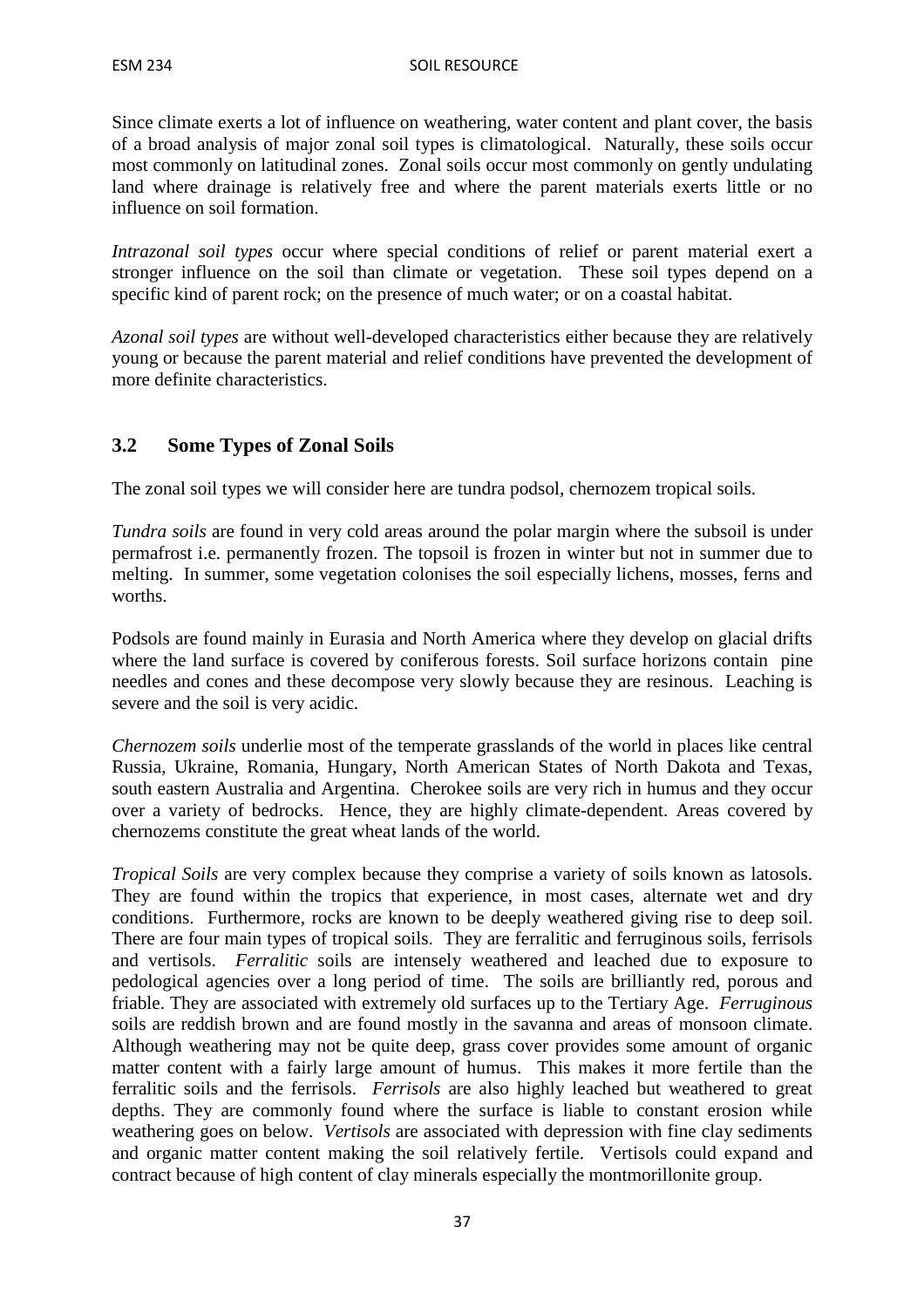# **3.3 Some Types of Intra-zonal Soils**

 Here, we will consider the saline, peat and calcareous soils. *Saline soils* are those in which soluble salts are present in large quantity. They are widespread in areas of high evaporation especially in deserts and in the cooler continental interiors. The strong salt solution rises by capillarity and usually forms a grayish surface crust below which there is a granular saltimpregnated horizon. Typical saline soils are called *solonchaks*. However, solonetz soils occur when there is a rather higher rainfall that could leach some of the surface salts thereby making the B horizon highly saline.

*Peat soils* are formed when soils are waterlogged, air is virtually absent, fen organisms are found making bacteriological activity greatly reduced. Instead of the chemical processes of oxidation producing nitrates, carbon dioxide, sulphates and ferric oxides, reduction takes place forming ammonia, sulphates and ferrous oxides. When soil forming processes are allowed to act on an accumulation of peat, either by natural changes such as increasing aridity or by the work of man, notably drainage and deep-ploughing, peat may form a rich organic soil. Examples of peat soils are *fen-peat soils, meadow soils, bog-peat soils* and *dry-peat soils.* 

# **3.4 Some Types of Azonal Soils**

The major azonal soils that will be considered include alluvial, marine and volcanic soils.

*Alluvial soils* are derived from a mixture of sand, silt and clay, consisting of well-mixed rock wastes transported and re-deposited in beds by running water and replenished at times of floods. Alluvial sols are good agricultural soils. Some alluvial plains, especially those of south-eastern Asia, form great areas of intensive cultivation and of dense population.

*Marine soils* are derived from marine materials built up along low-lying coasts in the form of mud-banks, sand-banks and dunes by natural processes but sometimes stimulated by artificial reclamation. In countries like Belgium, the Netherlands and Germany dykes are used for draining the low-lying coasts producing various soils developed on marine clays. Such soils are known as polders.

*Volcanic soils* result from the deposits of lava and ash produced by volcanic activities. These volcanic materials weather easily and are usually transported lower than the slope of volcanoes by rain-wash and torrents. Around a volcanic site, the new higher lava forms bare grey sheets while the lower weathered materials are immensely fertile and are usually cultivated.

#### **4.0 Conclusion**

We have briefly looked at the major soil types of the world in this unit. You could have observed that zonal soil types are closely associated with climate. Hence, they are commonly found latitudinally i.e. whatever their parent materials may be, they are influenced by the prevailing climate within the latitudes they are found. In the case of intra-zonal soils, climate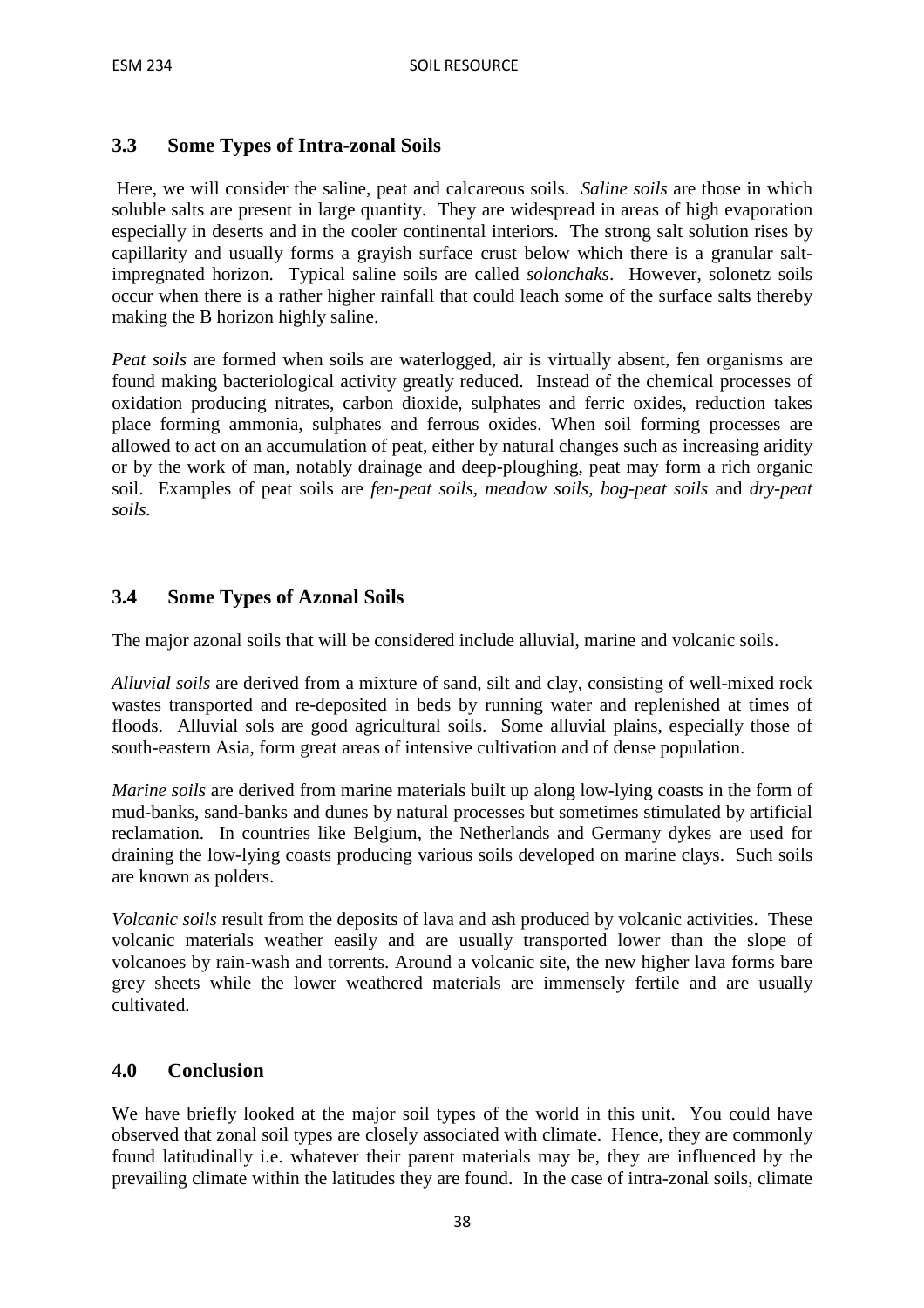plays only a little role while special conditions of relief or parent material exert a stronger influence. Azonal soil types result from quite young parent material and under relief conditions that have not allowed the development of definite characteristics.

#### **5.0 Summary**

By now you should be able to grasp the fact that there are three main soil types all over the world. These are called zonal, intra-zonal and azonal soils.

As earlier stated, zonal soils are influenced a lot by climate notwithstanding their types of parent materials. For instance, in very cold areas, we have tundra soils that are shallow with their subsoil horizons under permafrost. Indeed, tundra soils have frozen topsoils in winter. Podsols and chernozems are found in temperate regions. While the former occur under forest, the latter are found under temperate grasslands. Lastly, we have our own tropical soils which are very complex. Their various types include the ferralitic and ferruginous soils, ferrisols and vertisols.

For the intra-zonal soils there are saline, peat and calcareous types. Saline soils have plenty of soluble salts present in them and are mostly found in areas of high evaporation. Typical types of saline salts are solonchaks and solonetz. Peat soils include fen-peat, bog-peat, drypeat and meadow soils. Calcareous soils are mainly rendzina and *terra rossa* types*.* They are formed on limestones and chalk as parent materials. Whiel rendzina soils are dark-colorued, *terra rossa* soils are reddish in colour.

The major types of azonal soils are alluvial, marine and volcanic soils. Both alluvial and volcanic soils could be quite fertile hereby supporting agricultural practices. However, marine soils, found along low-lying coasts, may only be made cultivable through artificial means such as dykes and reclamation.

#### **6.0 Tutor's Marked Assignments**

- 1. Describe the types of soils that are greatly affected by climate
- 2. Select any two examples each from intra-zonal and azonal soils and indicate their differences.

#### **7.0 References and Other Resources**

Ahm, P. M. (1970). *West African soils.* Oxford University Press, London.

Cruickshank, j. G (1972). *Soil Geography*. David and Charles, Newton Abbot.

Faniran, A. and Ojo, O. (1980). Man's Physical Environment. Heinemann, Ibadan.

Jeje, L. K.; Ekanade, O. and Osunade, M.A.A. (1996). *Man's Environmental Relations*. Macmillan Nigeria Publisher Ltd., Lagos and Ibadan.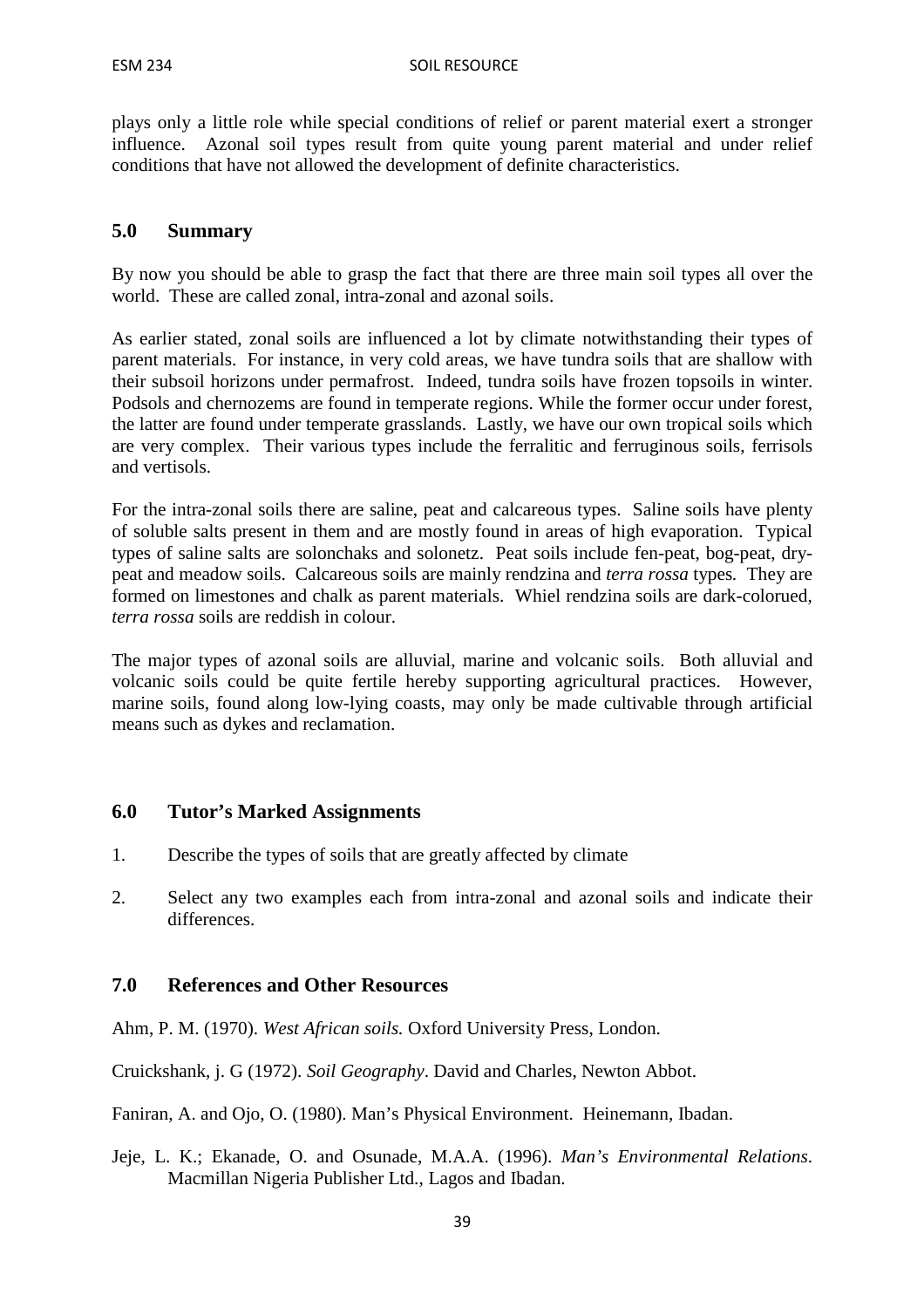# **UNIT 9: TRADITIONAL SOIL CLASSIFICATION SYSTEMS**

#### **Table of Contents**

- 1.0 Introduction
- 2.0 Objectives
- 3.0 Main Contents
	- 3.1 Traditional Classification of Soil
	- 3.2 Empirical Classification of soils
	- 3.3 Morphological classification of soils
	- 3.4 Genetic classification of soils
- 4.0 Conclusion
- 5.0 Summary
- 6.0 Tutor's Marked Assignments
- 7.0 References and Other Resources

#### **1.0 Introduction**

In the last unit, we briefly looked at the major soil types of the world. In the present unit, our focus will be the traditional soil classificatory systems. Do you know that soil classification is a way of organizing soils in order to understand their important attributes and the relationships between the various attributes of such soils? In fact, soil classification is an attempt to introduce order into a chaotic situation of complex and infinite variety of differences of soil types both in space and in time.

Generally, soil classification has been done by arranging them into assemblages according to selected characteristics properties. There are several ways of classifying soils which relate to each discipline such as agronomy, pedology, engineering, geography, geology etc. However, no classificatory system is mutually exclusive i.e. none stands alone.

#### **2.0 Objectives**

By the time you finish with this unit, you should be able to:

- define soil classification
- identify the three types of the traditional soil classificatory systems;
- distinguish the various methods used for the traditional classificatory systems of soils and
- differentiate the various types of the traditional soil classificatory systems.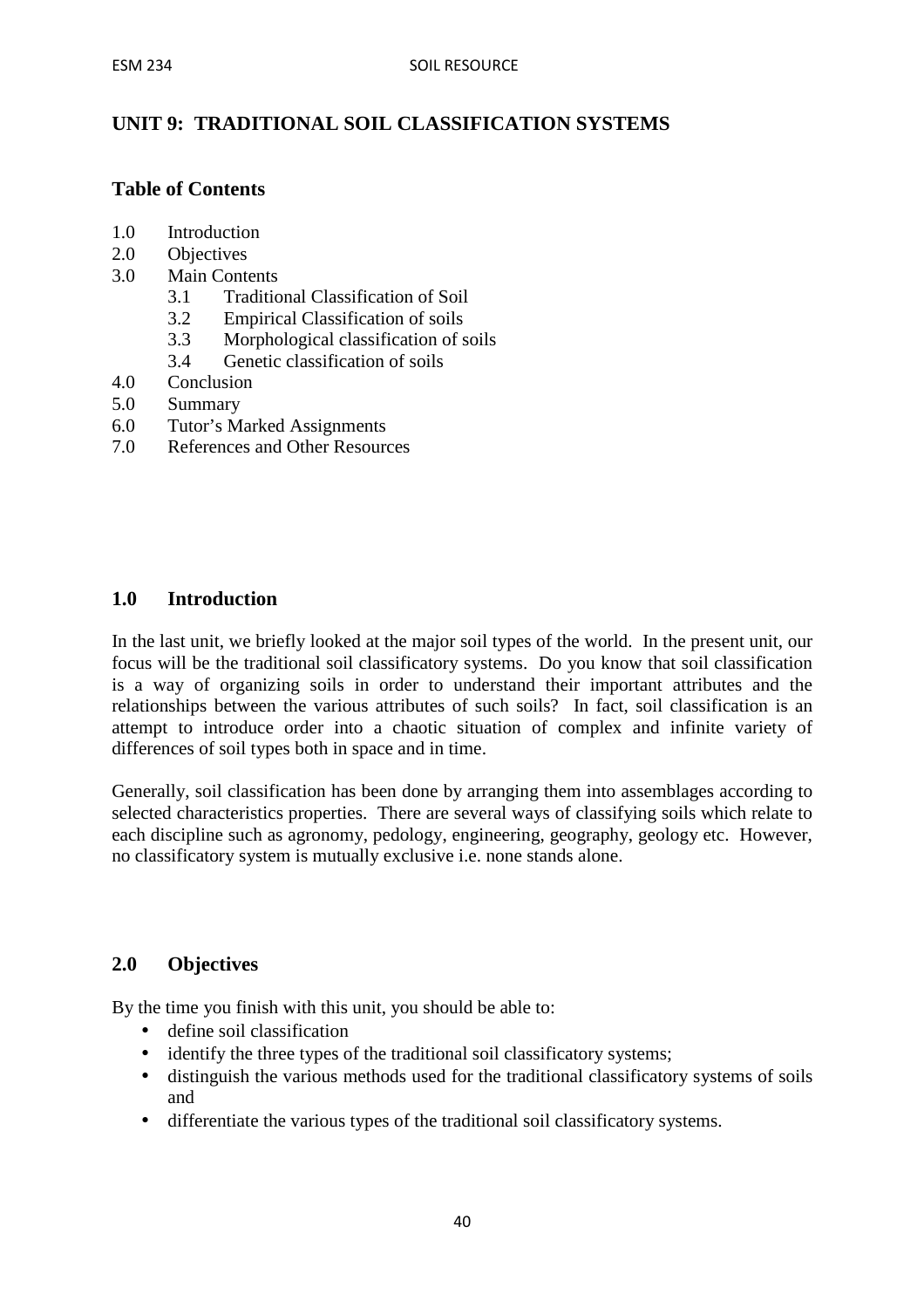# **3.1 Traditional Classification of Soils**

As earlier indicate, soil classification could simple be defined as the arrangement of soils into assemblages according to certain inherent characteristic properties of such soils. Through these processes, their important attributes will not only be known, the relationships among the soil attributes will also be understood.

There are three main traditional classificatory approaches of soil worldwide. These are the empirical or generic system, the morphological system and the genetic system. In subsequently sub-sections, each of them will be considered in some details.

# **3.2 Empirical classification of Soils**

Do you recollect that empirical classification of soils is also known as generic classification of soils? It is the oldest system of soil classification in which the properties that appear to be significant in the use of virgin soils for crop growths are used.

Two major soil properties have been used in the USA soil surveys. These are texture of the topsoil and the type of parent material. The texture of the topsoil has been used primarily because the general ease of cultivating a soil has been closely related to it. Soil texture is also perhaps the most important as far as soil fertility and productivity, including response to soil treatment, are concerned. As for the parent material, it is considered to be the determinant of soil texture and, even soil structure, and so invariably of the fertility of virgin soils.

In the empirical soil classificatory system, some other observable properties of soil like colour, depth, pH, nutrient content, base exchange capacity, clay fractions etc. could also be used for this system. For example, Australia has successfully used soil colour in this regard. It has been observed that empirical soil classification based on chemical properties of soils such as pH and base content are very common in the agronomic literature.

Note that this early system of soil classification is still being used particularly at the local level such as series and soil type levels. Soil serves are usually distinguished on account of profile characteristics. On the other hand, soil types are distinguished by the surface textual class such as silt, silt-loam, sandy loam and loam.

# **3.3 Morphological classification of Soils**

Morphological classification of soils is the system in which the structure and development processes of soil profile are considered. These may be internal or external. The main aim of this system is to infer genesis from profile characteristics. Morphological classification of soils is mainly at the series level in which a number of similar soil types are grouped together. This system also utilizes properties such as colour and texture. It is for this reason that this system of soil classification is frequently mixed up with the empirical system of soil classification.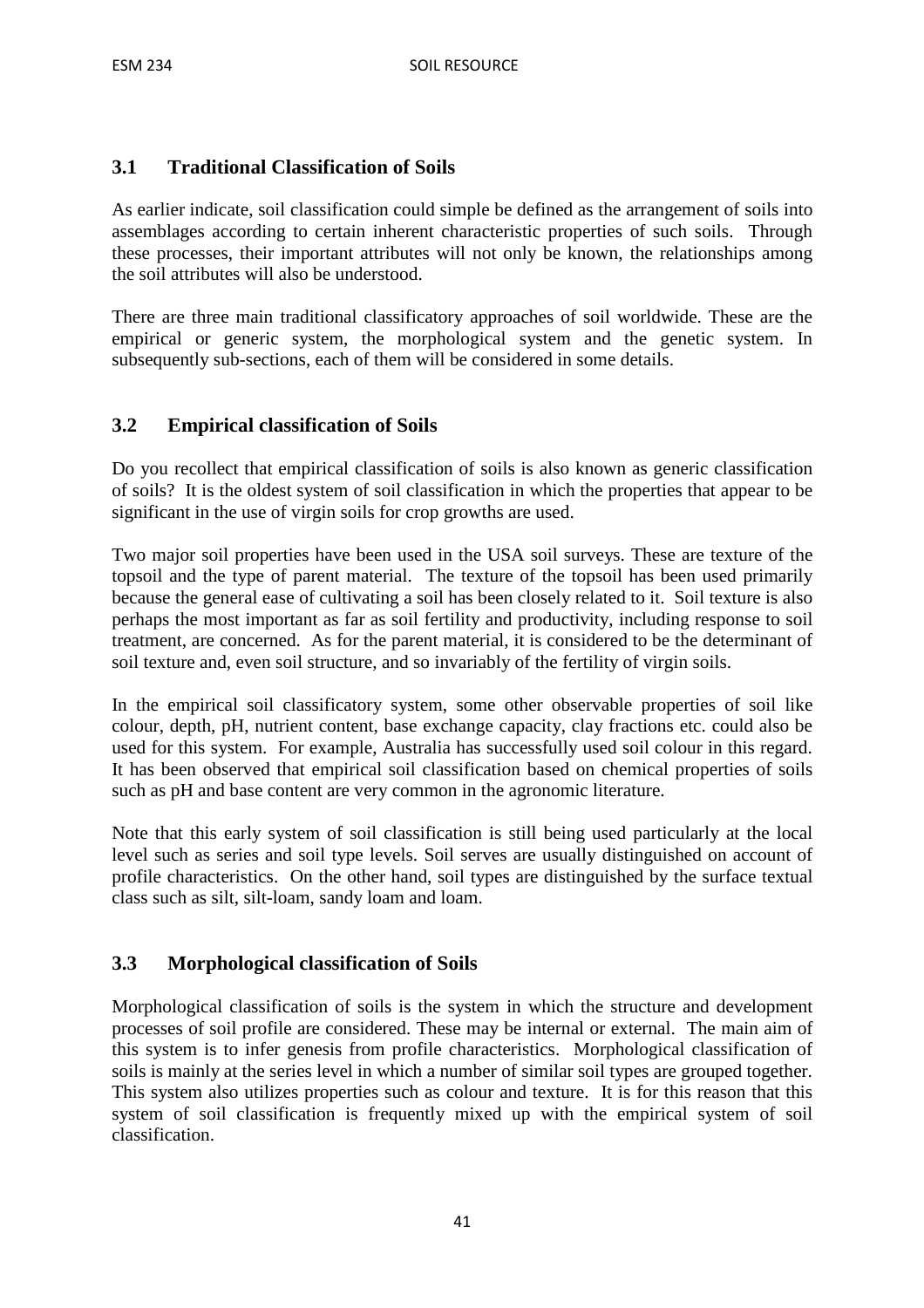# **3.4 Genetic Classification of Soils**

Genetic classification of soils is based on the relationship between soils and the climatic characteristics. This classificatory system is therefore based on the idea that each soil has a definite form and a structure that is relatable to a combination of soil forming factors which are found in certain climatic zones. Important among soil forming factors are the parent material, weathering processes, leaching and the organic matter supply. Indeed, apart from the parent material, at the other factors are more or less climate controlled.

Local parent materials is important to the extent of imparting certain soil characteristics like the texture and the inherent chemical minerals. However, climate determines the rate of weathering, leaching and the production of organic matter supply and its decay. For instance, it is known that leaching and eluviation processes, rock weathering and decay of organic matter are more pronounced under moist, warm humid climates than under dry climates. Therefore, given the same parent material under different climatic zones, different types of mature soils will likely evolve; and this is the basis and the sum total of zonal soil concept.

It is necessary to point out that the genetic soil classification was suggested by Dokuchaer, a Russian soil scientist as far back as 1880. Dockuchaev noticed that by moving from the polar area to the equatorial area, the soils in the different climatic zones vary, notwithstanding the nature of the parent material. However, this classificatory system has since been developed by the European and American soil scientists.

# **4.0 Conclusion**

We have attempted to look at the traditional soil classificatory systems. Three traditional systems of soil classification are identified. They include the *empirical,* the *morphological* and the genetic systems. The oldest of these systems is the empirical or generic classificatory system of soil. This system makes use of the properties of soil that appear to be significant especially soil texture and parent material. In the case of morphological system, the structure and the development processes of soil profile are usually considered. Genetic classification of soils is mainly related to climate.

### **5.0 Summary**

In this unit, we have been able to define what soil classification is, and can easily mention the three main traditional classificatory types i.e. empirical, morphological and genetic types. We have also identified the various methods used to identify these traditional soil classificatory systems.

Do you remember that empirical classification of soils is the oldest system of soil classification? Here, topsoil texture and parent material have been used mainly to achieve this soil classification. Some attempts have also been made to use some other observable properties of soil such as colour, depth, clay fractions and pH.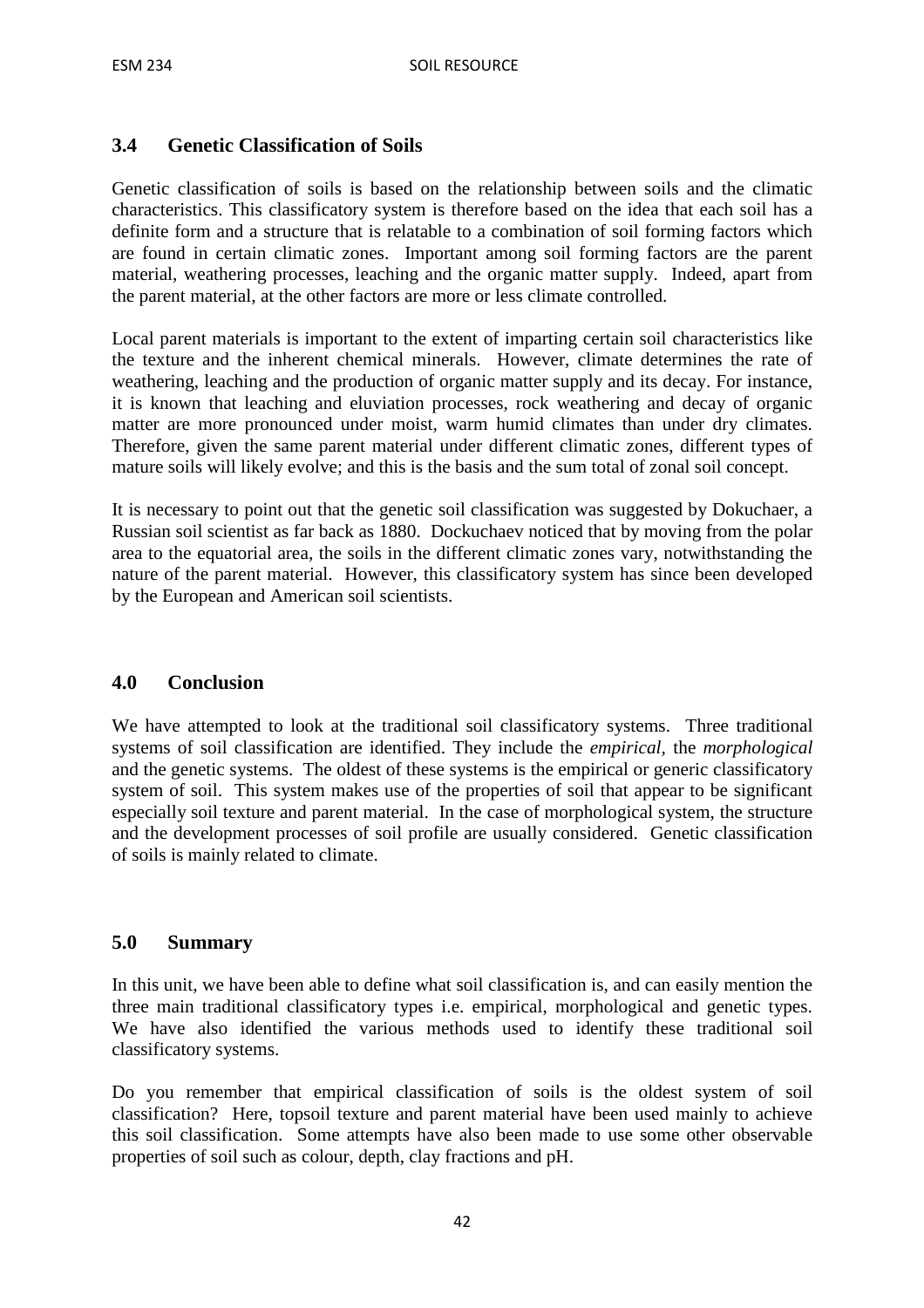Genetic classificatory system of soils is based on soil-climate relationships. It is clear from this classification that soil related so closely to the climate and that even given similar prevent materials the evolving soil type will be shaped by climate. This brings about the idea of zonal soil concept. Note that it was Dockucheav, a Russian soil scientist that first suggested genetic soil classification.

#### **6.0 Tutor's Marked Assignments**

- 1. What do you understand by traditional soil classification? Name three of them.
- 2. Write very concise notes on empirical and genetic types of soil classification.

#### **7.0 References and Other Resources**

Brady, N. C. (1996). *The Nature and Properties of Soils.* Macmillan, New York.

Cruickshank, J. G. (1972). *Soil Geography.* David and Charles, Newton Abbot.

Faniran, A. and Areola, O. (1978). *Essentials of Soil Study.* Heinemann, Ibadan

Jeje, L. K.; Ekanade, O. and Osunade, M.A.A. (1996). *Man's Environmental Relations*. Macmillan Nigeria Publisher Ltd., Lagos and Ibadan.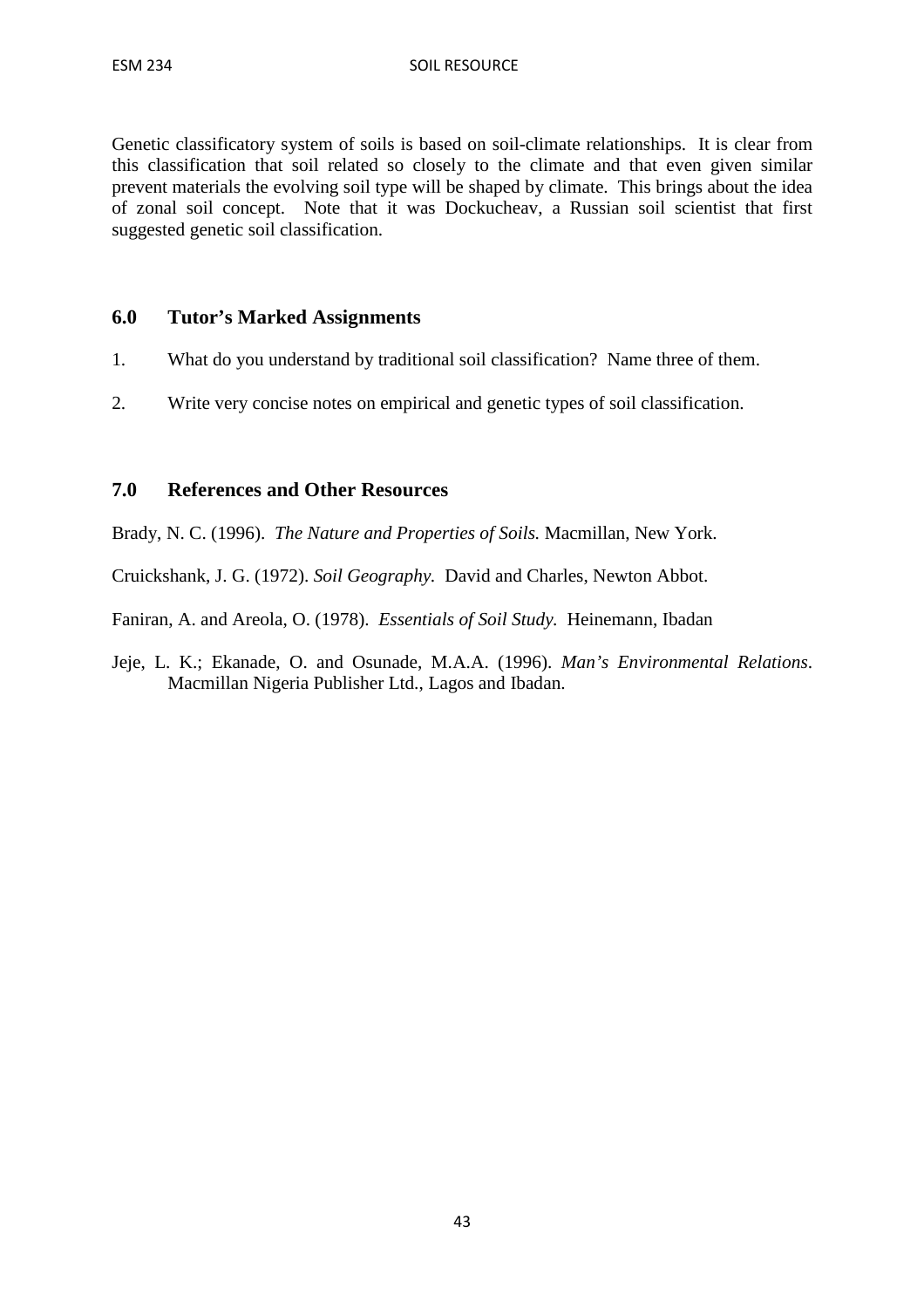# **UNIT 10: INTEGRATIVE SOIL CLASSIFICATION SYSTEMS**

### **Table of Contents**

- 1.0 Introduction
- 2.0 Objectives
- 3.0 Main Contents
	- 3.1 Integrative Classification of Soils
	- 3.2 Seventh Approximation Soil Classification
	- 3.3 FAO Soil Classification
- 4.0 Conclusion
- 5.0 Summary
- 6.0 Tutor's Marked Assignments
- 7.0 References and Other Resources

#### **1.0 Introduction**

Do you know that opinion is still widely divided among pedologists and soil scientists as to which of the traditional systems of soil classification is best to use? As a result of this, most of the soil classification systems in use today attempt to combine features of these approaches. Hence, soils are common arranged in a hierarchical order or in an upward and integrative assemblage such as soil type, soil series and soil order.

Therefore, in these units, we will consider how two organizations have evolved some soil classification systems that are accepted to a large extent. These are the United States Department of Agriculture (USDA) and the Food and Agriculture (FOA).

#### **2.0 Objectives**

By the time you finishes with this unit, you should be able to:

- Know how integrative systems of soil classification are achieved;
- List some integrative systems of soil classification in use nowadays;
- Distinguish the characteristics of two the integrative systems of soil classification soil.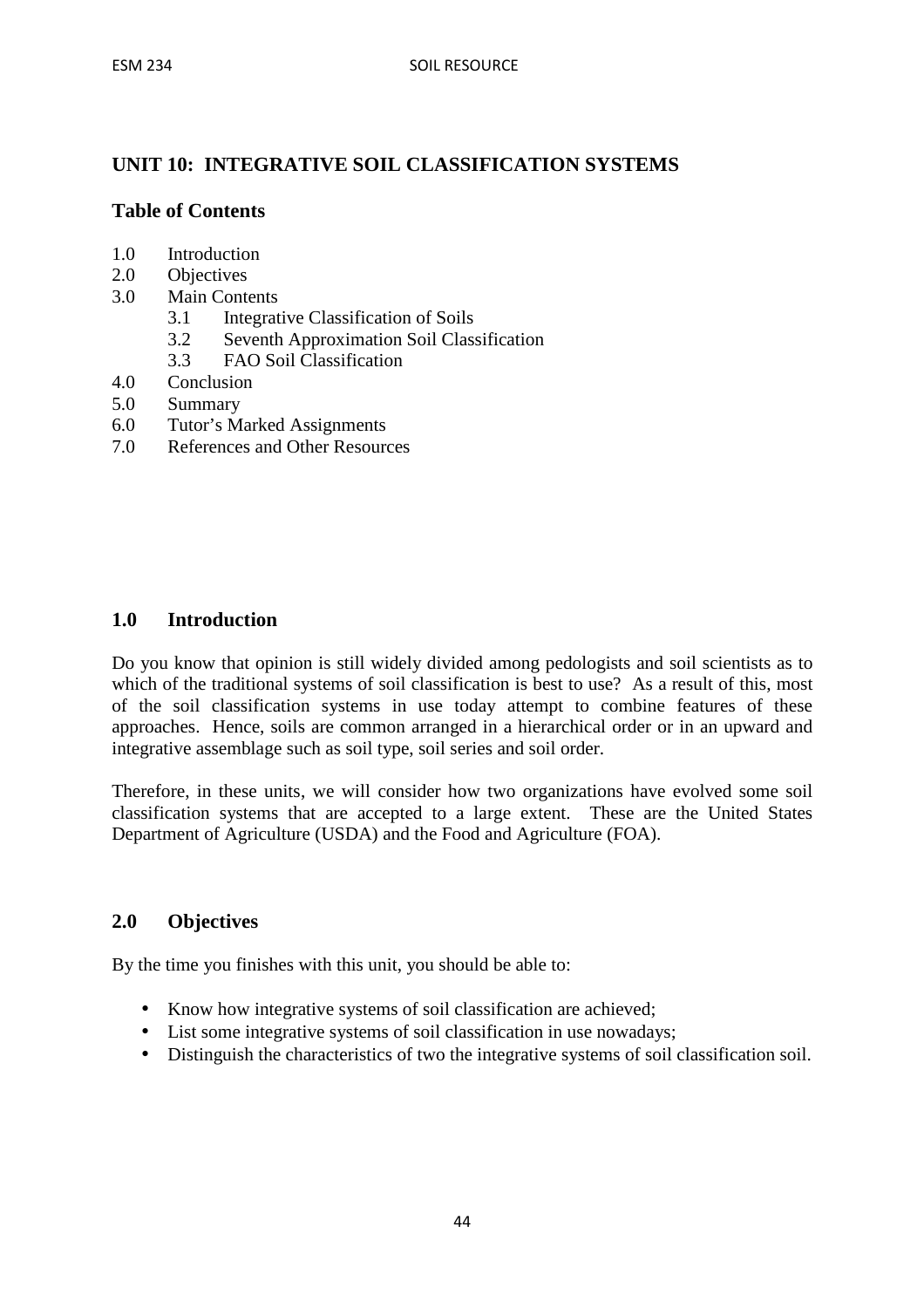# **3.0 Main Contents**

#### **3.1 Integrative classification of Soils**

As indicated earlier, integrative soil classification systems emerged as a result of differences of opinion in the way traditional systems of soil classifications were done. Integrative classification of soils simply implies bringing together some methods which will make classification holistic other than segmental. In integrative systems of soil classification, soils type or soil series to soil order.

There are many available systems under the integrative classification systems of soil. Examples are the Seventh Approximation Soil Classification USDA, the Australian Systems of Soil Classification Systems in Europe and the UNESCO/FAO System of Soil Classification. In this unit, we will consider two integrative classification systems that are commonly used. These are the USDA and the FAO classification systems.

#### **3.2 Seventh Approximation Soil Classification**

This soil classification system was developed by USDA in 1974. This system is based on the morphological characteristics of the soil profile and especially on the recognition of certain diagnostic horizons which reflect the dominant soil-forming processes and environments. It is a system that adopts, to some extent, the principles of zonal, intrazonal and azonal grouping of soils. The names used in this classification have classical language roots in botany and zoology, utilizing Latin or Greek roots words as the bases for the names.

#### **3.2.1 Advantages of the Seventh Approximation Soil Classification**

The major advantages of the USDA's classification are that it

- Permits classification of soils rather than soil forming processes.
- Focuses on the soil rather than related sciences such as climatology.
- Permits the classification of soils of unknown genesis since it is only the knowledge for their properties that is needed.
- Permits greater uniformity of classification as applied by a large number of soil researchers.

#### **3.2.2. Twelve Soil Orders**

In the Seventh Approximation Soil Classification, there are six categories of classification. They include order, suborder, Great group, Sub-group, Family and Series. While Order is the broadest group, series is the most specific category.

In this study, we will concern ourselves with the order category. The order category is based largely on morphology and a given Order includes soils whose properties suggest that they are not too dissimilar in their genesis. For example, soils developed under grassland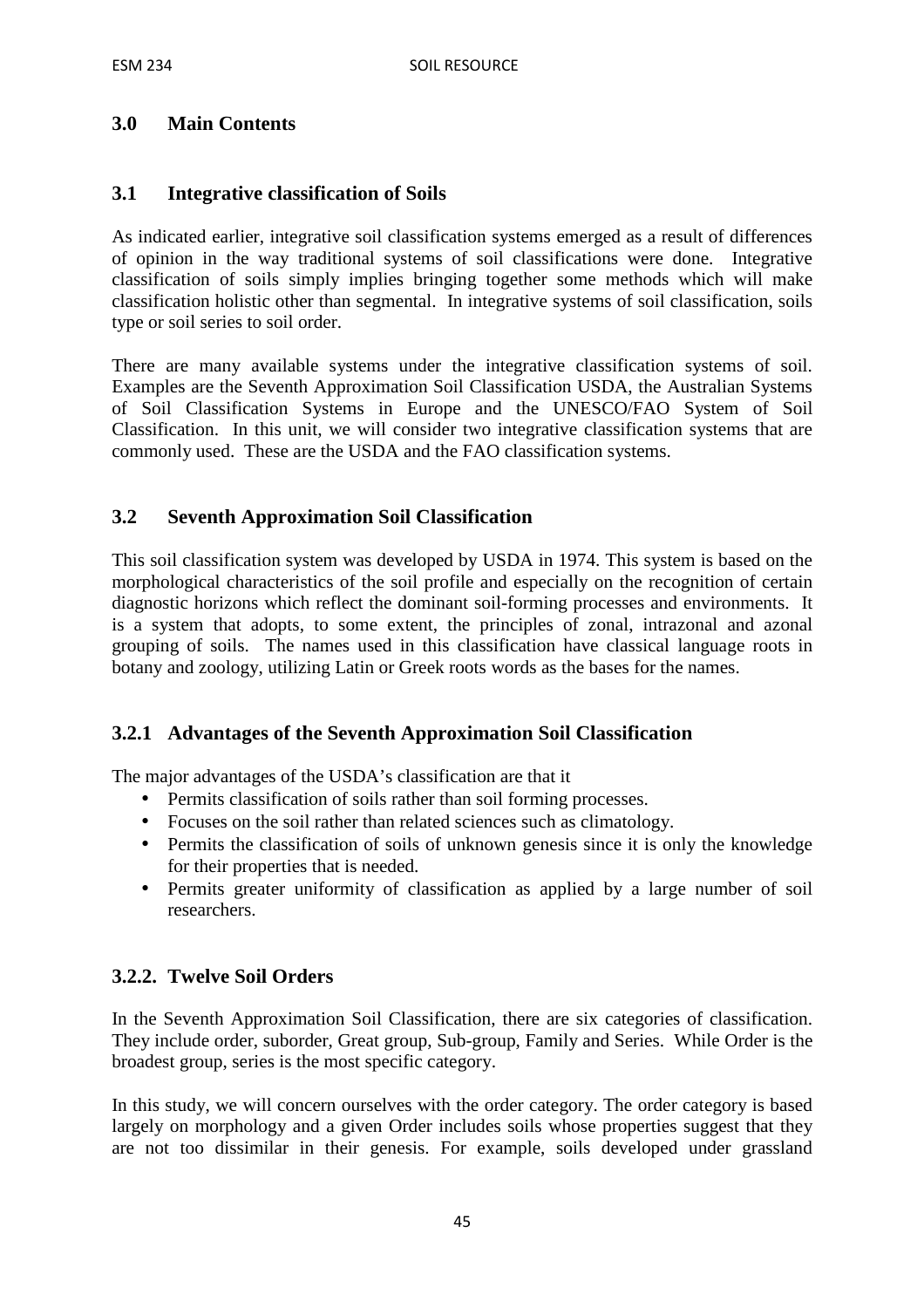vegetation have the same general sequence of horizons and are characterized by a thick, dark, surface horizon that is high in bases and are grouped as Mollisol Order.

There are twelve Soil Orders in the Seventh Approximation Soil Classification of USDA. They are now listed indicating their characteristics as well.

**Gelisols**: There are soils with permafrost within 2 metres of the surface.

**Histosols**: These are soils with a surface organic layer of at least 30 – 45cm thick.

**Spodosols:** They are acid forest soils with a subsurface accumulation of iron and aluminium oxide.

**Andisols:** They are soils formed in volcanic ash.

**Oxisols:** These are soils that are intensely weathered and are mostly found in tropical and subtropical environments.

**Vertisols:** They are dark clayey soils that have high capacity to shrink and swell.

**Aridisols:** They are soils of arid environments with subsurface horizon development.

**Ultisols:** These are strongly leached soils with a subsurface zone of clay accumulation and less than 35% base saturation.

**Mollisols:** These are soils with dark brown to black surface horizons possessing high base status.

**Alfisols:** These are moderately leached soils with a subsurface zone of silicate clay accumulation and more than 35% base saturation.

**Inceptisols:** These are young soils with profile features that are weakly developed in subsurface horizons.

**Entisols:** They are soils with little or no profile or morphological development.

# **3.3 The FAO Soil Classification**

The FAO developed what can be called a supra-national soil classification i.e. World Soil Classification. This classification conveys useful generalizations about the genesis of soils in relation to the interactive effects of the main soil-forming factors. It was first published in form of the UNESCO Soil Map of the World in 1974 at a scale of 1 to 5 million. It makes class separations on the basis of diagnostic horizons.

The major criteria used include soil phases, textural classes and slope classes to arrive at 106 soil Units which are mapped as Soil Association. Soil Units have been grouped on the basis of generally accepted principles of soil formation to arrive at 26 World Classes.

The FAO soil map is far from being ideal but it is the only truly international system, incorporating Soil Units used all over the world and most soils can be accommodated on the basis of their field descriptions. Therefore, you should be aware that the FAO soil classification is intended for classifying soils at a continental scale rather than at a local scale.

# **3.3.1 The FAO Soil Classes**

As stated earlier, the FAO soil Classification grouped world soils into 26 classes. These are Cresols; and Soils; Arenosols; Cambisols; Chernozems; Ferrasols; Fluvisols; Gleysols; Greyzems; Histosols; Kastanozems; Lithosols; Luvisols; Nitosols; Phaeozems; Planosols; Podzols; Podzoluvisols; Rankers; Regosols; Rendzinas; Solonchaks; Solonetz; Vertisols; Xerosols and Yermosols.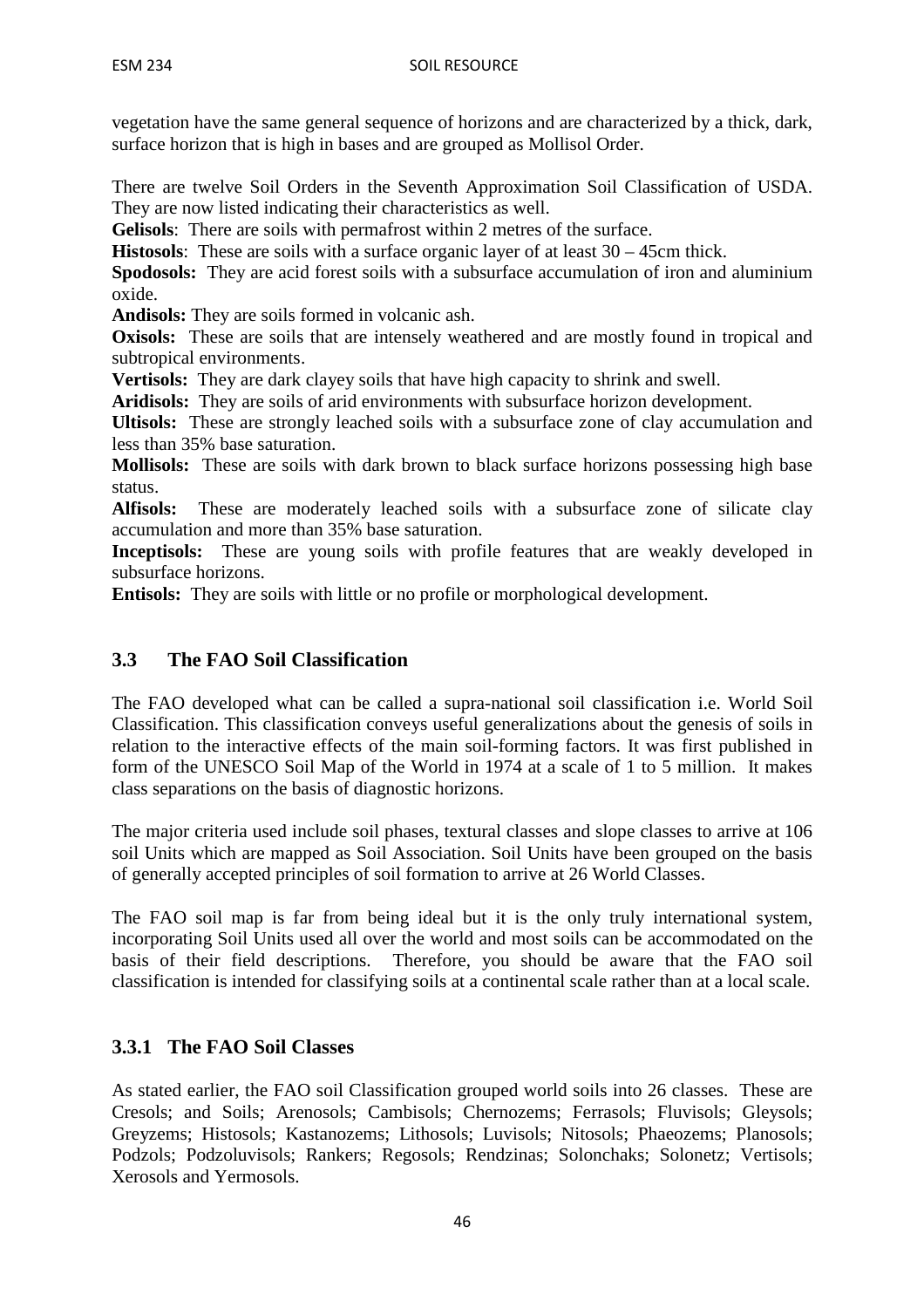#### **4.0 Conclusion**

In this unit, we have briefly considered how institutional classification of soils have been done by various organizations the world over including the FAO which is an agency of the United Nations Organization (UNO). These classification systems are referred to as integrative as a result of upward and hierarchical assemblage. In this study, the USDA's Seventh Approximation Soil Classification that of FAO have been considered. While it can be said that the Seventh Approximation classification has twelve soil orders, the FAO classification has 26 classes.

### **5.0 Summary**

Our concern in this unit is the consideration of integrative soil classification systems. Two of these systems are considered. They are those of United States Department of Agriculture and the Food and Agriculture Organization. The USDA's Seventh Approximation Classification system is based on morphology and possess some advantages such as permitting classification of soils rather than soil forming processes and greater uniformity of classification by many soil scientists. I am sure you remember that this classification system has six categories with the *Order* being the broadest one while the *Series* is the most specific category. You need to recollect too that there are 12 soil Orders.

The FAO Soil Classification is known to be a supra-national soil classification. You must not forget that it was first published in 1974 as the UNESCO Soil Map of the World and at a scale of 1 to 5 million. Could you list the major criteria used? Well, let me assist you here for now. They are soil phases, textural classes and slope classes. There are 106 soil Units mapped as Associations. From these 106 soil units, 26 World Soil Classes are derived. Note that the FAO soil classification is far from being ideal but it is the only truly international system.

#### **6.0 Tutor's Marked Assignments**

- List the advantages of the Seventh Approximation Soil Classification
- Write a short note on the FAO Soil Classification System.

#### **7.0 References and Other Resources**

Brady, N. C. (1996). *The Nature and Properties of Soils.* Macmillan, New York.

Cruickshank, J. G. (1972). *Soil Geography.* David and Charles, Newton Abbot.

Faniran, A. and Areola, O. (1978). *Essentials of Soil Study.* Heinemann, Ibadan

Jeje, L. K.; Ekanade, O. and Osunade, M.A.A. (1996). *Man's Environmental Relations*. Macmillan Nigeria Publisher Ltd., Lagos and Ibadan.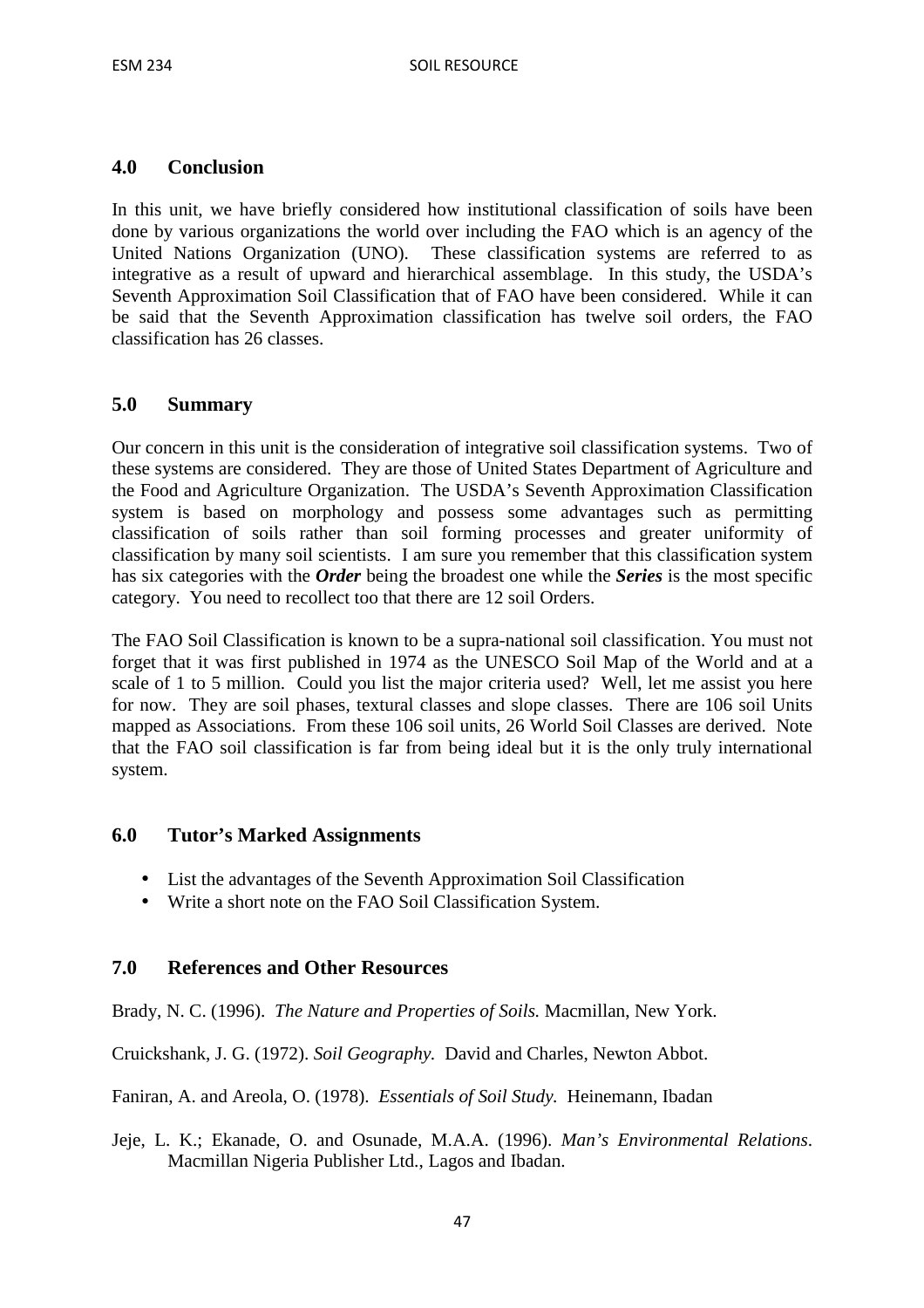# **UNIT 11: SOIL EROSION**

#### **Table of Contents**

- 1.0 Introduction
- 2.0 Objectives
- 3.0 Main Contents
	- 3.1 What is Soils Erosion?
	- 3.2 Types of Erosion
	- 3.3 Agents and Forms of Erosion
	- 3.4 Physical Factors of Soils Erosion
	- 3.5 Human Factors of Soil Erosion
- 4.0 Conclusion
- 5.0 Summary
- 6.0 Tutor's Marked Assignments
- 7.0 References and Other Resources

#### **1.0 Introduction**

We have been talking about different aspects of soil. The aspect we start considering in this unit is so important to mankind. Do you remember that soil is regarded as a resource? And that when it is injudiciously used, soil is robbed of its fertility. The major process that robs soil of its fertility quickly is soil erosion. Therefore, we are going to see what erosion is, its types and its agents. We will also attempt to indicate the factors of soil erosion.

#### **2.0 Objectives**

At the end of this unit, you should be able to:

- Define soil erosion:
- Identify types of erosion;
- Describe agents and forms of soil erosion, and
- Enumerate and discuss factors of soil erosion

#### **3.0 Main Contents**

#### **3.1 What is Soil Erosion?**

Soil erosion could be defined as the detachment and removal of the topsoil either partially or completely by water, wind and ice especially by water and wind.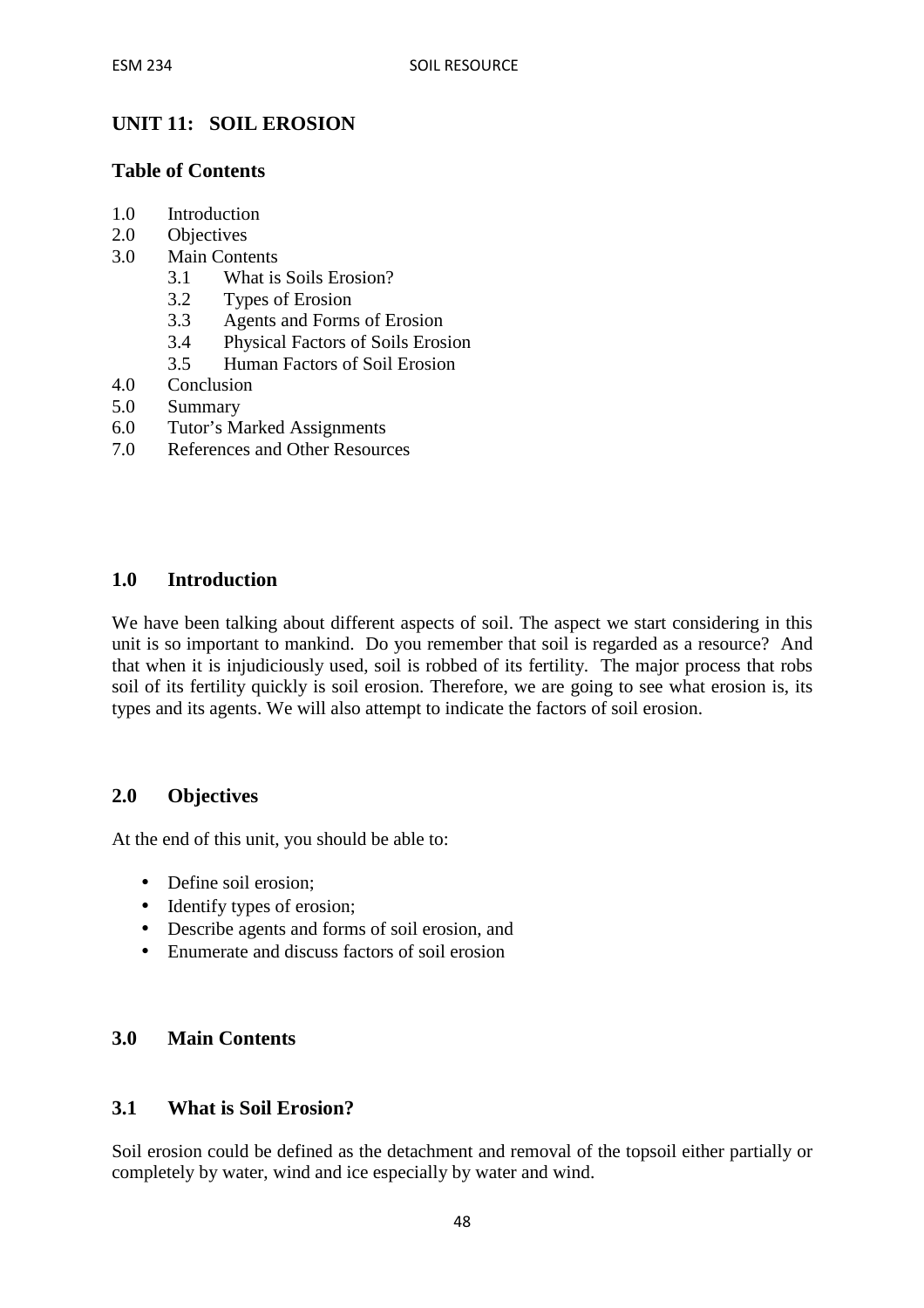# **3.2 Types of Erosion**

There are two main types of erosion. They are:

- (i) normal geological erosion and
- (ii) accelerated soil erosion.

Normal geological erosion is widespread. It occurs whenever there is a flow of energy and matter on the earth's surface. As it is very slow, it is not injurious to the soil cover of the world. More often than not, its rate is slower than, or at worst on a par with the rate of soil formation and renewal. Its effect is therefore rarely noticeable.

Accelerated soil erosion is usually associated with man's activities. As a result of its spectacular nature, it is the one that attracts man's attention. Its side-effects include the physical loss of the soil constituents leading to severe economic loss as a result of reduced crop yield or total crop failure. Accelerated soil erosion may also result in a total loss of farmlands to gully erosion. Its may also increase sediment yield and pollutants of streams rivers, lakes and oater water bodies.

### **3.3 Agents and Forms of Erosion**

The most common agents of erosion are water and wind. Ice is also recognized as an agent of erosion but not as effective as both water and wind.

It is important for you to know that soil erosion by water is known to be the most common. This is because it affects the largest parts of agricultural world. There are three forms of soil erosion by water. They include rills, sheets and gullies.

**Rills** are parallel shallow, narrow channels on bare hill-slopes. They are especially common where the subsoil is poorly permeable as to allow surface flow.

**Sheet** erosion occurs where turbulent unchannelled flow exerts more energy than soil cohesion can resist. The removal of soil in sheet erosion may not be very noticeable but it removes the topmost soil.

**Gully** is a channel cut so deeply into the underlying material. Gullying is a very serious form of soil erosion especially in agricultural areas. Gullies are very common in many parts of Anambra, Imo, Edo, Plateau, Kwara and Kaduna State, all in Nigeria.

Wind is principally an agent of sheet erosion, with very devastating results. Wind erosion occurs in wide, flat areas where winds blow strongly, where there are no wind-breaks and where the soil is dry and unprotected by plant cover. Areas of semi-arid and arid continental plains are especially notable for wind erosion. It is, therefore, partly, if not entirely, a dry weather phenomenon.

Another very important point to note is that the degree of wind erosion is very largely related to wind strength. Wind velocity tends to be highest in wide, open, level areas, for there is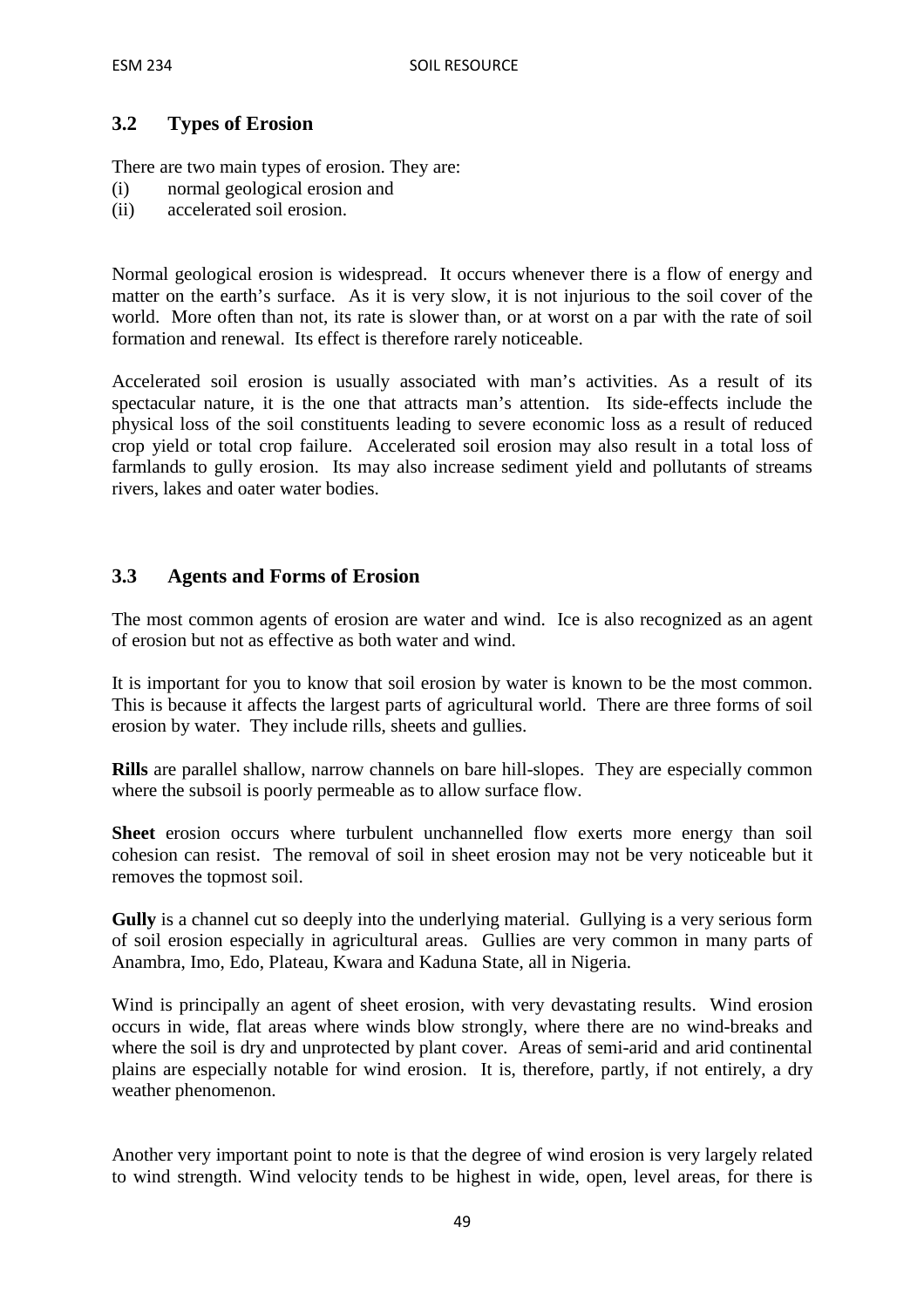nothing to impede its progress. Furthermore, in areas subject to wind erosion, not only is the land denuded of its richest soil but any growing crops may be destroyed or serious damaged.

# **3.4 Physical Factors of Soil Erosion**

There are two main factors responsible for accelerated soil erosion. These are physical and human factors. In this section we will consider the physical factors.

Physical factors of soil erosion are natural factors that could bring about soil erosion. They include the nature of the soil itself, the nature of the land surface or topography, climate and vegetation cover.

Nature of Soil: concerns such attributes as infiltration capacity, permeability and water holding capacity. In as much as all these are low erosion will take place once the land surface is disturbed.

**Topographic factor** of soil erosion is exemplified by the type of slopes found in an area. Soil erosion on slopes tends to vary with both the degree and length of slope. Generally, the rate of soil loss increases with increase in slope angle and slope length. It is to be noted that soil erosion rates differ on the slope form i.e. convex, concave and even. Concave slope form is the most susceptible form of slope to rapid soil erosion.

**Climate** influences soil erosion in two main ways. First, it dictates whether the erosive agent will be water, wind or ice. Secondly, climate regulates the intensity of soil erosion.

**Vegetation cover** usually protects the soil from being eroded but where vegetation covers non-existent or scarce, soil erosion is common. Vegetation cover disallows direct raindrop impact on the soil by reducing the quantity of rainfall that reaches the soil surface. It also improves soil structure and increases infiltration capacity of the soil. Roots of plants also make soil firm and stable.

# **3.5 Human Factors of Soil erosion**

The human factor in soil erosion is depicted through man's activities that include farming, grazing, mining, industrialization, urbanization and indeed, civil engineering constructions. All these activities disturb the delicate balance of terrestrial ecosystems that may induce accelerated soil erosion.

**Agriculture** is, perhaps, the most important cause of soil erosion, principally because of its widespread occurrence. Agriculture, particularly arable farming involves the removal, wholly or partly, of the original vegetation. Note, however, that the extent of soil erosion will depend on the system of cultivation, the intensity of cultivation and the types of crops grown.

**Grazing** of animals can also lead to soil erosion. The constant removal of vegetal cover by cattle, sheep and goats leads to the exposure of the land surface to the harsh effects of rainfall.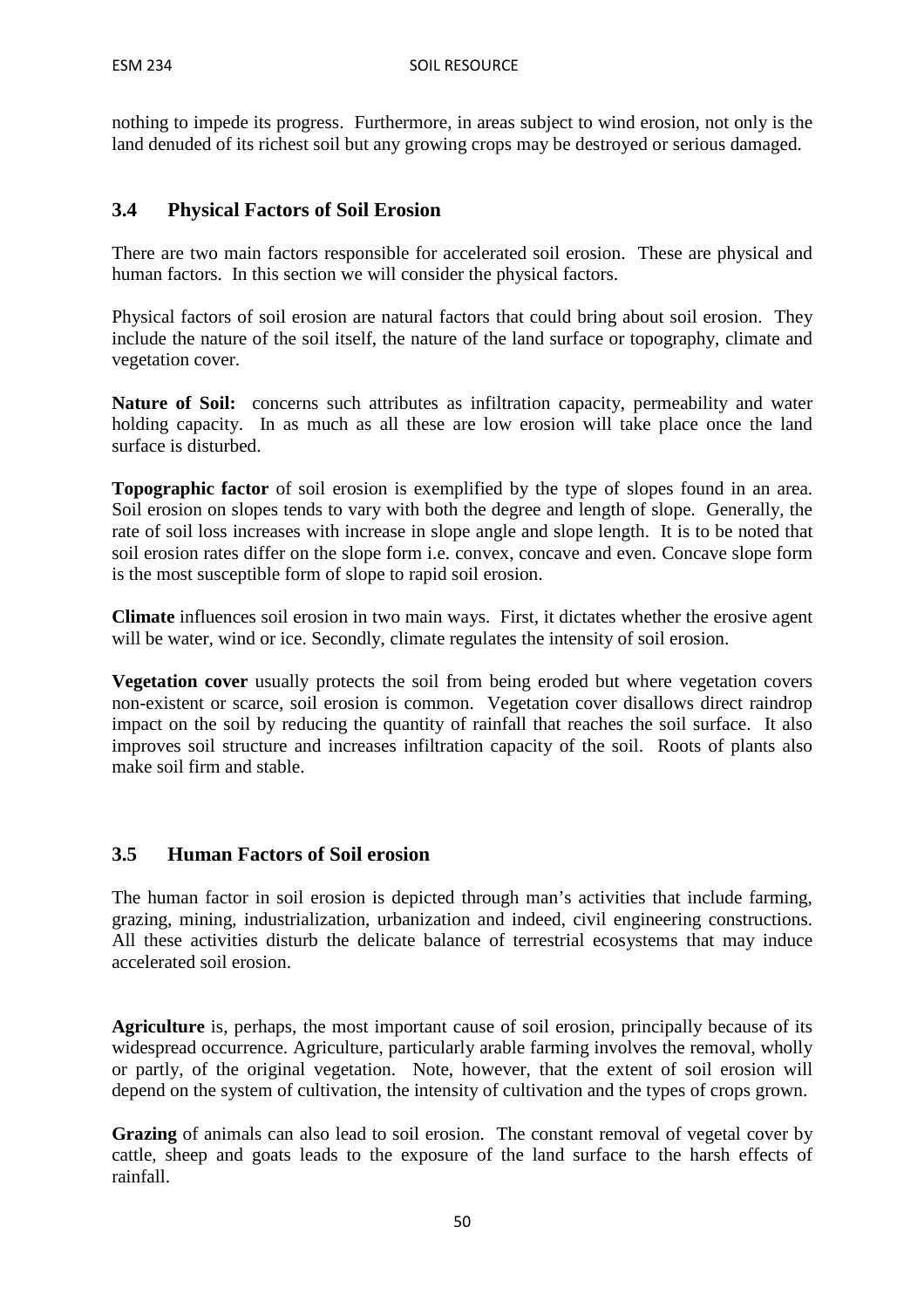**Mining** activities render vast areas valueless for other land uses. These usually lead to land shortage resulting to pressure on the land, land exhaustion, and consequently excessive soil erosion. A very good example of this is provided by the Jos Plateau where tin and columbite ores have been mined for many decades.

**Engineering Constructions** also lead to erosion which may take the form of gully. Similarly, footpaths, roads, settlements and market places can cause accelerated soil erosion since all of them concentrate runoff which initiates channelized soil erosion after they have stripped the soil of its vegetation.

#### **4.0 Conclusion**

You can see that this unit has opened your eyes to the fact that when soil, as a resource, is misused or mismanaged, erosion takes place. And do you remember the definition of soil erosion? It is the detachment and removal of the topsoil. The types, agents and form of soil erosion are considered and it is observed that while water erosion is the most prevalent, wind erosion occurs in arid and semi-arid lands. The worst form of soil erosion is the gully. It is important to note that certain factors are responsible for soil erosion. These are divided into physical and human factors.

#### **5.0 Summary**

Soil erosion has been defined as the detachment and removal of the topsoil either completely or partially. There are normal geological erosion which occurs but whose effect on soil removal is so negligible; and accelerated soil erosion whose effects are quite noticeable on the land surface. The most common *agents* of soil erosion are *water* and *wind* but ice is also regarded as an important agent as well. Water erosion is of three main forms. They are *rills*, sheets and gullies. Gullies are the most prominent, destructive and dangerous. In fact, their effects are the concerns, not only of the Local Government Areas in which they are found, but also of those the states, Federal Government and International Agencies in Nigeria. Wind erosion is found mainly in arid and semi-arid areas of the world. Note that the extent of wind erosion is largely related to the strength of the wind.

A set of factors have been identified for bringing about accelerated soil erosion. They are divided into *physical* and *human* factors. Physical factors are natural including the nature of soil, the topography, climate and vegetation cover. However, human factors result from activities on the land surface. These could include agriculture, grazing, mining and engineering constructions.

#### **6.0 Tutor's Marked Assignments**

- Define soil erosion and discuss the forms of soil erosion arising from water.
- Enumerate the main factors of accelerated soil erosion and fully discuss any one of them.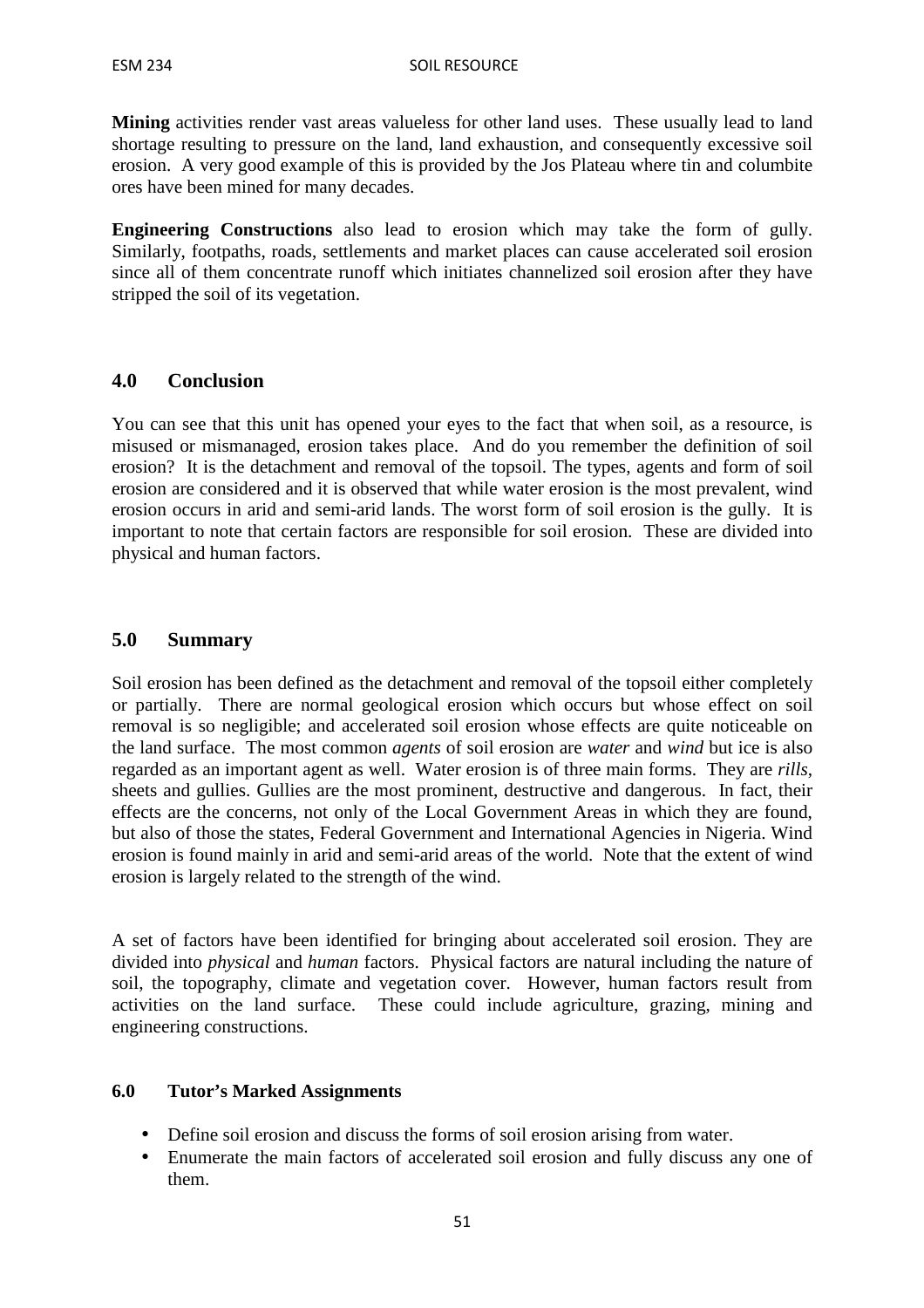### **7.0 References and Other Resources**

Ahm, P. M. (1970). *West African Soils.* Oxford University Press, London

Brady, N.C. (1996). *The Nature and Properties of Soils*. Macmillan, New York.

Faniran, A. and Areola, O. (1978). *Essentials of Soil Study.* Heinemann, Ibadan

- Jeje, L. K.; Ekanade, O. and Osunade, M.A.A. (1996). *Man's Environmental Relations*. Macmillan Nigeria Publisher Ltd., Lagos and Ibadan.
- Sanchez, P. A. (1976). *Properties and Management of Soils in the Tropics.* John Wiley, New York.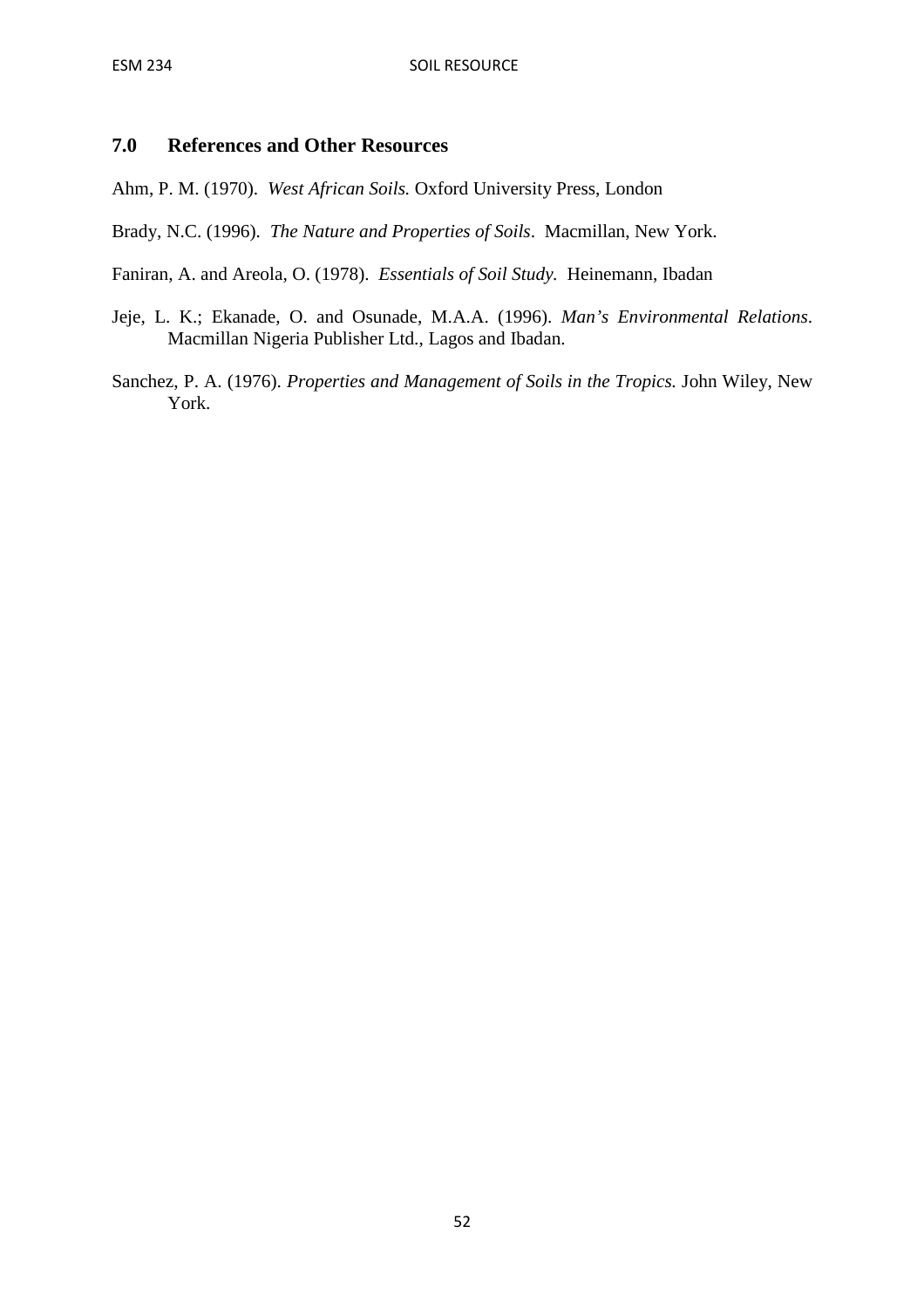# **UNIT 12: SOIL CONSERVATION**

#### **Table of Contents**

- 1.0 Introduction
- 2.0 Objectives
- 3.0 Main Contents
	- 3.1 Soil Conservation and Its Objectives
	- 3.2 Categories of Soil Conservation Practices
	- 3.3 Soil Management Practice
	- 3.4 Soil Erosion Control Techniques
	- 3.5 Land Reclamation Practice
- 4.0 Conclusion
- 5.0 Summary
- 6.0 Tutor's Marked Assignments
- 7.0 References and Other Resources

#### **1.0 Introduction**

In the last unit we discussed soil erosion. Then we examined what soil erosion is. We also discussed its types, forms and factors. In this unit we are going to look at how we can conserve our soils and make them useful to us. Therefore, be prepared to know what to do when a land is eroded. Three main practices are common. They include managing soil when it is being cultivated in a sustainable manner; applying certain control techniques and reclaiming of land that is already damaged by accelerated soil erosion.

#### **2.0 Objectives**

At the end of this unit, you should be able to:

- Know what soil conservation objectives are,
- Recognize the soil conservation practice,
- Discuss the various conservation practices.

#### **3.0 Main Contents**

#### **3.1 Soil Conservation and Its Objectives**

In the course of this study, it has been pointed out that it takes a long time for any soil to form. Similarly, it has been indicated that the same soil can be lost very easily. This brings about the issue of soil conservation. By definition, soil conservation is the protection of soil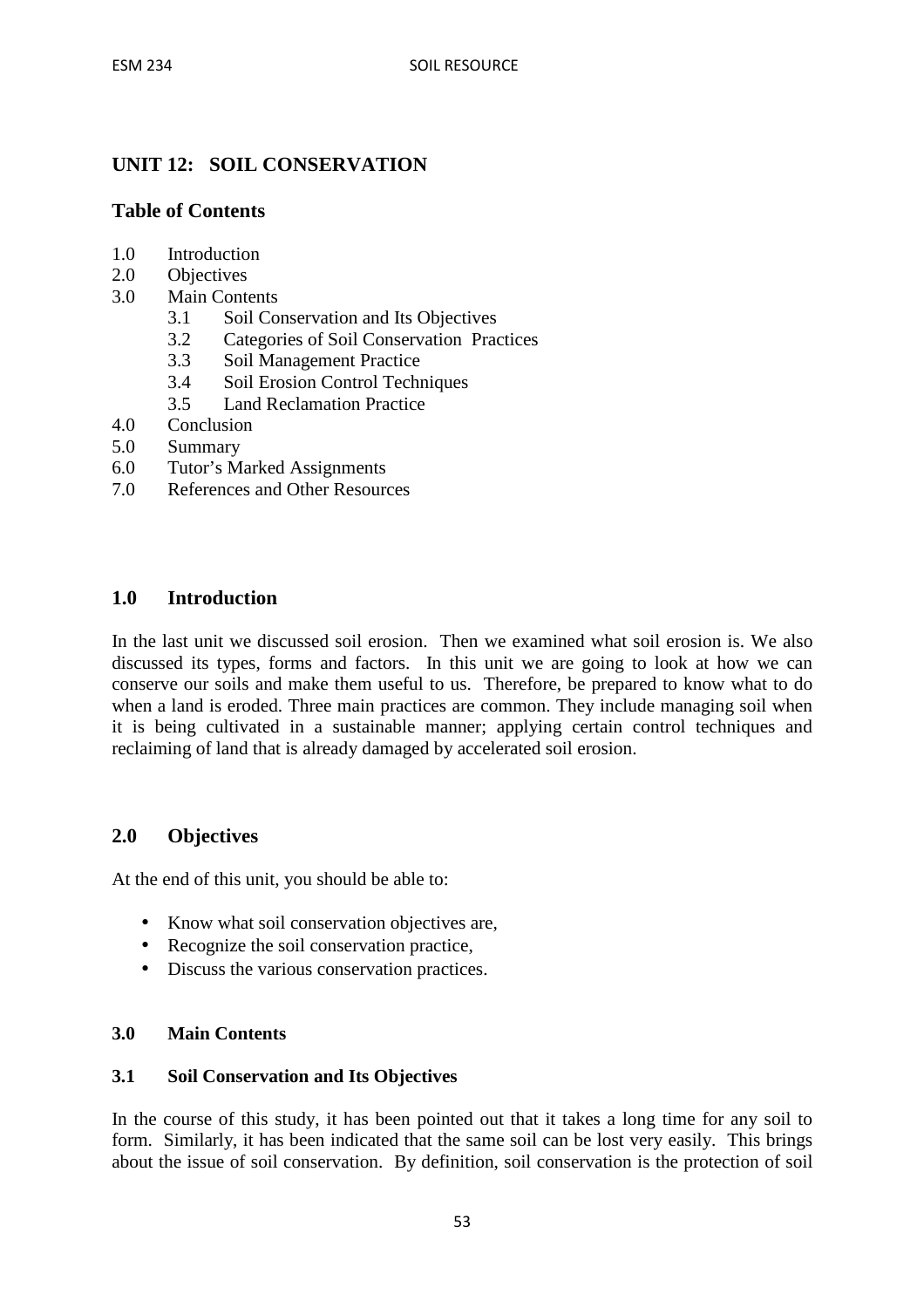against erosion or deterioration. It can also be regarded as the preservation and careful management of soil resources for sustainable development.

The objectives of soil conservation are to:

- (i) minimize the rate of soil loss attendant on the use of land for agriculture and other purposes; and
- (ii) render suitable for cultivation land which has been wasted by accelerated soil erosion.

# **3.2 Categories of Soil conservation Practices**

It has been stated earlier that when soil is mismanaged, soil deterioration occurs. This is usually followed by accelerated soil erosion in differing degrees. Since this is the case, it is important that steps should be taken to halt soil erosion whenever there are signs of its actions. This is because, once soil erosion has occurred and the topsoil has been lost, it takes a lot of effort to bring it back to its former status.

The practices of soil conservation in order to achieve the objectives stated in Section 3.1 fall mainly into three categories. These are:

- (i) soil management practice;
- (ii) soil erosion control techniques; and
- (iii) land reclamation practice.

### **3.3 Soil Management Practice**

The first category of soil conservation practices as indicated earlier is the introduction of soil management ideas and practices into routine farming operations. These operations could include the promotion of wise use of the land so as to conserve its natural fertility or replace it with artificial fertilizers. You should note that these practices are in form of scientific or indigenous farming which involves crop rotation, the sue of cover crops, fertilizers, manures and mulching. Furthermore, this soil management practice could also involve the sensible tillage such as zero tillage, aimed at preserving the soil cover of farmlands.

#### **3.4 Soil Erosion Control Techniques**

The second category of soil conservation practices is the use of certain basic techniques for controlling erosion, such as **contour farming, strip cropping and terracing.** The technique adopted will be dictated by the type of cropping and nature of relief so as to reduce soil erosion on agricultural land.

**Contour farming** involves planting in rows or operating farm equipment across the slope. This method helps to conserve soil and water as the rows of ridges or crops, or both, act to check water flow. This method has been effectively used in USA with soil and water losses were drastically reduced even on high slopes thereby increasing farm yields substantially.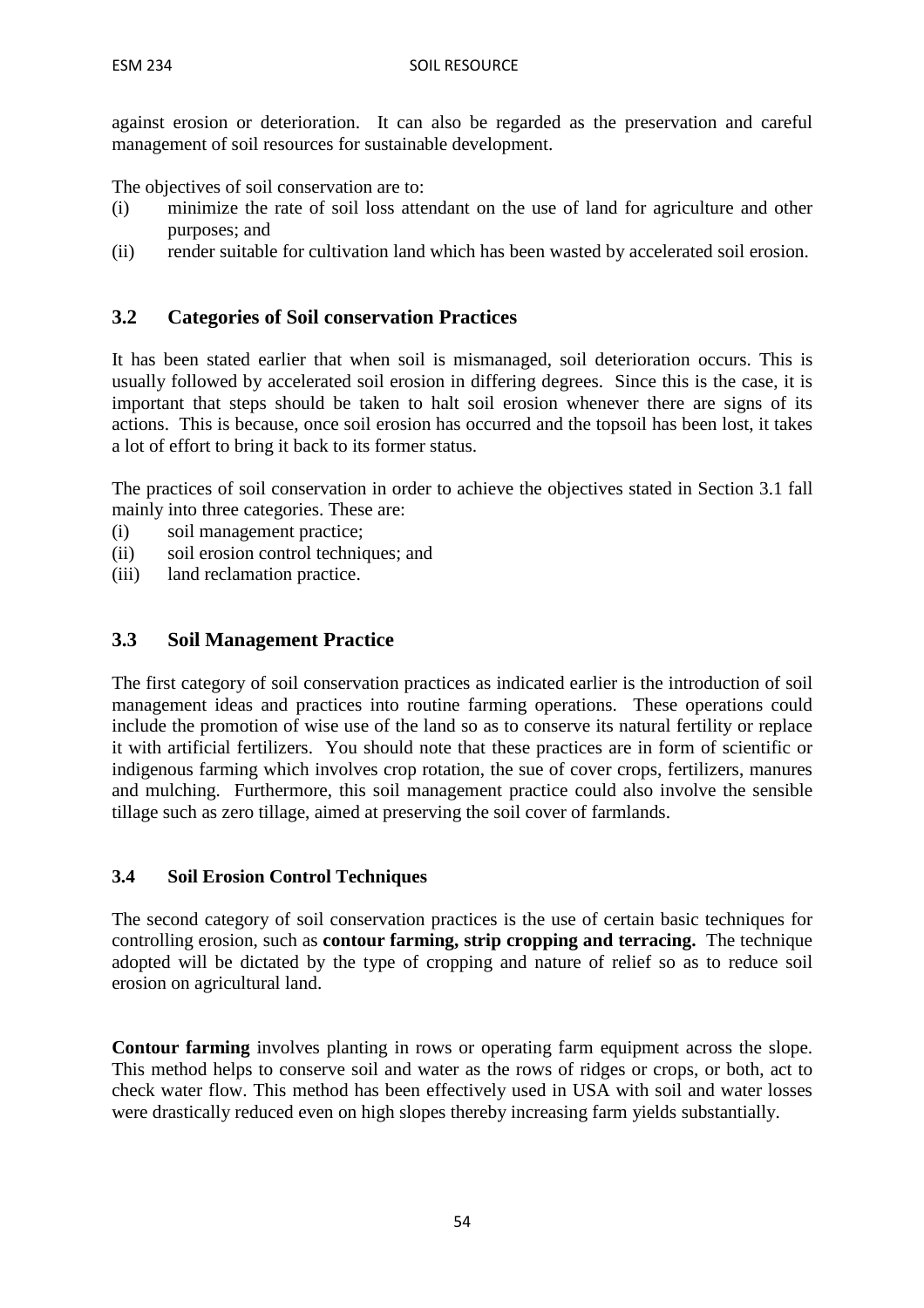**Strip cropping** is the practice of planting alternate strips with close-growing row or grain crops following the contour across a slope. This system is usually adopted on slopes that are too steep to terrace. In the same manner of contour farming, strip cropping also slows down runoff water flowing through the close-growing strip. It also increases the infiltration rate which further reduces total runoff. In addition, the crops grown intercept raindrops and so reduce both splash and sheet erosion.

**Terracing** involves the building of mud embankments or a combination of channels and embankments across slopes, usually at fixed intervals. Terracing may also involve creating flat or nearly flat surfaces along slopes that are normally too steep for cultivation. Generally, terracing controls erosion by reducing slope length as well as slope steepness. It also slows down runoff which may also be conducted across the slope in definite channels where it flows at non-erosive velocity. Examples of terraces are common in Anambra, Enugu and Plateau States in Nigeria.

### 3.5 **Land Reclamation Practice**

When accelerated soil erosion is not checked the affected land surface becomes a bad land i.e. a land that is almost useless for any use. However, such land could be reclaimed through afforestation, the reservation of whole areas to prevent or minimize the effects of human activities and the filling of pits. For the success of this third category of soil conservation, the cooperation and total involvement of the local people is needed. More often than not, the governments or agencies usually undertake reclamation projects. In some cases, the projects may be executed through the local people or directly by the government or agency.

#### **4.0 Conclusion**

In this unit we have seen that when accelerated soil erosion occurs, it is possible to take steps to regain the land. Furthermore, it is also indicated that efforts could be made to prevent accelerated soil erosion from taking place. In order to achieve the objectives of soil conservation three categories of soil conservation processes are usually effected. These include soil management practice, soil erosion control techniques and land reclamation practice. The first two categories of soil conservation practices are necessary in order to make the use of soil sustainable. The third category of soil conservation practices is done to restore an already bad land surface.

# **5.0 Summary**

We have seen that soil as a resource could be misused by man. When this happens soil erosion occurs. However, in this unit, we have seen that efforts can be made to avert soil erosion; and that even when it is inevitable, steps can also be taken restore it. Therefore, the main objectives of soil conservation are to minimize the rate of soil loss and to render suitable for cultivation purposes land that has been wasted by accelerated soil erosion.